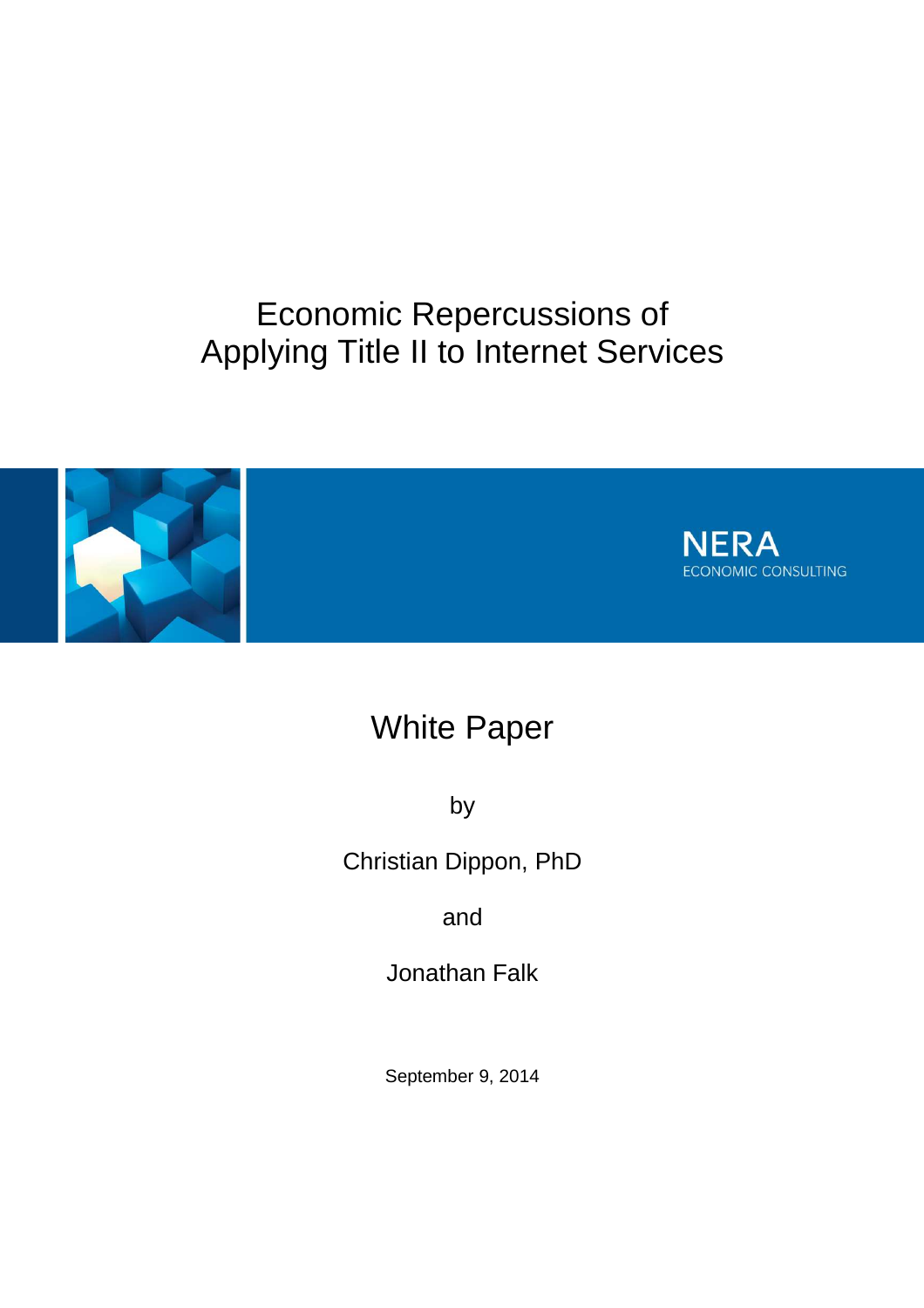#### **NERA Economic Consulting**

1255 23rd Street, NW, Suite 600 Washington, DC 20037 Tel: +1 202 466 3510 Fax: +1 202 466 3605 www.nera.com

#### **NERA Economic Consulting**

1166 Avenue of the Americas New York, NY 10036 Tel: +212 345 5315 Fax: +212 345 4650 www.nera.com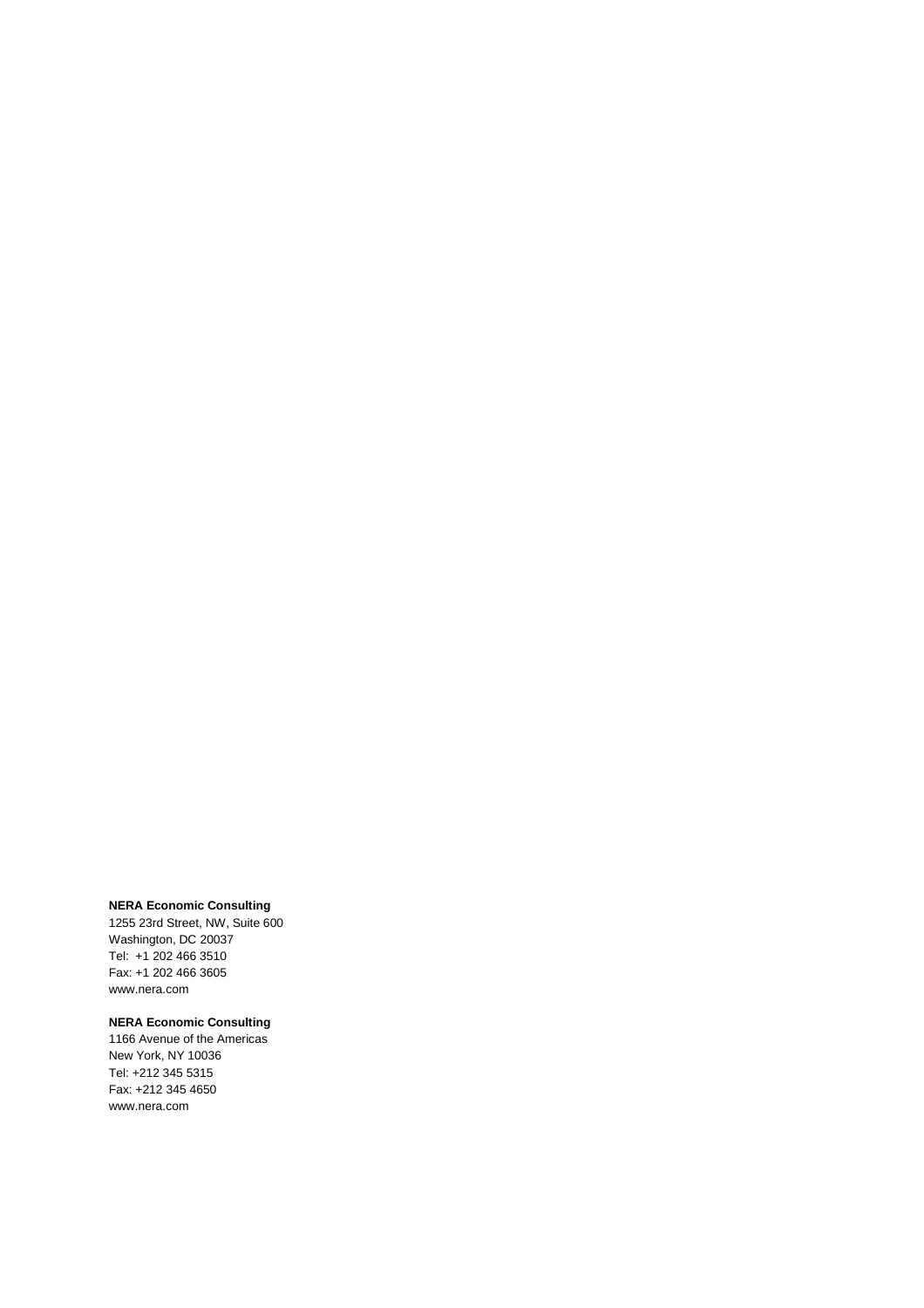## **Contents**

| I.   |           |                                                                             |  |
|------|-----------|-----------------------------------------------------------------------------|--|
| Ш.   |           |                                                                             |  |
|      | Α.        |                                                                             |  |
|      | B.        |                                                                             |  |
|      | C.        |                                                                             |  |
|      | D.        |                                                                             |  |
|      | Ε.        |                                                                             |  |
| III. |           |                                                                             |  |
|      | Α.        | The Perils of Price Regulation: Determining a Just and Reasonable Price 8   |  |
|      | <b>B.</b> |                                                                             |  |
|      | C.        | The Dynamic Nature of Competition and How Regulation Brings It to a Halt 16 |  |
|      | D.        |                                                                             |  |
|      |           | $\mathbf 1$                                                                 |  |
|      |           | 2.                                                                          |  |
|      | Е.        |                                                                             |  |
| IV.  |           |                                                                             |  |
| V.   |           |                                                                             |  |
|      | А.        |                                                                             |  |
|      | В.        |                                                                             |  |
|      |           |                                                                             |  |
|      |           |                                                                             |  |
|      |           |                                                                             |  |
|      |           |                                                                             |  |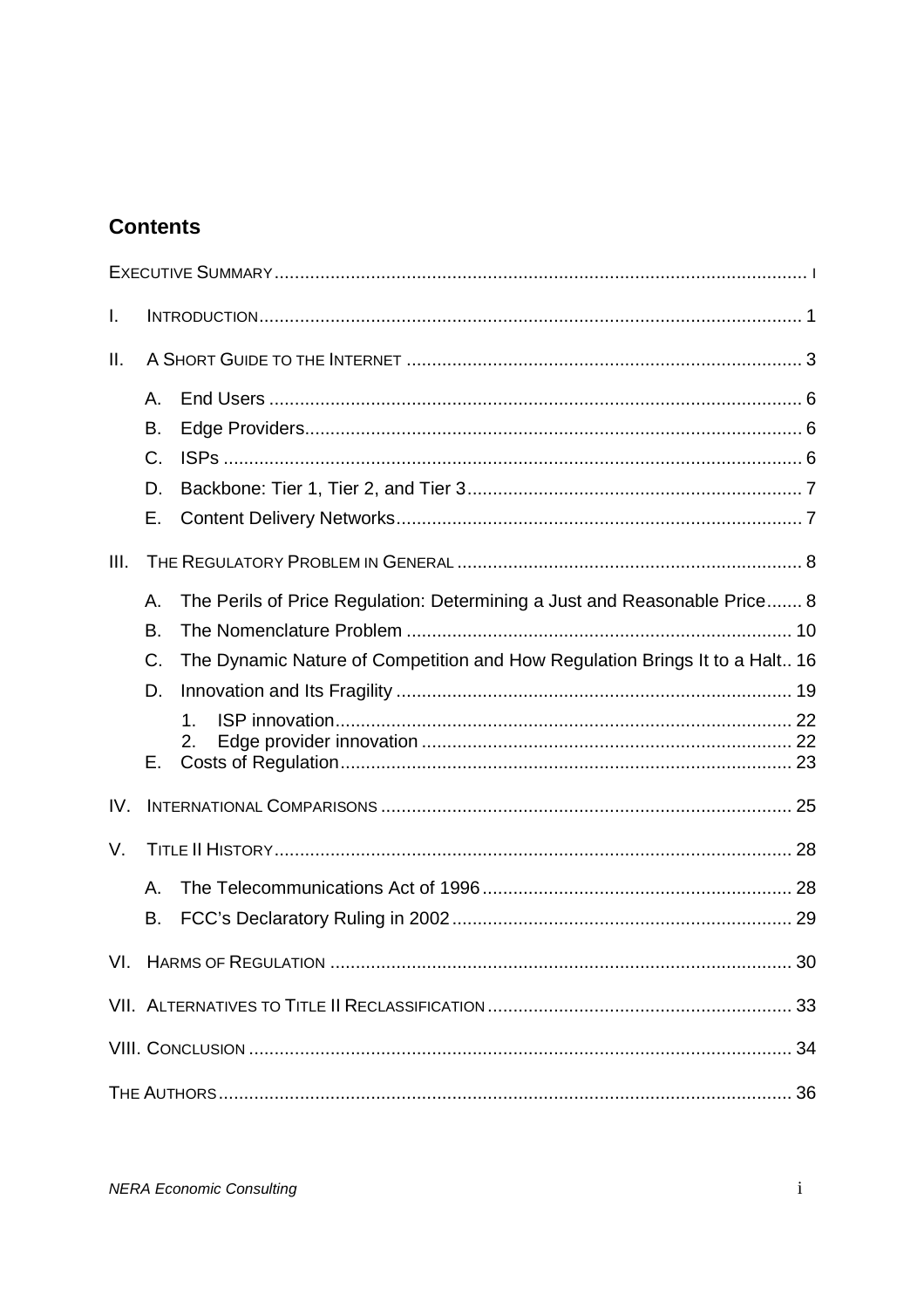## **Executive Summary**

The economic repercussions of reclassifying Internet services as telecommunications services in order to make them subject to selected parts of Title II of the Communications Act of 1934, as amended most recently in the Telecommunications Act of 1996, would lower competition and consumer welfare in the United States. There is strong evidence that leads to these conclusions.

First, Title II is simply the wrong way to manage Internet services. The FCC already rejected it for cable; it is subject to biased interpretation, and Congress most definitely did not design it to accommodate innovative new information services. Congress established Title II regulation for traditional plain-old-telephone service (POTS), not Internet services. Thus, it comes as no surprise that a one-size-fits-all approach will not work in an environment with many providers using different technologies to provide all types of services not envisioned when Congress enacted Title II. Moreover, imposing Title II is inconsistent with an emphasis on ensuring freemarket competition among providers. To make matters worse, the application of Title II to Internet services will be open to interpretation by regulators, which will lead to lengthy regulatory and litigation battles, producing not fair and balanced outcomes but a selection of winners and losers. It is also unclear why the FCC is reconsidering this proposal when it previously considered and rejected it. Further, there is no international precedent for regulation of this kind as no regulator has subjected Internet services to the regulatory regime designed for POTS. Once more, Congress designed Title II for wireline services provided by the at-the-time wireline incumbents. Yet, it failed, creating no additional competition but definitely adding lengthy and costly court battles. Consequently, applying Title II to Internet services is at best bound to fail and more than likely will inflict serious competitive and welfare harm to the US

#### NERA Economic Consulting i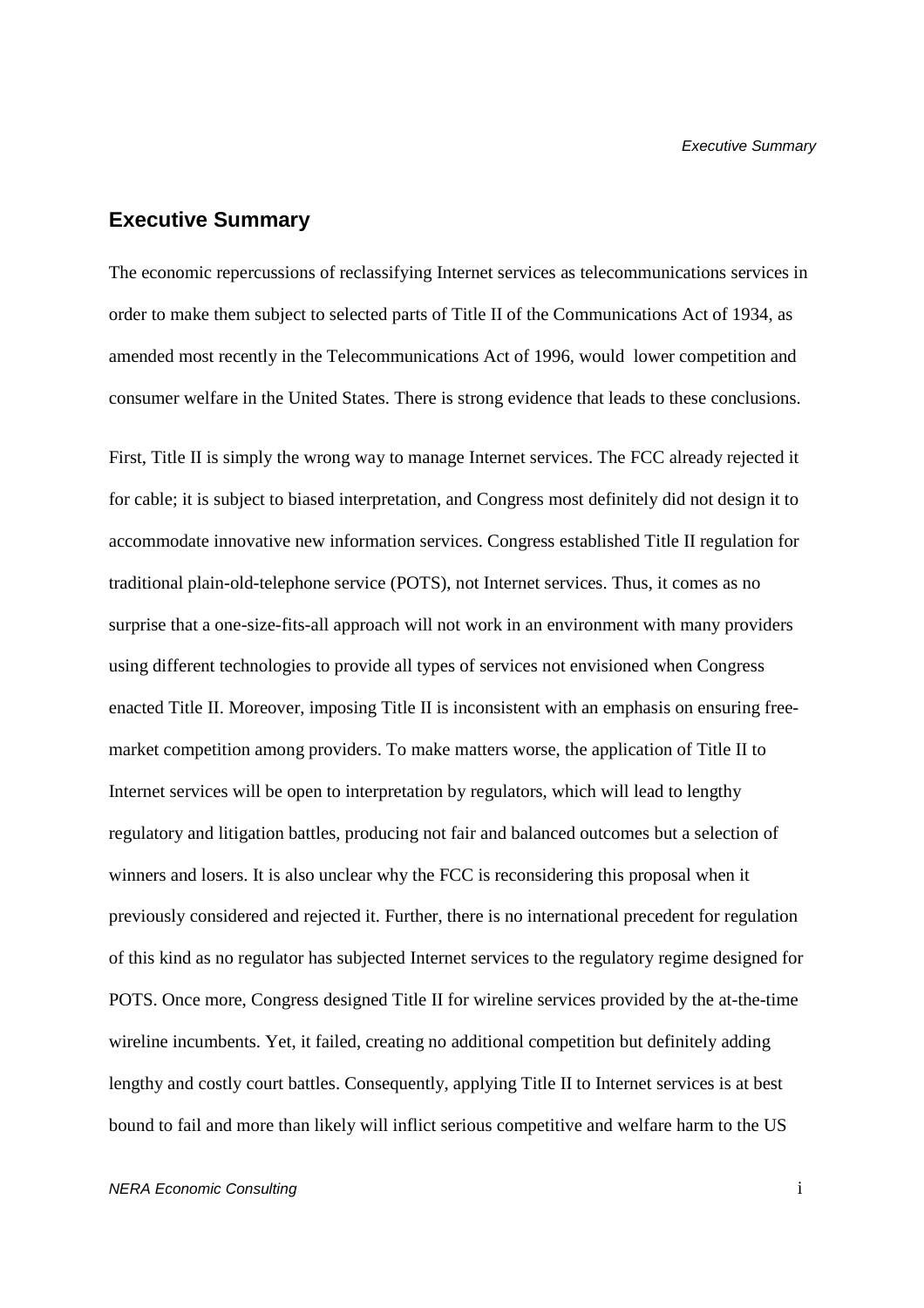#### Executive Summary

economy by eliminating, or at least limiting, the introduction of innovative new information services.

Second, if the FCC decides to use Title II for Internet services, it would seriously disrupt the Internet ecosystem. It would allow for regulatory arbitrage—ecosystem participants will not provide services that are in demand but services that receive the most favorable regulatory treatment. Given the uncertain and undefined nature of Title II as applied to Internet services, it would necessarily introduce much regulatory risk for all participants of the ecosystem. For instance, under Title II reclassification, ISPs would not have the proper incentives to provide additional network capacity. This, in turn, would forestall innovation from startup edge providers and favor more traditional service providers. Costs for most, if not all, ecosystem participants would increase because the regulatory process, not market forces, would define market success. Why would the regulatory process increase costs? The answer is simple—the regulatory process quite often requires significant funding for lobbying and litigation, funding that many Internet service providers do not have built into their budgets.

Third, distorting the incentives of ecosystem participants has direct negative effects on competition. It creates market barriers because only those with adequate funding will obtain a favorable regulatory environment. Similarly, it will lower innovation as risk levels increase because obtaining the necessary financial funding will become a problem with riskier investments. At a minimum, it will increase retail prices as regulatory costs and the additional risk must be recovered in the long run. In essence, applying Title II to Internet services neutralizes market forces as market outcomes are no longer determined by these forces but by regulatory policy. Ironically, the proposed reclassification will not even meet the expectations of

#### NERA Economic Consulting ii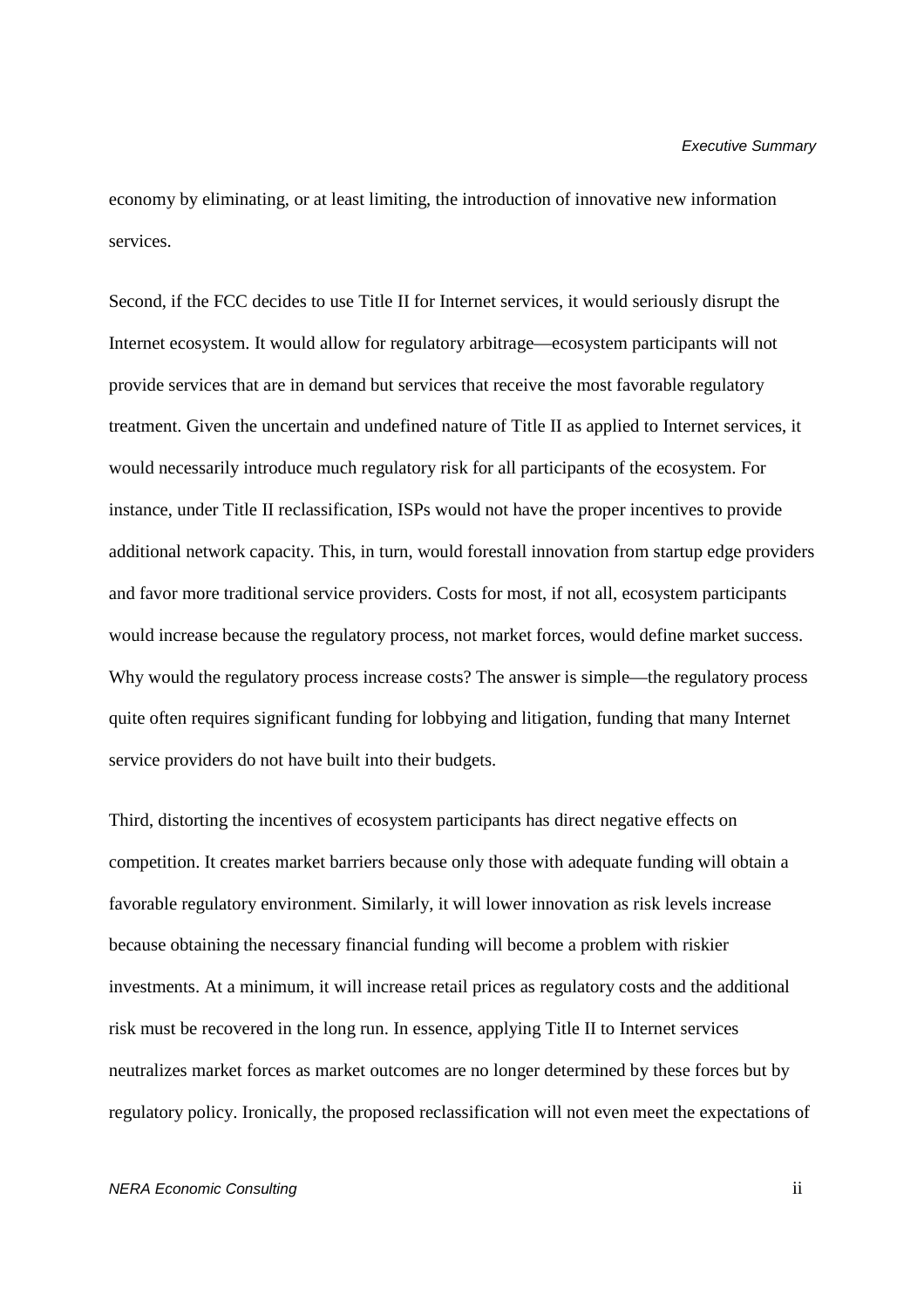its proponents because it has no provision that incentivizes competitive entry. Hence, it is unclear how reclassification would increase competition.

Finally, the consequences of these effects will result in decreased consumer welfare in the United States. Practically, this means reduced technology take-up, which, in turn, increases the digital divide and lowers the US's competitive broadband positioning relative to other nations. Even absent the reclassification, according to the FCC's most recent report, an estimated 17 percent of US households are without broadband service. Through the American Recovery and Reinvestment Act of 2009 (Recovery Act) and the National Broadband Plan, the Obama Administration has put specific programs in place to approach or even reach full broadband penetration. By applying Title II to Internet services, these efforts will become futile. Each percentage point increase in broadband penetration is expected to increase employment by 0.2– 0.3 percent. Hence, failing to serve the 17 percent of households signifies the potential loss of over seven million US jobs. The failure to increase broadband penetration will also negatively impact other macroeconomic indicators, including research and development in the Internet sector and foreign direct investments.

Regulation has its place, and it is vital in some instances. In the case of an industry without a great deal of innovation and in which competition is technically infeasible, classic economic regulation serves to balance the needs of captive customers and the investment needs of the utility. However, the Internet does not fit that description. Regulatory policy in the presence of innovation—such as in the industry of Internet services—requires picking winners and losers; indeed, the regulatory process *creates* winners and losers. Innovation is already an uncertain business; the vast majority of innovations fail. Adding a regulatory hurdle in the midst of an

#### NERA Economic Consulting in the consulting in the consulting in the consulting in the consulting in the consulting in the consulting in the consulting in the consulting in the consulting in the consulting in the consulting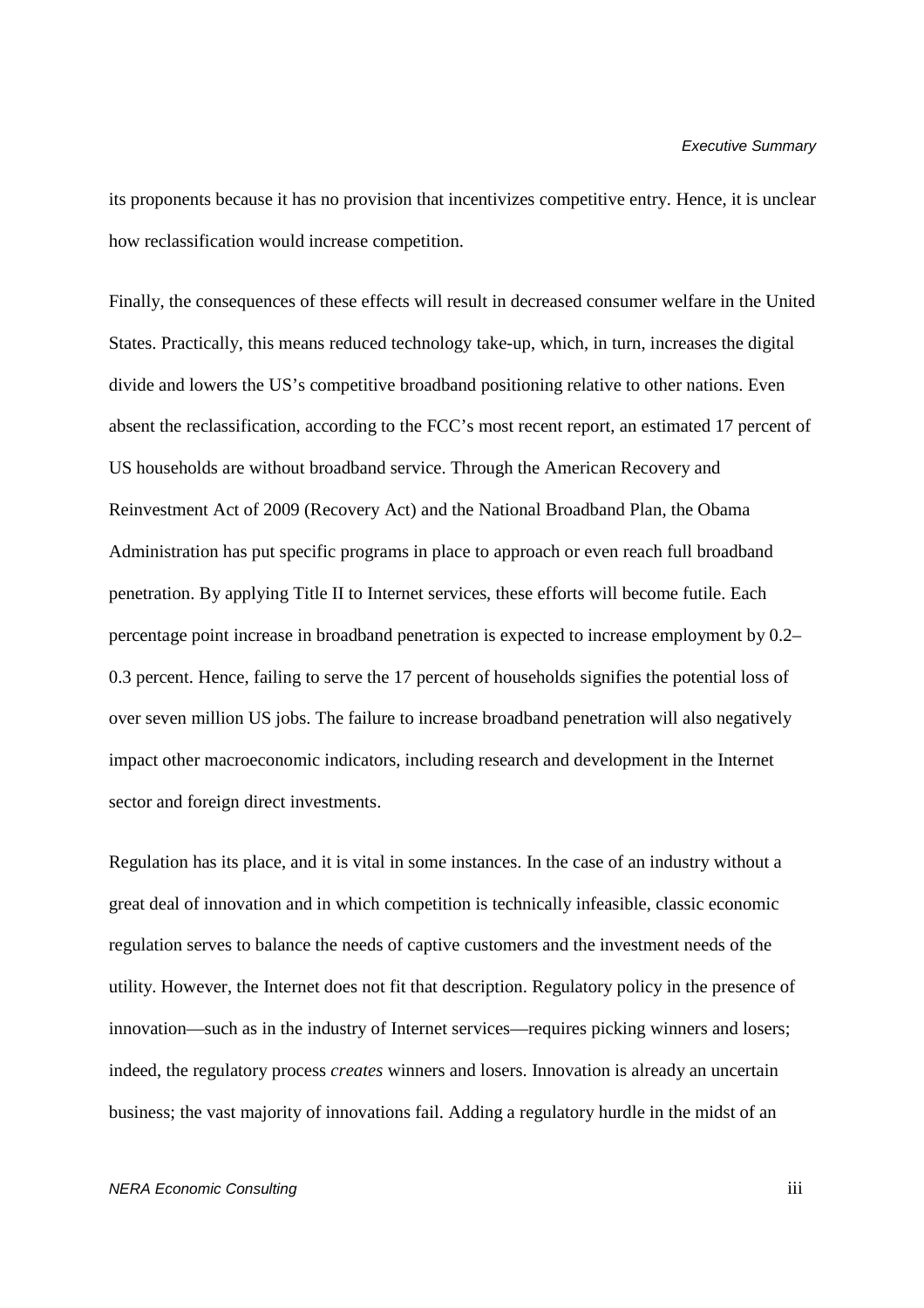already uncertain process makes it more expensive to innovate. This in turn lowers the rate of innovation. Regulatory authorities have no particular expertise in picking winners and losers; even the venture capitalists who do have the requisite expertise have modest batting averages.

In light of these well-known problems and their likely economic repercussions, we urge the FCC to reject policy proposals that seek to reclassify Internet services under Title II or Section 706 of the Telecommunications Act of 1996.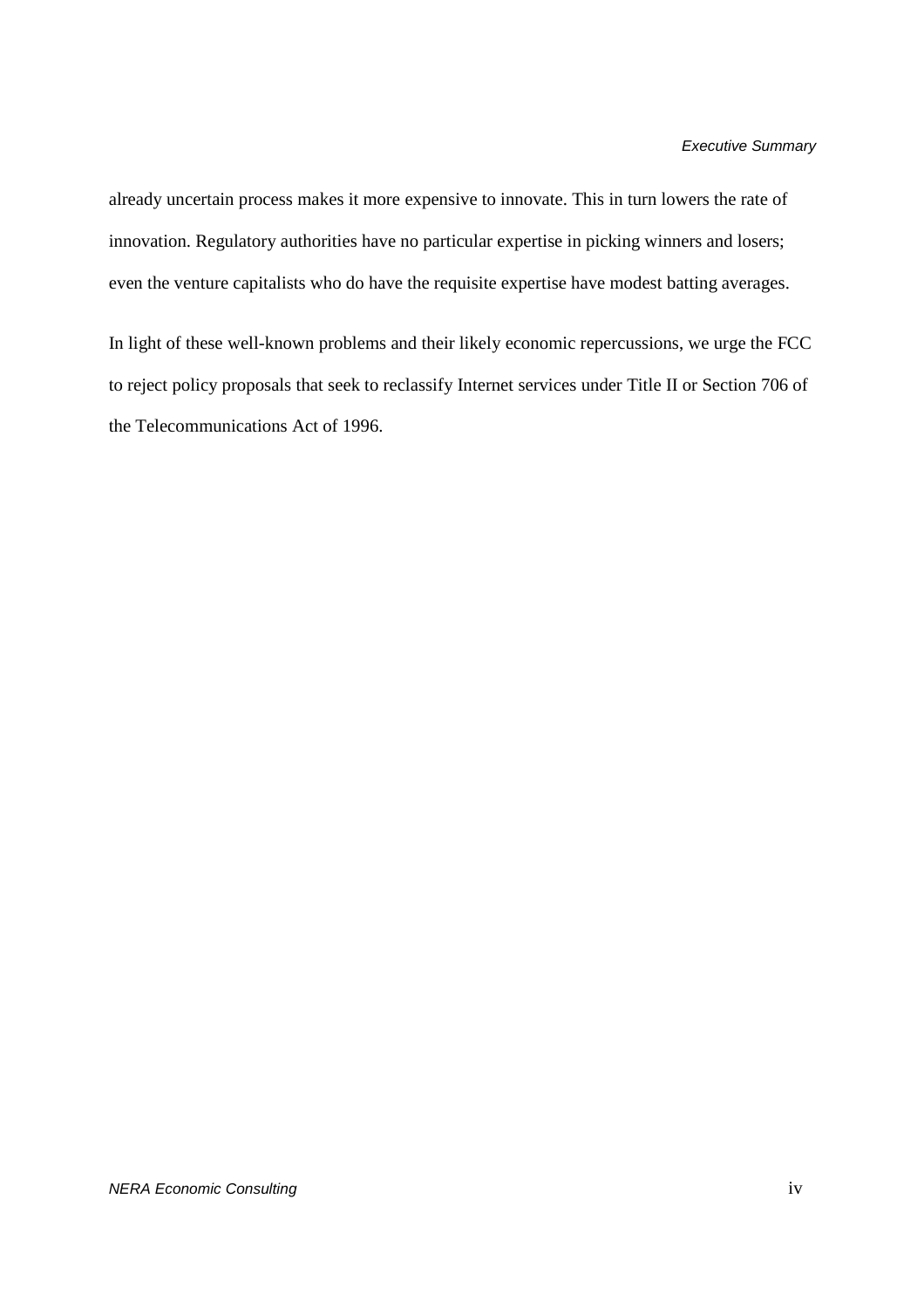## **I. Introduction**

CALinnovates commissioned NERA Economic Consulting (NERA) to prepare this White Paper, which critically examines proposals to reclassify Internet services as telecommunications services in order to make them subject to selected parts of Title II of the Communications Act of 1934, as amended most recently in the Telecommunications Act of 1996.<sup>1</sup> Specifically, the FCC is investigating whether to issue new rules governing how ISPs manage and price the traffic that flows through their networks.<sup>2</sup>

On December 23, 2010, the Commission released the *Open Internet Order*, which established high-level rules requiring transparency and prohibiting blocking and unreasonable discrimination. In its *Verizon v. FCC* opinion, the D.C. Circuit affirmed the Commission's authority to regulate broadband Internet access service and upheld the transparency rule, but vacated the no-blocking and nounreasonable-discrimination rules as impermissible common carrier regulation of an information service. [*Verizon v. FCC*, No. 11-1355, slip op. at 17, 63]

We stress that under the transparency rule, which remains in full force and effect, broadband Internet access service providers must continue to disclose the network management practices, performance characteristics, and terms and conditions of their broadband services. [*Open Internet Order*, 25 FCC Rcd at 17936-41, ¶¶ 53– 61] The transparency rule helps consumers make informed choices about their broadband service, and it gives edge providers technical information that helps them develop their business plans and assess risks (some footnotes omitted).

Because of convergence, the same broadband platform now can carry voice, data, and video. No

longer is a specific service technology dependent. The Telecommunications Act of 1996 updated

the 1934 Act, which addressed cable, telephone, and radio services, with the term information

service. Further, it gave the FCC the express authority to forbear from the application of all

common carrier provisions in Title II (1996 Act, § 10). The broad scope of this forbearance

<sup>&</sup>lt;sup>1</sup> Telecommunications Act of 1996, Pub. L. No. 104-104, 110 Stat. 56 (Feb. 8, 1996), *codified as amended* in scattered sections of 15 and 47 U.S.C.

<sup>&</sup>lt;sup>2</sup> Federal Communications Commission, "New Docket Established to Address Open Internet Remand, GN Docket No. 14-28," Public Notice DA 14-211, rel. Feb. 19, 2014.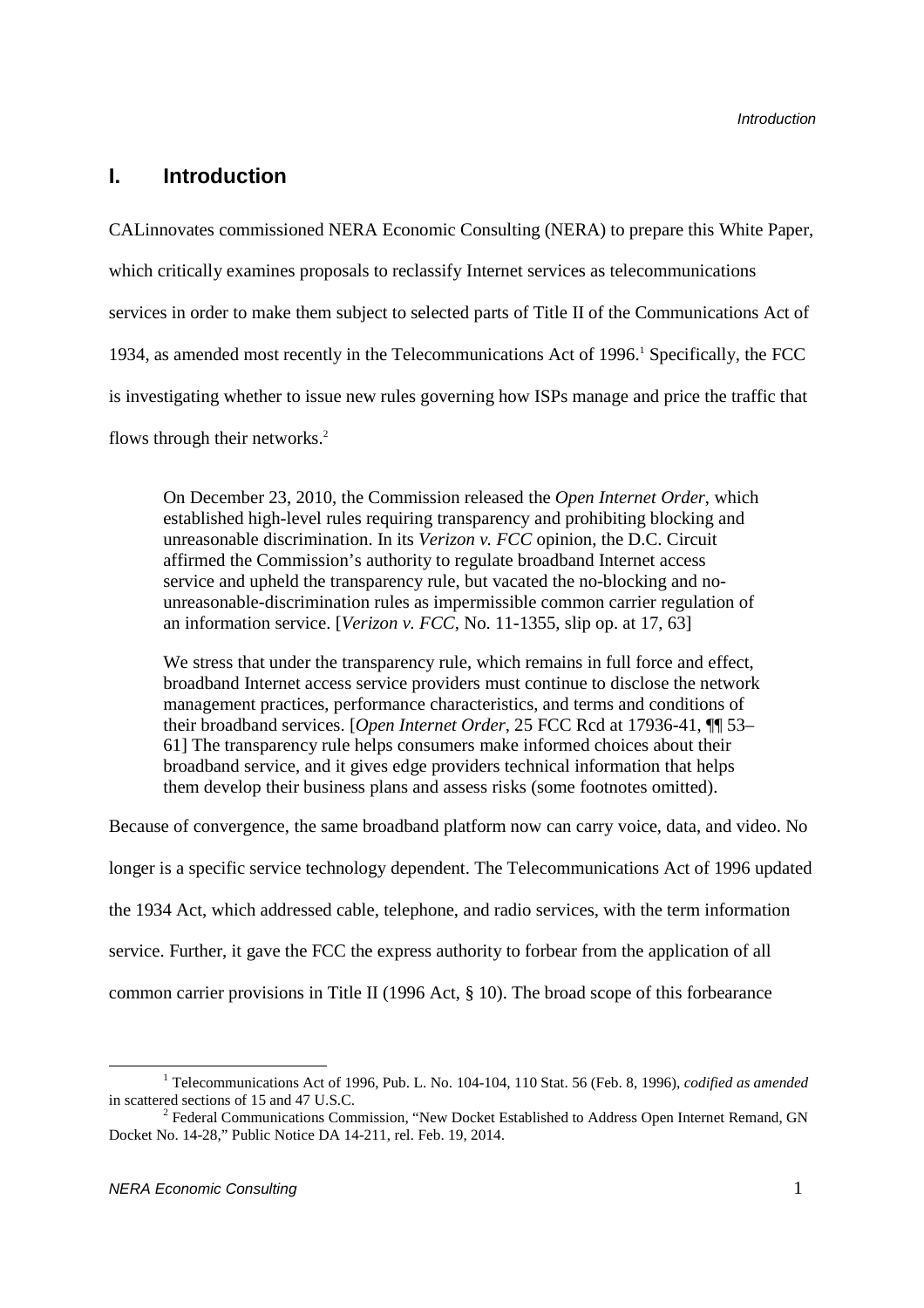provision unambiguously indicates that Congress envisioned an era in which market-based competition would completely supplant Title II regulation as the means of ensuring just and reasonable charges. If Congress had intended the preservation of Title II regulation in perpetuity regardless of competition, it would not have authorized the FCC to forbear from its provisions in their entirety.

This White Paper will explain that Title II reclassification will (a) likely not achieve the goals that its supporters have laid out, (b) have a strong negative incentive on innovation (with associated harms to investment and employment), and (c) almost certainly forestall further competition for ISP services that would obviate any need for further regulation. To take the path towards Title II reclassification is not only to take a step backward, it would also change the path forward in such a way as to make a return to the current environment very difficult.

We have a great deal of experience regarding how regulatory schemes, in particular Title II, work in practice. We show the problems of Title II reclassification independent of the goals that its proponents have in mind. No one can deny that the Internet revolution has been extremely innovative. Although the proponents of Title II reclassification do not seek to lower the rate of innovation, continued innovation is incompatible with Title II reclassification. Most of the proponents conclude that it is required because ISPs are insufficiently competitive. However, whatever Title II does to regulate the current incumbents, it all but ensures that no competition beyond what currently exists will ever arrive. In this sense, Title II reclassification is a policy of resignation: it is both a step backward and a barrier to the sensible path forward in which incumbent ISPs face more competition than they do today.

#### NERA Economic Consulting 2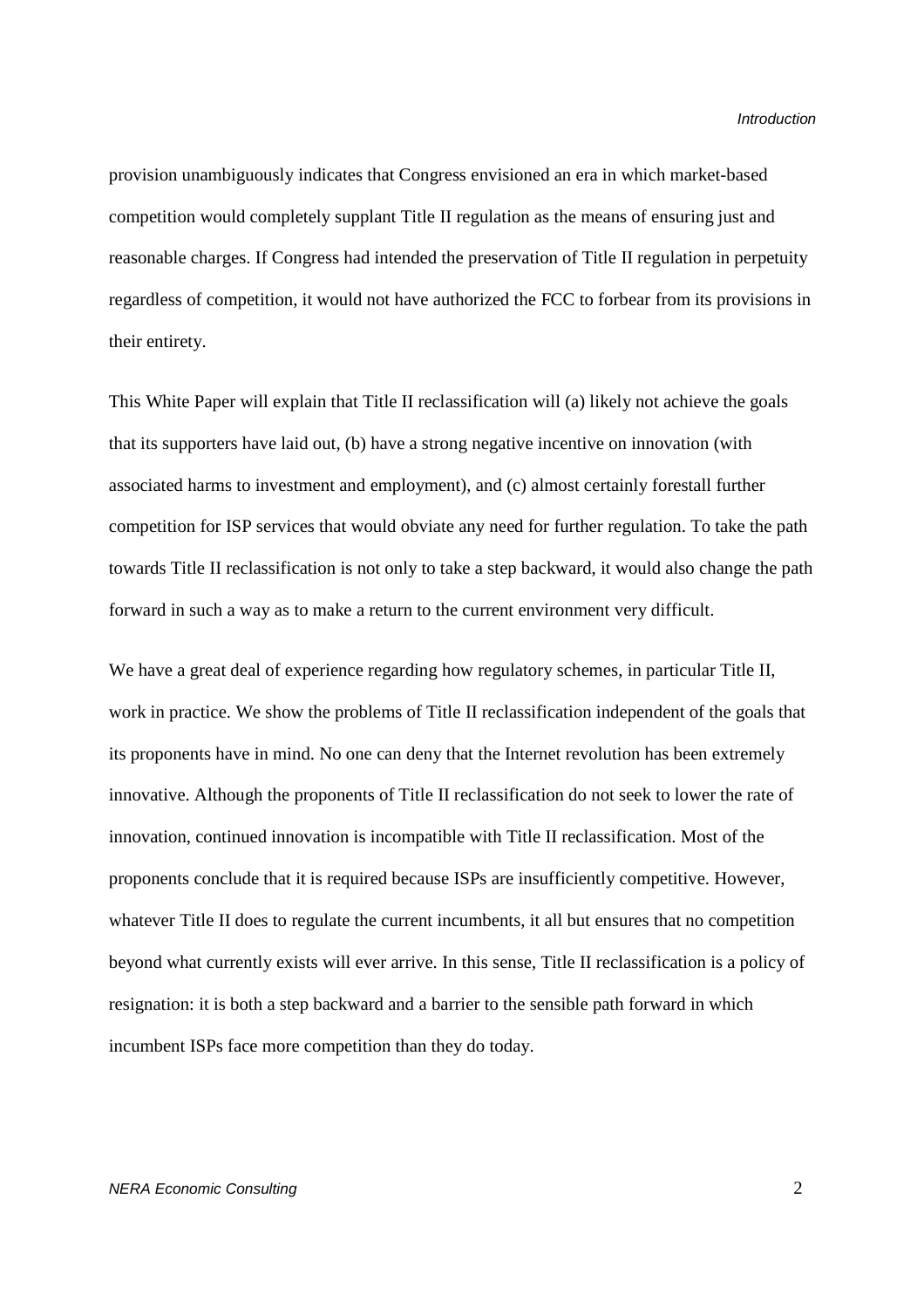Congress rewrote Title II in 1996 in reaction to specific issues arising out of the 1982 Bell System breakup. The intention was to regulate the incumbent telephone companies and to foster nascent competition, which it failed to do. Title II today retards telecommunications competition far more than it enhances it by protecting the old wireline companies and their investments.

This paper is structured as follows. In the next section, we discuss the Internet—its basic structure and composition. We then look at regulatory problems in general in Section III. International comparisons are discussed and critiqued in Section IV. Next, we give a brief review of Title II regulations in Section V. In Section VI, we discuss the harm that too much regulation could bring. Section VII presents alternatives to the regulatory approach put forth by ISP competitors. Section VIII concludes.

## **II. A Short Guide to the Internet**

The Internet is a sprawling, complicated concept. In an attempt to simplify the concept in order to promote various regulatory policies, the ISPs' users employ a number of analogies. Many of these analogies draw parallels between the Internet and various other transportation mechanisms and systems. Among the metaphors actually driving policy, the Internet has been described as the "Information Superhighway" or even "a series of tubes." As others have commented, the problem with looking at the Internet in pure transportation terms is that it makes the implementation of regulatory policy sound much easier than it is. Internet policy is not the same as traffic engineering.<sup>3</sup> To mistakenly think that good Internet policy is a simple reconciliation of traffic engineering principles and incentives is a classic technocratic error—it lays the

 $3$  In addition, even traffic engineering is actually a lot more complex than it is made out to be.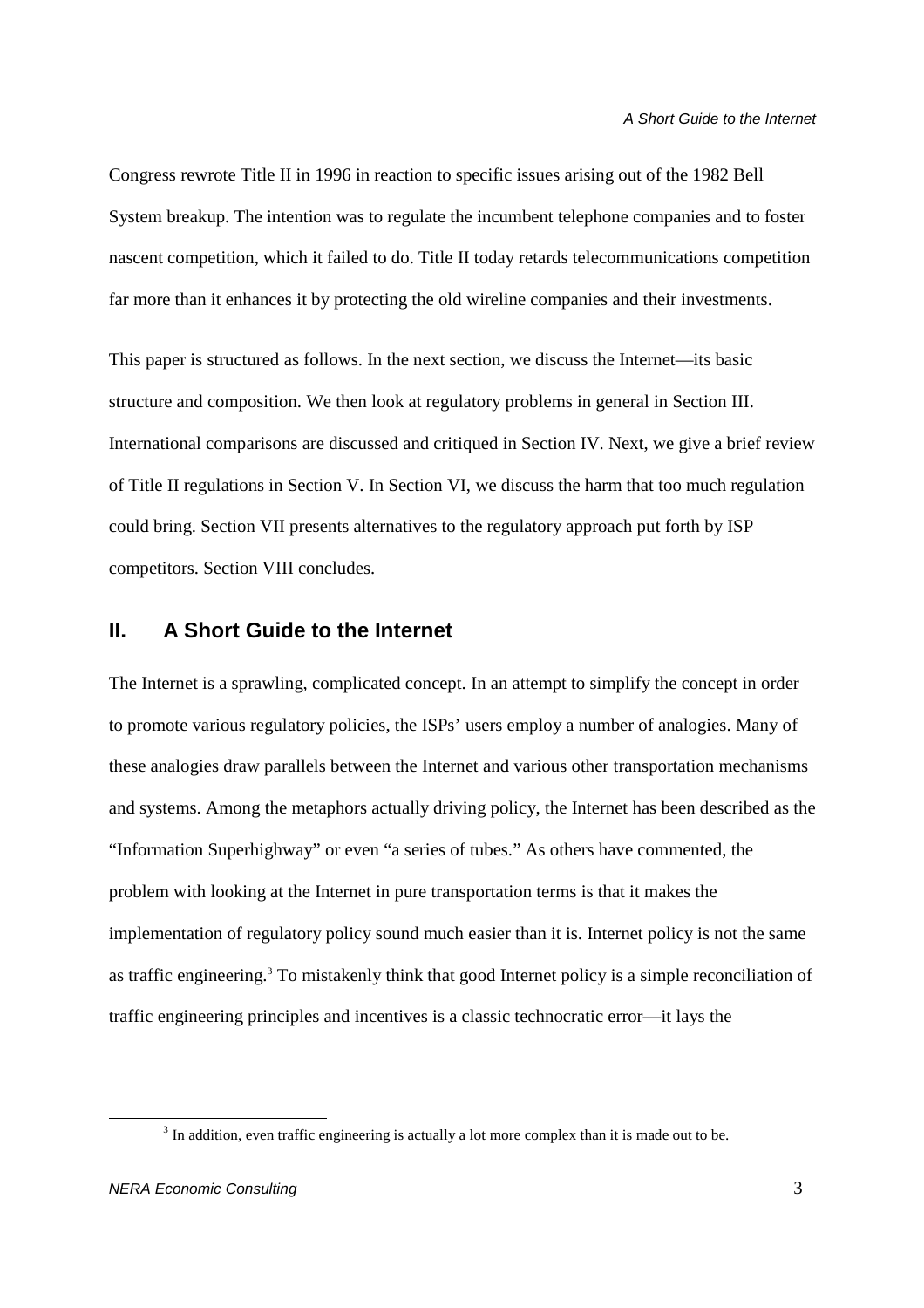groundwork for the idea that the only problem is one of misplaced or warped incentives that regulators can mold to their liking.

Unfortunately, it is not that simple. The Internet is actually an ecosystem with a number of interrelated sets of players such as ISPs, content providers, and Tier 1 backbone suppliers (all described below). In an ecosystem, each group of players occupies a specific niche whose purpose is defined by the joint actions of all the other players. Just as with natural ecosystems, one tinkers with any part at one's peril, simply because the complex interrelationships are not well understood and are balanced in a host of ways that small changes can disrupt. One can easily appreciate an ecosystem. Actually improving it is something much more difficult. The interdependence that characterizes ecological niches characterizes Internet niches as well. To change the characteristics of one set of players significantly will change the equilibrium arrangements of other players. The new equilibrium (to the extent that "equilibrium" has any meaning at all in an industry as constantly evolving as this one) may look very little like the old equilibrium in ways that are impossible to predict and that have high likelihoods of being worse than the starting situation.<sup>4</sup>

Ecosystems evolve, and the Internet is evolving rapidly. In an evolving ecosystem, even the wisest regulators have little understanding of the consequences of their actions. The Internet Society, a nonprofit policy and standard-setting body, has created a useful map of the Internet

<sup>&</sup>lt;sup>4</sup> This is not just luck, where a random change has a 50-50 chance of making things better or worse. In an evolutionary system, *most* changes are bad because the system has evolved to a better functioning state at least along some metrics.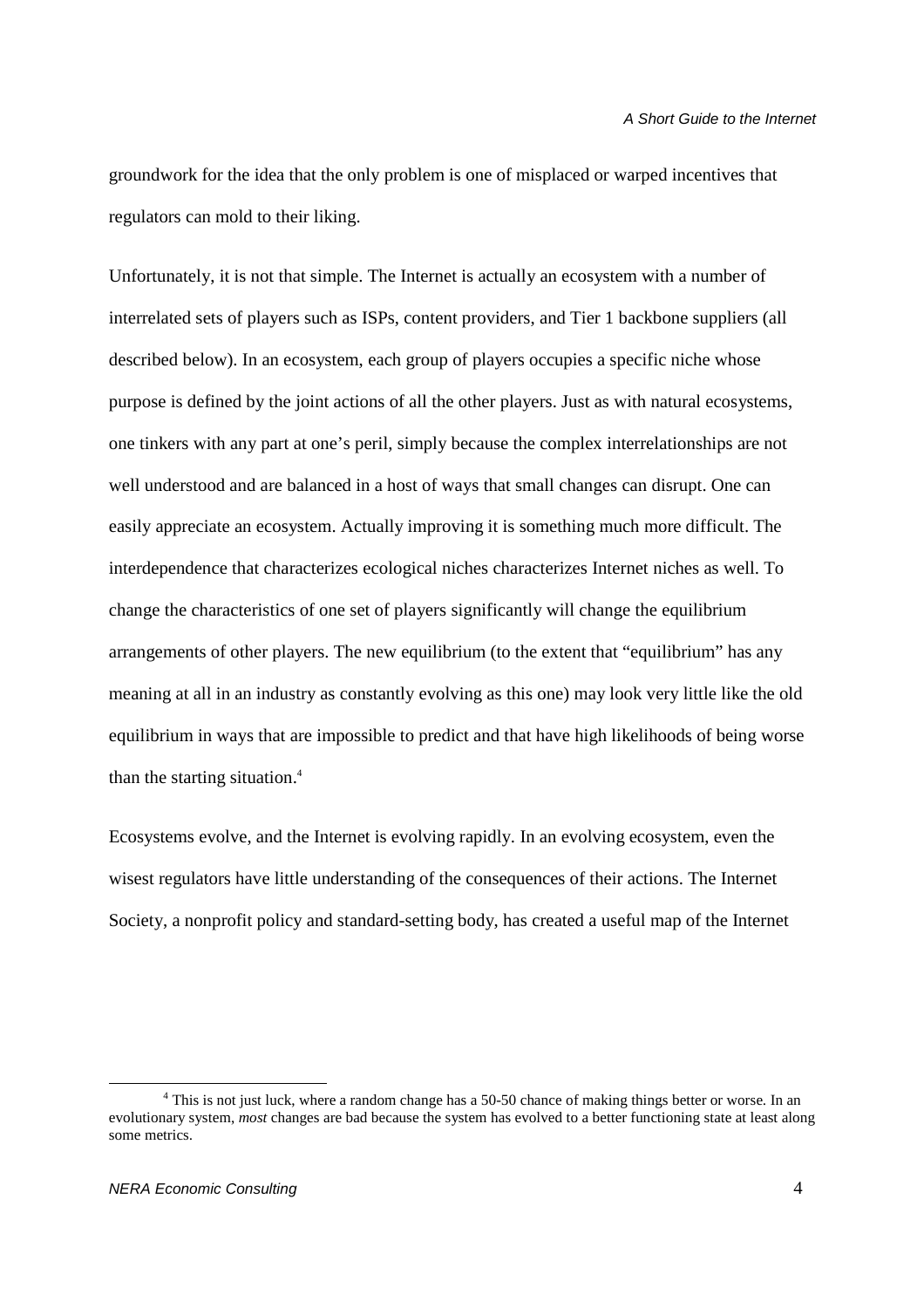Ecosystem,<sup>5</sup> although somewhat focused on Internet management, which we reproduce as Figure 1.



**Figure 1. The Internet Ecosystem** 

Our focus is on the bottom wedge of the ecosystem, which the Internet Society calls "Users," but we are also concerned to some extent with the wedge to the left of Users, termed "Shared Global Services and Operations," and to some extent with the rest of the ecosystem as well.

Following, we discuss the structure of the Internet. For purposes of this discussion, it is important to understand that the issue of regulation is mainly between the "broadband providers"

 $\overline{a}$ <sup>5</sup> Internet Society, "Internet Ecosystem: Naming and addressing, shared global services, and open standards development," February 2014, http://www.internetsociety.org/who-makes-internet-work-internet-ecosystem.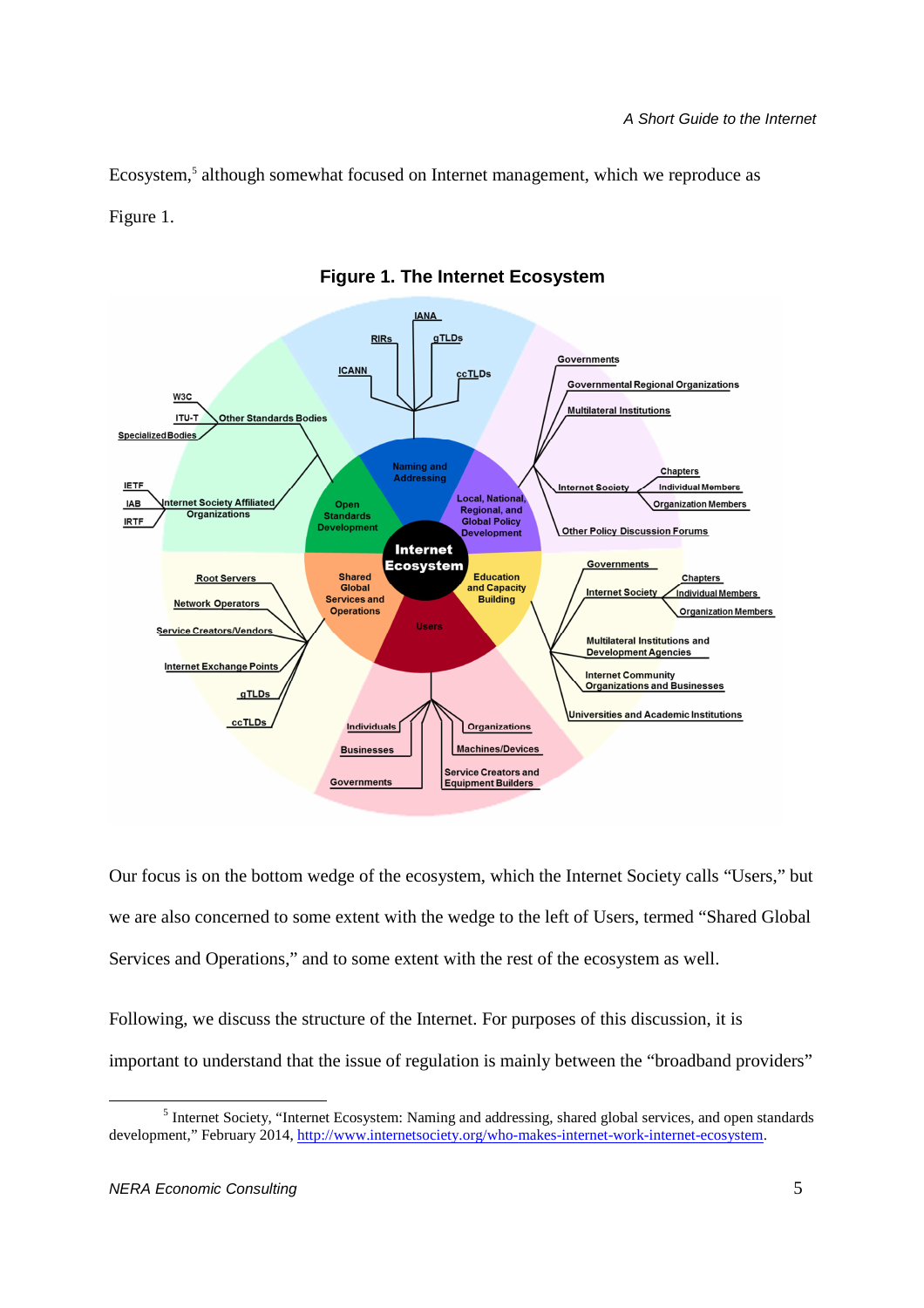and the "edge providers." The broadband providers want to be able to regulate the type of traffic passing over their networks to individuals and the edge providers want a free and open Internet.

### **A. End Users**

End users are those entities connected to the Internet who use it to obtain information and services from distant sources—generally described as those of us sitting at home who log on to the Internet to access information and entertainment. As noted later, exactly who an end user is in a particular context may not be clear. However, this is a necessary distinction if Title II is to work because the main thrust of Title II regulation is to regulate the behavior of ISPs that provide Internet services to various end users.

#### **B. Edge Providers**

Edge providers offer end users Internet services that include just about every website and app maker on the planet. Google's YouTube, Amazon, and Apple's iTunes are all large edge providers. In essence, edge providers are on the other end of the network from end users. They provide whatever data the end user requests. Edge providers can be as small as a single webserver operating on someone's computer delivering family photographs to the world or as large as the ones noted above. Edge providers are the vanguard of innovation on the Internet.

### **C. ISPs**

ISPs connect end users and edge providers to the network. They maintain facilities to do so. The main US ISPs are telephone and cable companies that provide Internet services over the networks they are already using to provide telecommunications and television services,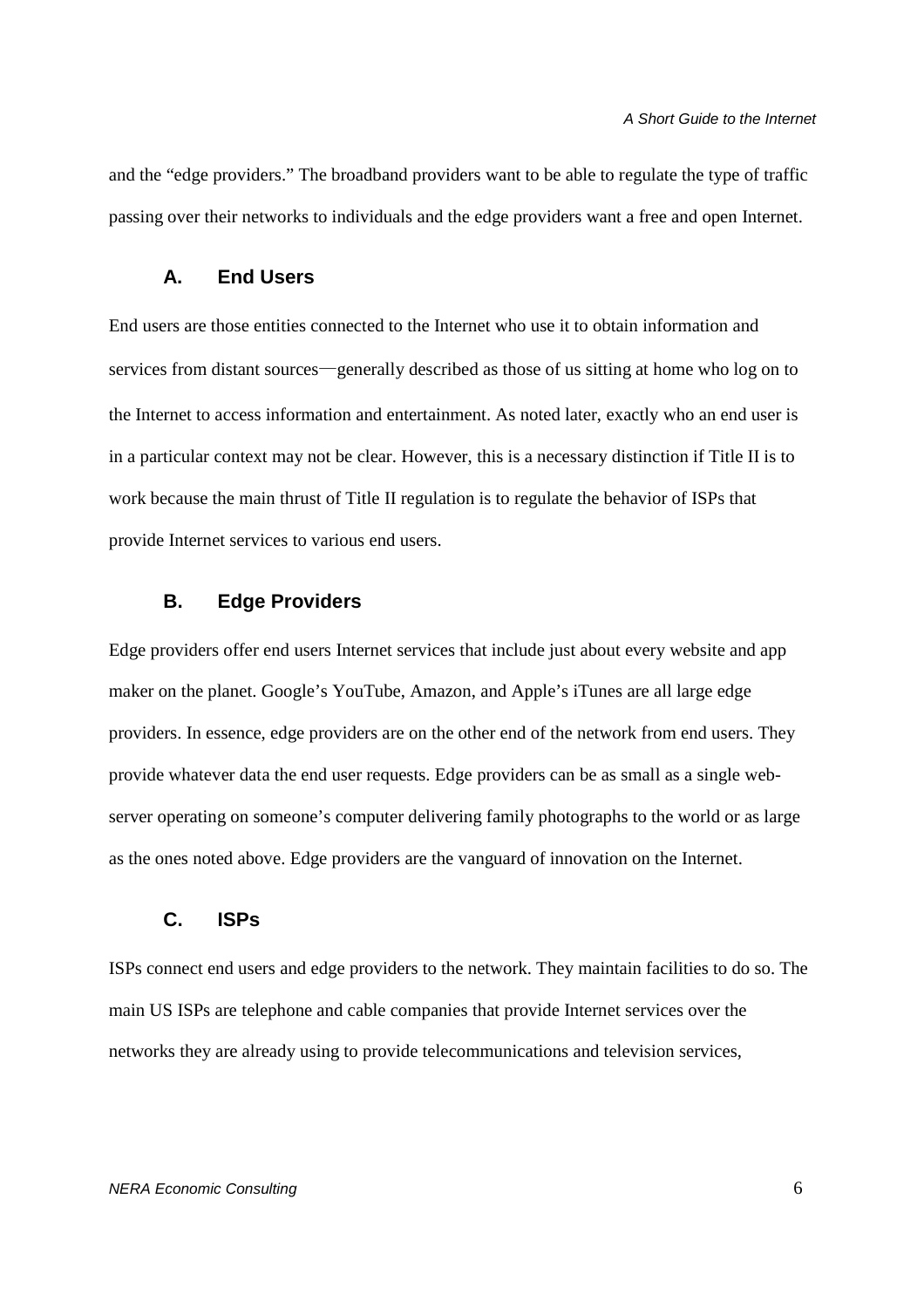respectively, albeit with extra investments required in both cases to provide ISP services. There are many other smaller ISPs as well.

#### **D. Backbone: Tier 1, Tier 2, and Tier 3**

Once an ISP takes data from an end user or an edge provider, it delivers it to the Internet backbone (some of which the ISP itself may own) in order to deliver it (eventually) to where it is going. The tiers simply break the backbone up into volumes of interconnected traffic. Tier 1 networks transport large volumes of traffic from one point to another. Tier 2 networks transfer smaller volumes, and Tier 3 networks even smaller.

## **E. Content Delivery Networks**

Content Delivery Networks are specialized communications paths that bypass all (or some) of the Internet at large to create a controllable pathway accessible to a subset of end users. A standard example would be distributing content in many places closer to end users that would allow them to access the content more reliably. Edge providers contract with Content Delivery Network providers to offer this service.

Although this is the standard typology of the Internet, no part of the Internet comes pre-labeled with any of these descriptors. One of the problems that regulators will have to struggle with is explicit definitions of each of these to the extent that the chosen regulatory scheme needs to make the distinction. The definitions cannot be arbitrary, although there are bound to be hard cases that are sensitive to the definitions employed. Advocates of Title II reclassification have not "descended into the weeds" to really make these definitions yet, even though the results of any reclassification scheme will be very sensitive to questions of *who* is regulated as much as *how.*

#### NERA Economic Consulting 7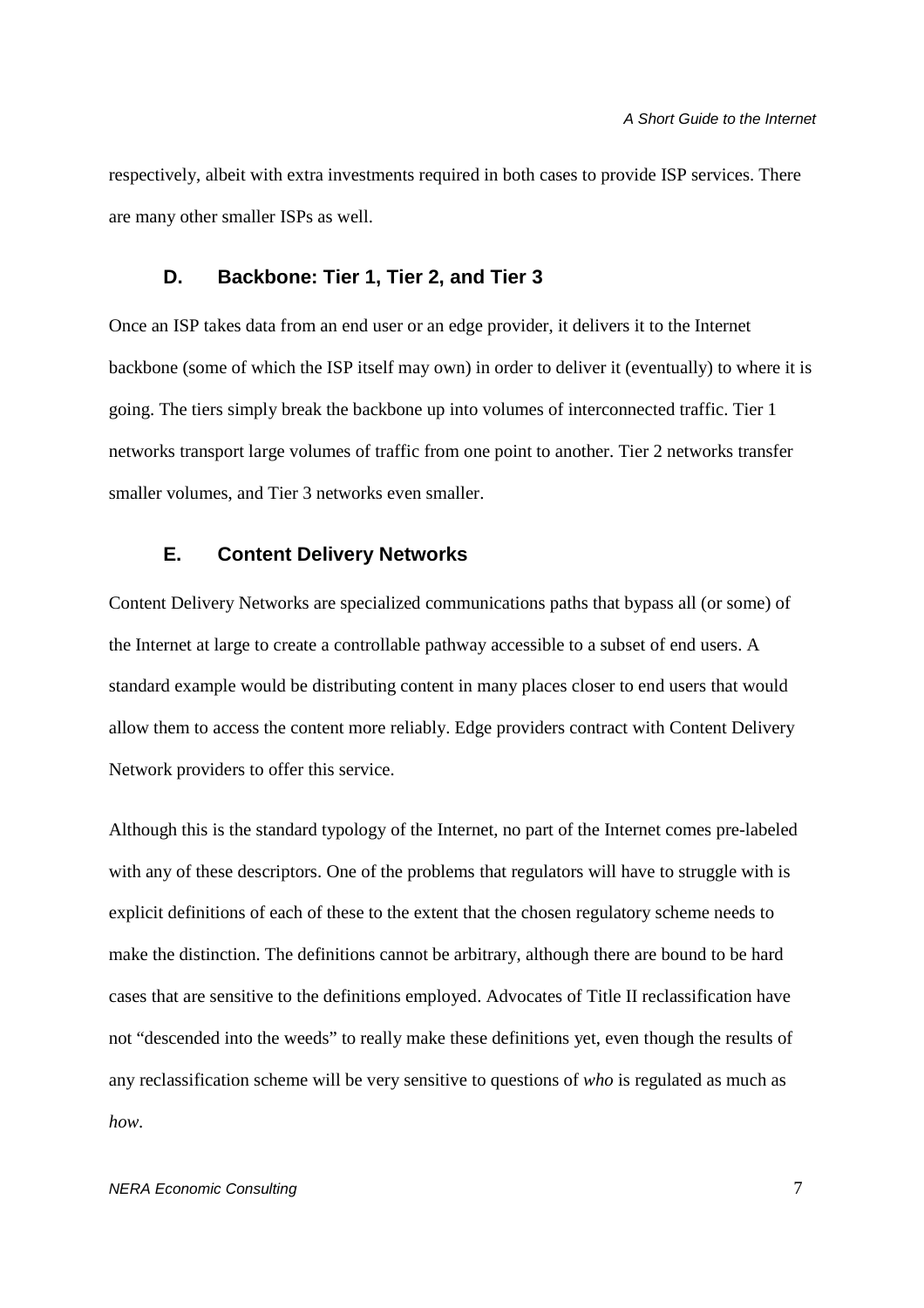#### **III. The Regulatory Problem in General**

## **A. The Perils of Price Regulation: Determining a Just and Reasonable Price**

Section 201(b) of Title II specifies, "All charges ... regarding such communication services must be 'just and reasonable.'" Of course, it is just and reasonable that a common carrier be entitled to recover its cost of service. Indeed, it is unjust and unreasonable to deny the carrier its cost of service. Moreover, Title II states that just and reasonable rates shall be "based on the cost ... nondiscriminatory … and may include a reasonable profit," which allows for not only the recovery of costs but also the right to earn a profit  $\lceil \frac{8252(d)(1)(A-B)}{2} \rceil$ .

However, it is much more than cost recovery that regulation must consider. Regulators must take seriously the desire of the incumbents to expand their networks. Indeed, because everyone takes for granted that incremental investments, possibly quite sizeable ones, are necessary to build the Internet of the future, the regulator will naturally turn a quite sympathetic ear to the request of regulated incumbents to expand their offerings. As we will see below, this is actually the mechanism under which the incumbent forestalls competition. Nevertheless, for now, it suffices to note that the "fair and reasonable" criterion is the one under which regulation uniquely guarantees the incumbent recovery, and the ratepayers (here the ISP subscribers) pick up the check. In the current unregulated market, that is not the case.

Against an imperative that grants the regulated company an opportunity to recover all of its costs, the regulator has only one defense: an attack on the prudence of an expenditure. However, this requires second-guessing the no-doubt elaborate studies that the incumbent will generate to justify the investment. In a politicized regulatory context, such second-guessing is at best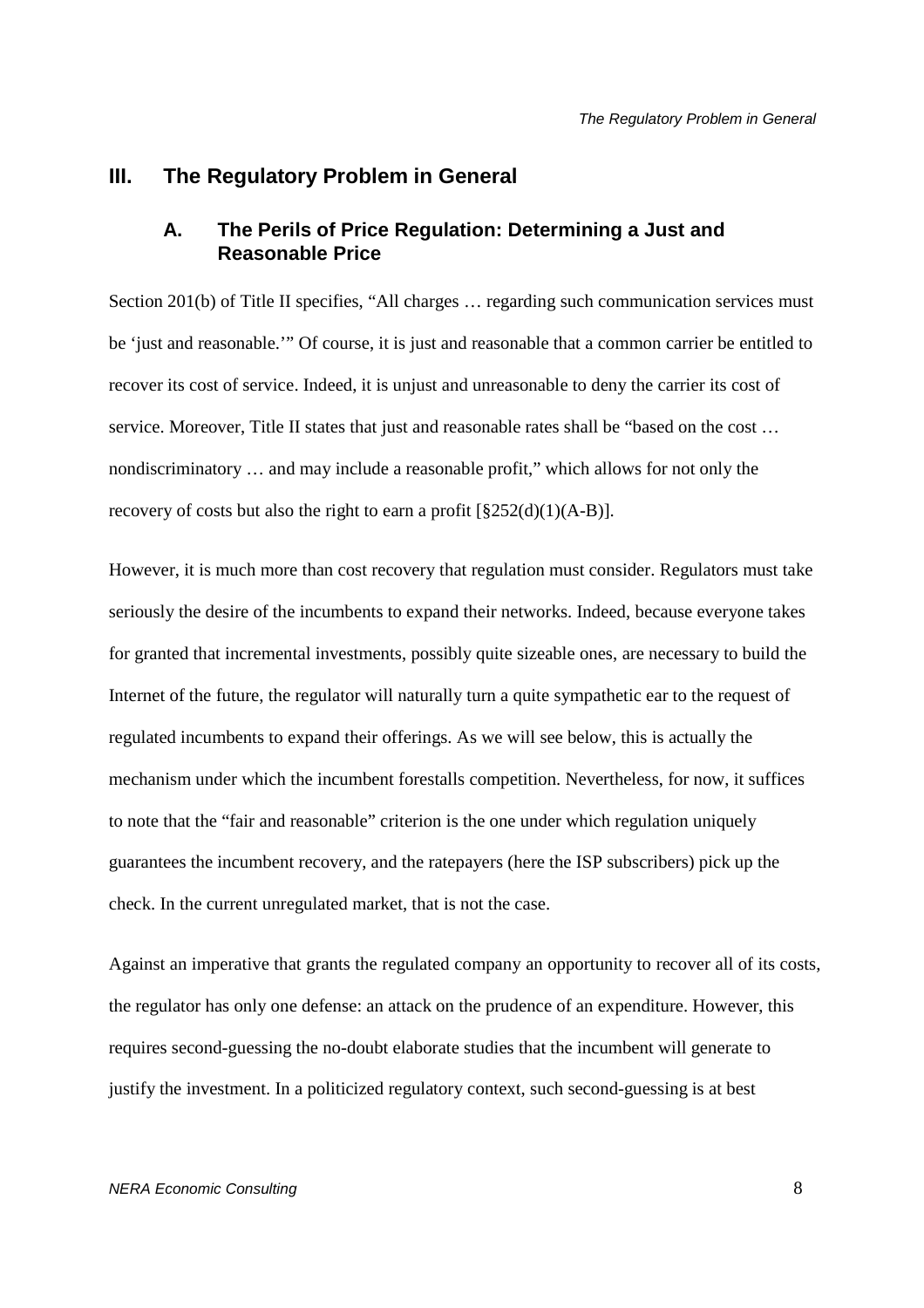difficult; it is typically impossible. Spending the ratepayers' money is just easier than trying to decide why some new service is too risky.

Proponents of Title II reclassification all believe that Title II reclassification either will immediately lower costs to consumers or will do so compared to a world in which incumbents have free rein in pricing. They take the opposition of telephone and cable companies to Title II reclassification as a sign that profits would decline, and so they might. However, declining profits by current ISPs is not, or should not be, a goal. The payoff to consumers is an Internet that provides new services, not just one that provides current services at lower cost. We would be sacrificing enormous potential social gains if we end up losing future applications by making innovation too costly. This might make sense if we thought the best applications were already out there, but to believe this puts us in the apocryphal situation of Charles Duell, the Patent Commissioner, who was reputed to have said "Everything that can be invented has been invented."<sup>6</sup> Duell may not have said it, but betting against the future is usually a bad bet.

Moreover, it is not merely betting against the future; it is betting against the ability of the regulated to mount a case for their preferred outcome. This is a very important consideration in subjecting services to regulation, which often is given short shrift. Regulation opens an avenue for complaint. Rather than have parties work out contracts for themselves, the promise of a regulatory short cut can actually create intransigence. Why negotiate when you can litigate? As David Farber and Gerald Faulhaber put it:

The best example: since the inception of the Internet, backbone networks, regional networks, and content delivery networks have exchanged traffic under privately negotiated contracts (call "peering" and "transit" contracts) with no

<sup>&</sup>lt;sup>6</sup> The origins of this quote are still unknown. See Dennis Crouch, January 6, 2011, comment on "Tracing the Quote: Everything that can be Invented has been Invented," *Patently-O Blog*, http://patentlyo.com/patent/2011/01/tracing-the-quote-everything-that-can-be-invented-has-been-invented.html.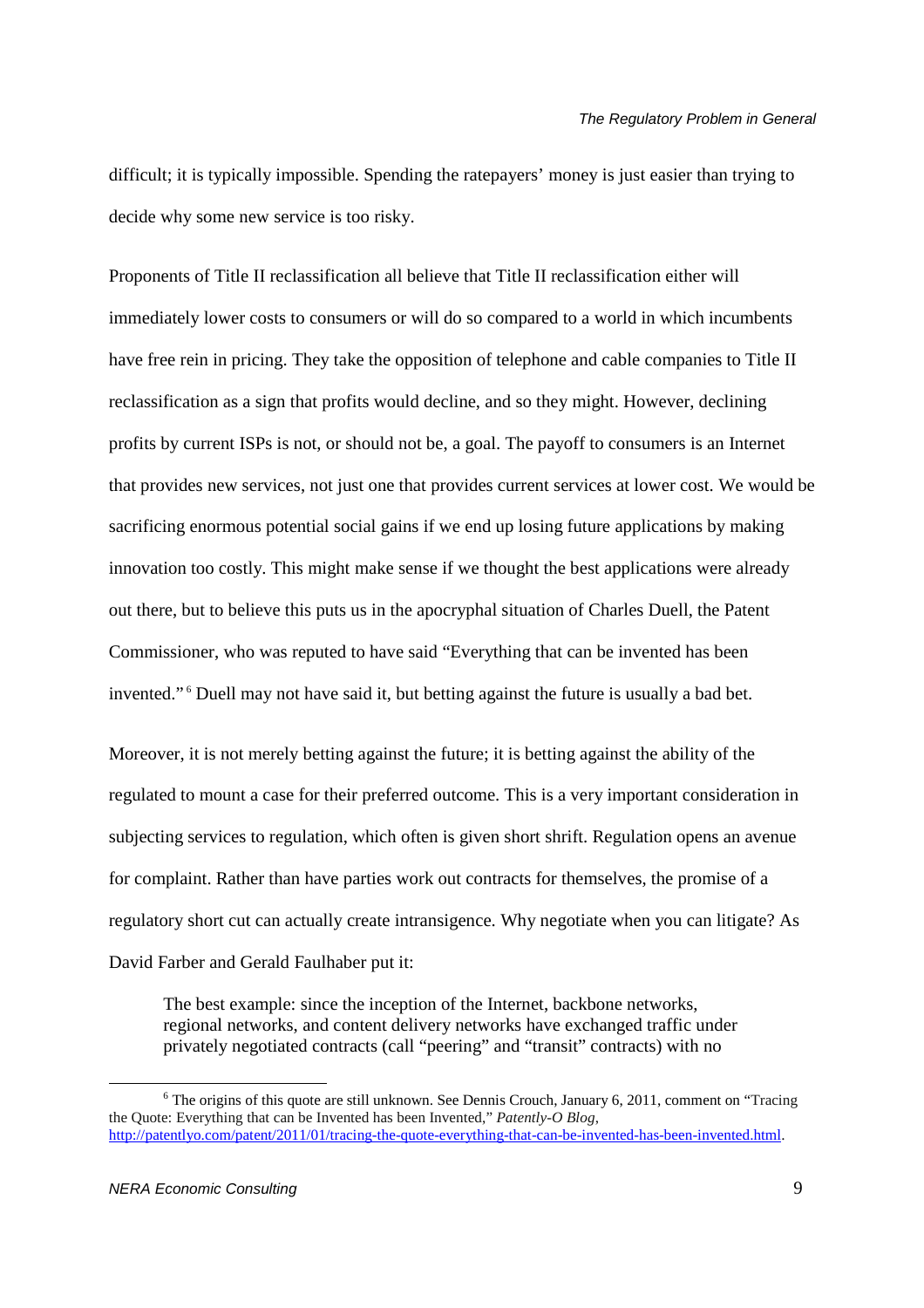"help" from regulators. Recently, Level 3, a backbone and now content delivery network, has complained to the FCC that Comcast is renegotiating their contract in ways that violate network neutrality. Level 3 discerned that the FCC was now willing to inject itself into contracts that were previously privately negotiated, and that Level 3 could gain a negotiating advantage over Comcast. Unfortunately, the FCC has just agreed to "investigate" Level 3's allegations. And so it goes; market negotiations are trumped by a regulator too willing to inject itself into what has always been private transactions.<sup>7</sup>

#### **B. The Nomenclature Problem**

Regulation requires specific rules. We must be able to delineate precisely who is subject to regulation, and we must specifically describe how they are to be regulated. We must precisely describe the services being regulated. The starting point of this particular investigation is purely nomenclatural: determine whether Internet services (whatever they are) are telecommunications services (whatever they are). The regulatory mindset, enforced by the requirement that the regulated entity gets due process, is to create the process and definitions and then apply them. Note that this is virtually the exact opposite of what Title II advocates want. They want the providers of Internet services regulated because they feel there are advantages to doing so. Title II is merely the regulatory hook on which they hang their aspirations. However, regulation does not work that way. As Michael Powell astutely wrote in his concurring opinion to the 2002 decision not to classify cable Internet services under Title II, "The Commission is not permitted to look at the consequences of different definitions and then choose the label that comports with its preferred regulatory treatment. That would be contrary to law."<sup>8</sup>

 $^7$  David J. Farber and Gerald R. Faulhaber, "Net Neutrality: No One Will Be Satisfied, Everyone Will Complain," *The Atlantic*, December 21, 2010, http://www.theatlantic.com/technology/archive/2010/12/netneutrality-no-one-will-be-satisfied-everyone-will-complain/68326/.

<sup>8</sup> Statement of Commissioner Powell, *In re* Inquiry Concerning High-Speed Access to the Internet Over Cable and Other Facilities; Internet Over Cable Declaratory Ruling; Appropriate Regulatory Treatment for Broadband Access to the Internet Over Cable Facilities, *Declaratory Ruling and Notice of Proposed Rulemaking*, 17 F.C.C.R. 4798 (Mar. 14, 2002).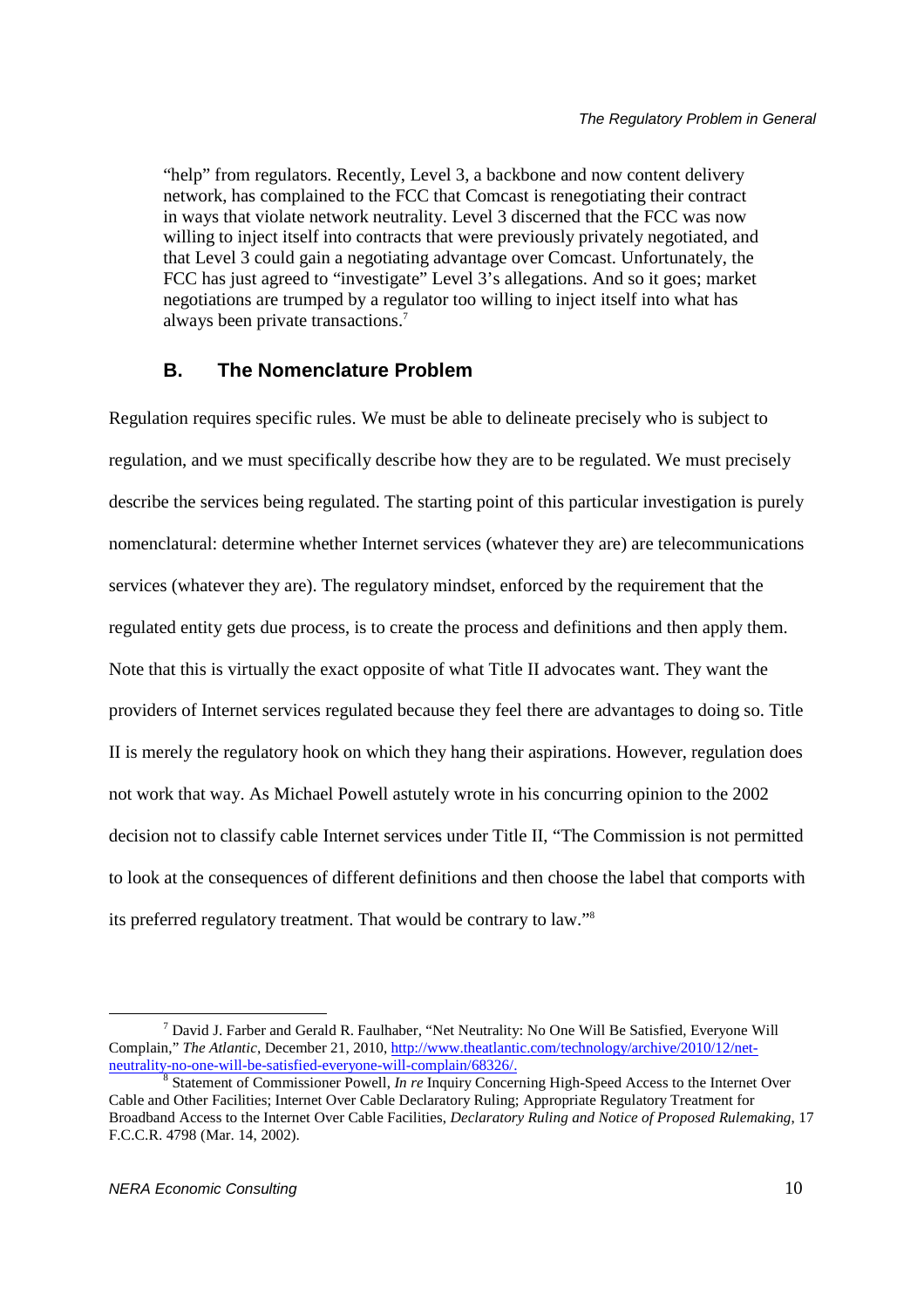Proponents of Title II reclassification act as if regulators have exactly the freedom that Commissioner Powell correctly asserted they lacked. Once Internet services are reclassified, policy is attached to the words of Title II and to the interpretation of such terms as "just and reasonable" as established in innumerable previous regulatory hearings and decisions. That is not to say that regulators have no degree of freedom at all. There are indeed ambiguities of interpretation that give the regulators tools at their disposal to follow their vision of the good. Unfortunately, however, this interpretive ambiguity runs two ways.

Regulated entities have long sought to use the nomenclatural distinctions written into law to their benefit. This is, of course, their right. However, this often leads to the conclusion that regulation is interminably slow at getting what it wants. Even where successful, the procedural and interpretive roadblocks to the implementation of a preferred policy make rapid policy change impossible. Indeed, the intention of Title II regulation was not to function quickly. To take an obvious example, any price change, even when approved, used to take at least four months to implement.<sup>9</sup>

The nomenclature of regulation ensures nomenclatural battles that consume enormous resources and time to adjudicate. The recent case of Aereo, for example, took years to decide and eventually went to The Supreme Court (*ABC v. Aereo*). It seemed to outside observers like a simple case: Was Aereo, which was streaming over-the-air television over the Internet to

<sup>&</sup>lt;sup>9</sup> From Section 206: "Changes can only be made to the filed schedule 120 days after having given notice to the FCC and the public. Even after that point, hearings and decision making can easily stretch tariff changes to take years." This, of course, has changed as many services subject to competition no longer require tariffs or if they do they take effect on one day's notice.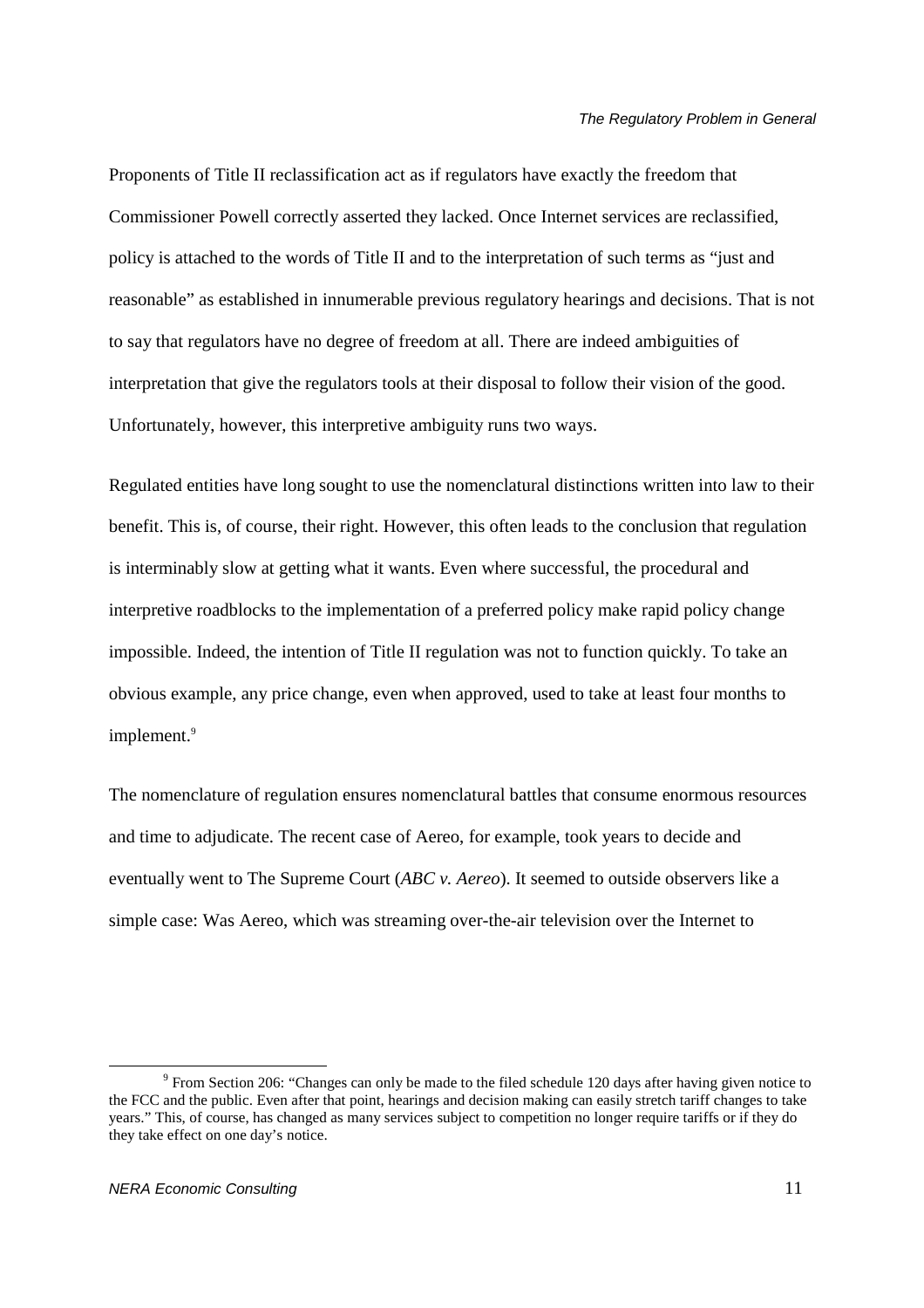customers, a broadcaster or an antenna renter?<sup>10</sup> The problem, of course, was that outside observers could not agree which simple answer was correct.

It is not as though Aereo stumbled into the technology that they used or even chose an efficient technology. Their choice of technology was part of an explicit regulatory strategy to affect the method in which they were regulated and whether they owed (under the Copyright Act, as it happens, not the Communications Act) broadcast TV signal retransmission payments. Everyone grants that Aereo's technology was in fact more expensive than a simple central distribution service. However, the cost savings from the avoidance of retransmission rights payments more than compensated for the technological cost disadvantage. Although Aereo was not successful in getting the regulatory treatment it wanted,<sup>11</sup> it is an example *par excellence* of the use of regulated categories, irrelevant (or even inefficient) from a technological perspective, which have the ability to succeed in the marketplace owing to pure terminological issues.

These terminological issues cut both ways and undermine a world of competition where competitors vie not to provide the lowest technical costs but to provide lower costs by either evading regulation (like Aereo) or by getting regulated in order to stay in business. Take, for instance, Goldman Sachs, the investment bank. Goldman Sachs is certainly not a traditional bank: it does not take deposits, for example. Yet, in the 2008 financial crisis, Goldman Sachs

<sup>10</sup> David Post, June 25, 2014, comment on "*ABC v. Aereo* — A big (or maybe not-so-big) win for the networks," *ScotusBlog*, http://www.washingtonpost.com/news/volokh-conspiracy/wp/2014/06/25/abc-v-aereo-a-bigor-maybe-not-so-big-win-for-the-networks/.

 $11$  At least for the moment, Aereo is still not giving up and could still have a viable (regulatory) business model with other changes. Aereo now argues that it could be treated as a cable system with compulsory licensing. See Brian Fung, "How Congress could wind up accidentally saving Aereo," *The Washington Post*, August 12, 2014, http://www.washingtonpost.com/blogs/the-switch/wp/2014/08/12/how-congress-could-wind-up-accidentally-savingaereo/.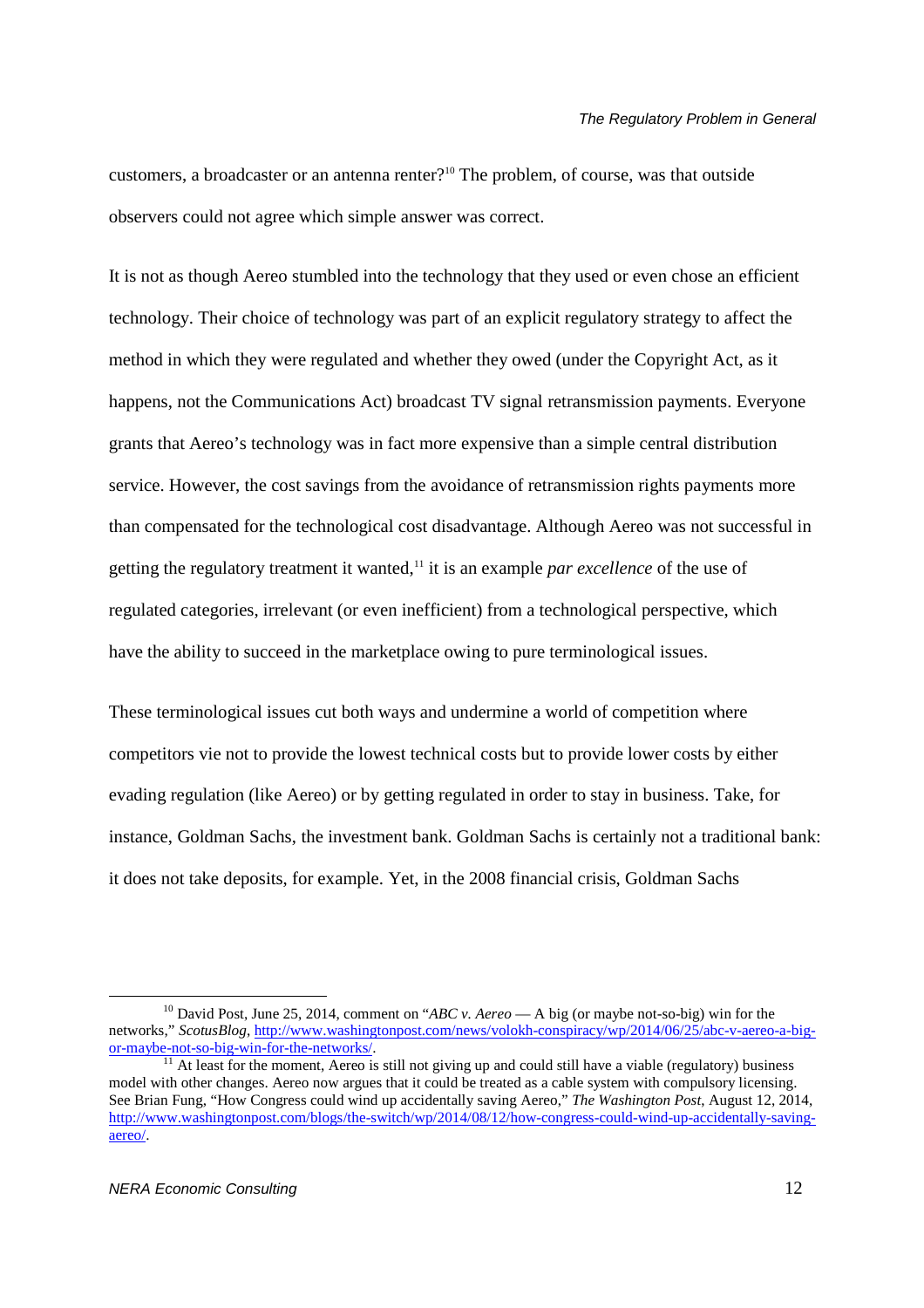petitioned to be regulated as a traditional bank in order to procure cheap loans from the Federal Reserve.<sup>12</sup>

One of the great unknowns is exactly how much of the Internet needs reclassification under Title II. An expansive view would reclassify all Internet services: edge providers, backbone networks, and ISPs would all be subject to, among other things, rate regulation. Lesser schemes concern the so-called "Mozilla proposal," in which Title II regulation would be limited to "remote delivery services provided by last-mile network operators to arms-length edge hosts," which represents an allegedly minimal regulatory scheme.<sup>13</sup> However, every term in that definition will be subject to hearings and to new entrepreneurs seeking aggressively to redefine themselves out of regulated categories or whose services may be blocked by being placed within those categories by regulated incumbents in regulatory filings. Content delivery networks, for example, could be classified as arms-length edge hosts or not. Depending on how the regulations are developed, it might be regulatory optimal to move content to an inefficient location simply to avoid the regulation that might come from hosting within the ISPs network sphere. We will have no idea until the regulations are developed, but we know that all entities will optimize their facilities relative to the regulations, not to the pure technological economics of the situation.

Even if we had a perfect understanding of where every entity in today's Internet ecosystem fits, whatever construct we eventually settle upon, we should have no confidence in our ability to classify new methods of delivery that have not yet emerged. There are two reasons for this: first, confidence in the ability to classify the unknown using our current classification schemes might

<sup>&</sup>lt;sup>12</sup> Dealbook, "As Goldman and Morgan Shift, a Wall St. Era Ends," The New York Times, September 21, 2008, http://dealbook.nytimes.com/2008/09/21/goldman-morgan-to-become-bank-holding-companies/.

<sup>&</sup>lt;sup>13</sup> Before the Federal Communications Commission, In the Matter of Mozilla Petition to Recognize Remote Delivery Services in Terminating Access Networks and Classify Such Services as Telecommunications Services Under Title II of the Communications Act, RM- \_\_, May 5, 2014, p. 2.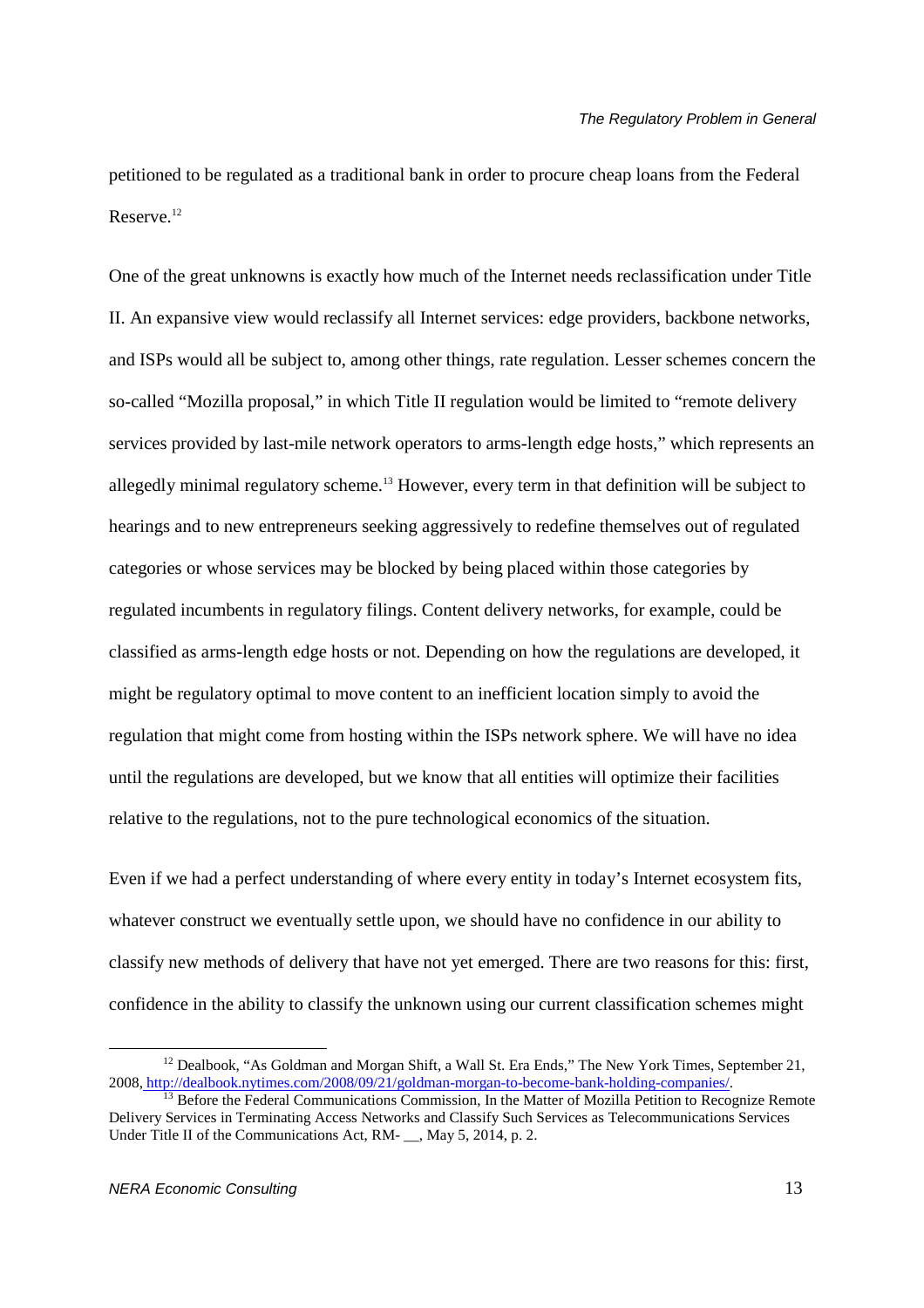be impossible if the new service is sufficiently different. Second, however, knowledge of the classification scheme creates situations like Aereo in which a new service seeks to exploit consciously the seams of whatever classification scheme we have established.

Even if we know whom to regulate, there is yet another problem in classifying the ratepayers (ISP subscribers). The term "end user" is not, at least without a host of definitional ambiguity, a coherent concept. First, every end user routinely sends messages as well as receives them. I send messages to Google and Facebook that enable them to sell services to advertisers, and they send me search results. Which of us is the edge provider, and which of us is the end user? An edge provider's employees use their connections during office hours to play a computer game or watch Netflix. Are they an edge provider or an end user? Is the classification with respect to all traffic or some subset of traffic? How do we figure out which traffic is regulated and which traffic is not? What happens when I run a small web-serving application out of my residence: do I lose my rights as an end user? If not, how much incoming traffic do I need to cause?

Second, many good economic cost-causative regulatory schemes separate ratepayers into classes that define rates. Classes can be based on traffic demand, business versus residential, or a host of other characteristics limited only by the regulator's imagination. When different rate classes develop different rates for service, the bureaucratic classification problem arises again. Who exactly is a residential customer, and who is a business customer? Rates can reflect costs or value of service. How we classify end users can have enormous effects on what they pay.

Finally, there is the problem of service definition. Proponents of Title II reclassification worry about incumbent ISP treatment of broadband access. However, what is broadband access? In an industry with as much change as Internet services, the definition of "fast" service keeps changing.

#### NERA Economic Consulting 14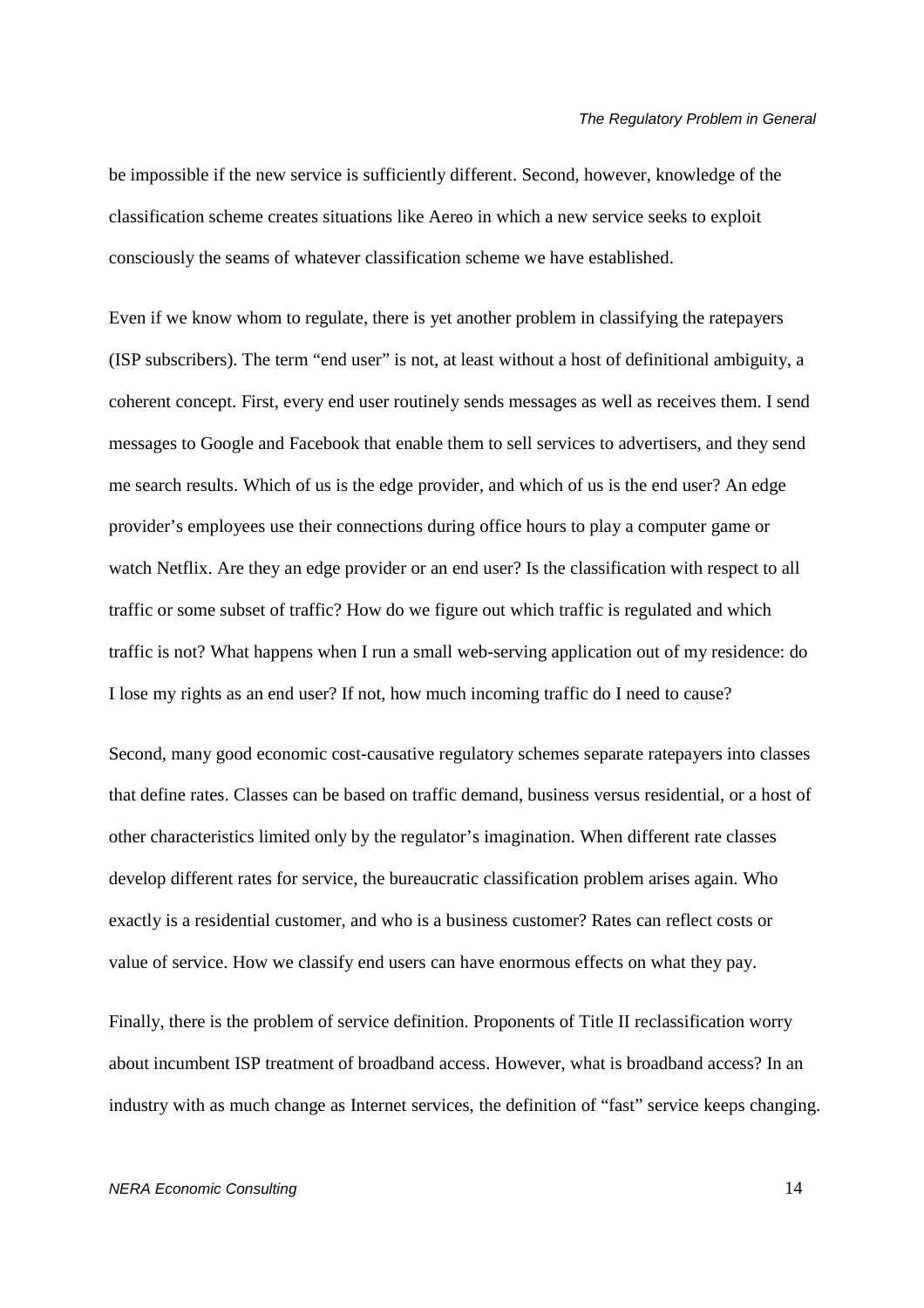Nowhere is this clearer than in the statistics compiled by the FCC itself. In its June 2014 report on Internet Access Status (based on data from 2013), it places fixed (i.e., not mobile) service into three download/upload bandwidth buckets: (a) <3 Mbps/768 kbps; (b) between 3 Mbps/768 kbps and 6 Mbps/1.5 Mbps; and (c) above 6 Mbps/1.5 Mbps. This three-part bucket system is the FCC's distillation of ISP reporting requirements that have 72 different possible bandwidth variants. The report goes on to say that the FCC's actual broadband benchmark is 4 Mbps, a speed that does not correspond to any of the criteria. Nevertheless, the 4 Mbps will almost surely change over time as new technology enables higher speeds and new services arise that require those higher speeds. If the FCC redefines broadband speeds, for example, as 10 Mbps download or faster, there are several clear, predictable effects:

- If higher speeds are deregulated, then as services evolve to utilize those higher speeds, complaints will arise again.
- If higher speeds continue to be regulated, ISPs will have little incentive to develop the infrastructure to provide those higher speeds.
- The regulator must decide either to let the ISP invest in the higher speeds necessary to provide the new service or deny them the ability to do so. If they allow the investment and the new higher speed services do not turn out to be worthwhile, captive customers will have to pay the costs of infrastructure they do not want. If the regulator does not allow the investment and it turns out to be financially successful, the ISPs will lose customers and then charge the customers who remain higher and higher rates to compensate for the loss in subscribership. Only if the regulator correctly foresees the future (something no one can do consistently) will the ISP's customers not suffer.
- Development of faster services will dry up. No edge provider can offer a service that requires speeds faster than a critical mass of end users can utilize. Unless regulators are prepared to approve infrastructure with no proven market (and why would they), the virtuous circle between infrastructure improvements and innovation will be broken.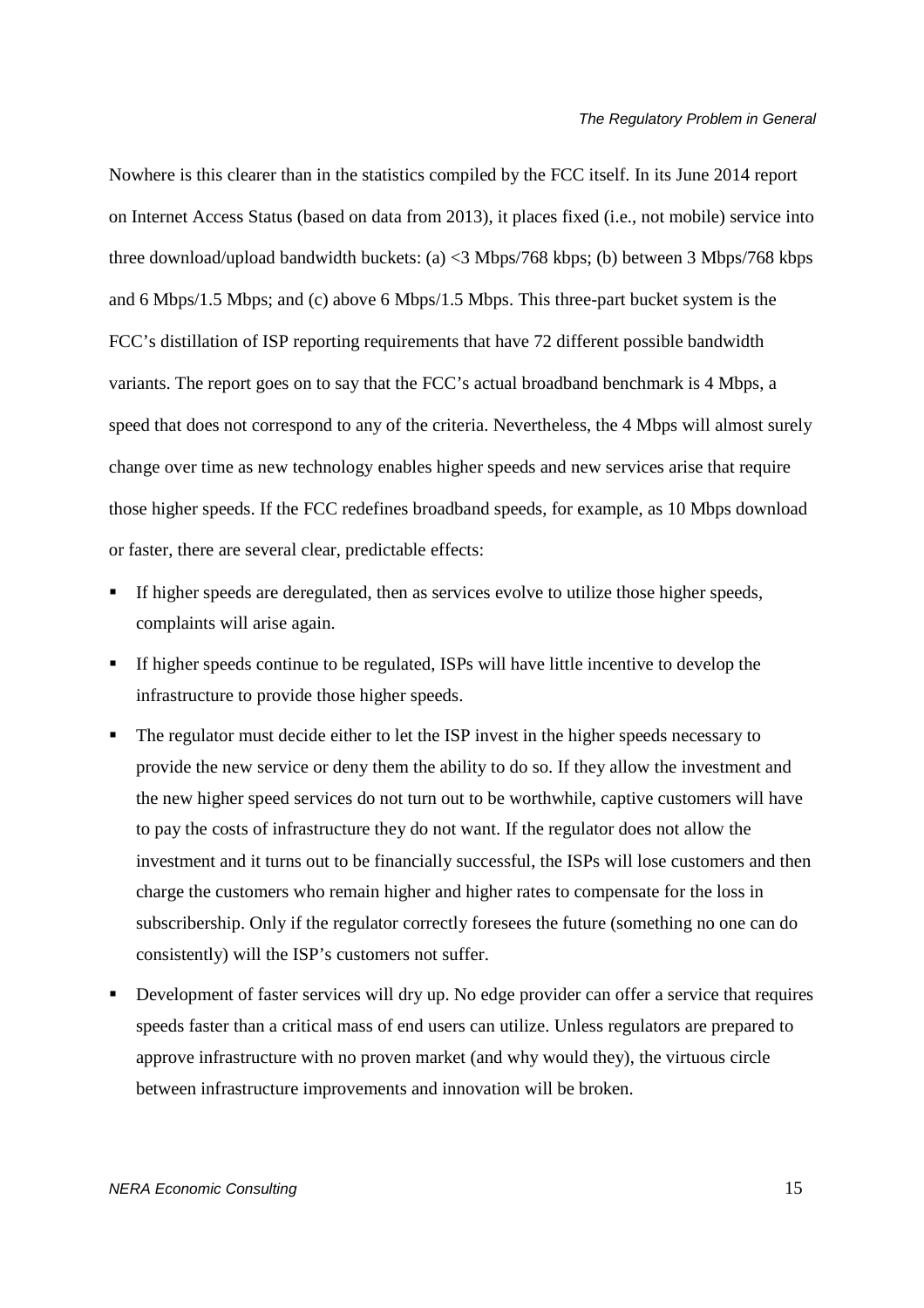The process of all innovations slows down while hearings are being held, and, following the regulatory hearings, court cases are filed as to what level of speed is "necessary." Innovators and their investors are caught up in regulatory delay. All the while, of course, other countries can move ahead.

## **C. The Dynamic Nature of Competition and How Regulation Brings It to a Halt**

We have seen that a central complaint is the lack of competition to end users.<sup>14</sup> If every end user had 10 different ISPs to connect him/her to the rest of the Internet, then complaints that a particular ISP was providing bad service to a particular customer or set of customers would not be particularly troubling—the simple solution would be to find an alternative supplier that was not providing bad service.

Looking at the facts, however, this is not the case. Although there are many customers who have a choice of broadband ISPs, few have more than two, and very few have more than three. There is little economic evidence on exactly how many competitors are necessary to provide workable competition, but there is a general presumption that *more is always better.*

If additional ISP competition is the solution, then an obvious goal of regulatory policy should be to foster additional competition. Fostering additional competition is largely an issue of removing roadblocks. Several sets of roadblocks impede additional ISP competition today.

 *Technical investment costs*: The number of competitors is limited by the cost-per-customer potentially served. Suppose that in a town of 10,000 homes it costs \$1,000 per home potentially served to enable broadband service to each ISP,<sup>15</sup> and there are two service providers. Even if every home subscribed to one service or the other, the cost per customer

<sup>&</sup>lt;sup>14</sup> Again, we take no view as to whether those complaints are justified. We simply note that those complaints are a prominent impetus for the consideration of Title II reclassification.

<sup>&</sup>lt;sup>15</sup> We are imagining here a wired service that has substantial costs per home not subscribed.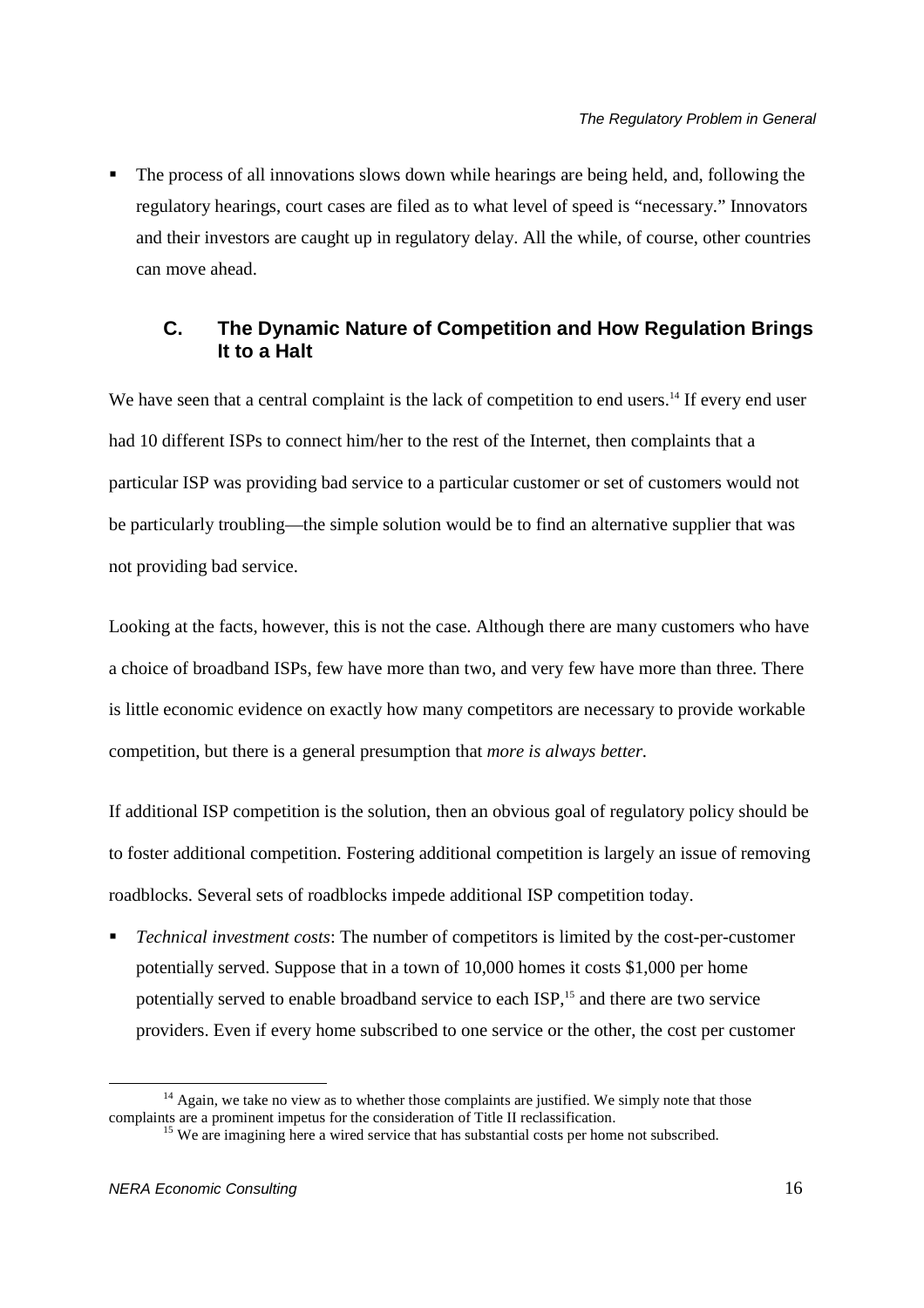would be at least \$2,000 to at least one competitor because there would be no revenue for homes passed but not subscribed. If customers are not willing to pay that much, two competitors are simply one too many for cost reasons. The problem gets even worse if we imagine, say, five competitors because the entire market is now split five ways, not two. The costs per customer are now at least \$5,000 for at least one competitor. One might think that costs are costs, so there really is no regulatory role in fostering competition; that is, we would have to put up with very few competitors if the cost conditions require it. Even here, however, there may be a role for regulation to play in lowering costs. We might be able to work out mandatory cost-sharing arrangements, for example, in which a competitor could lease the unused access that another competitor would build. The ability to share the investment cost among competitors could solve the problem of duplicative investments that earn no revenue. Title II, although promising some hope in this regard, as we shall see later, has in fact a checkered history of actually delivering what the advocates wanted.

- *Local franchise/homeowner association (HOA) issues*: Not all costs are technical. Many costs are imposed by local authorities, either a county or town, or at a more micro-level, costs imposed by HOAs or landlords, especially in multiple-dwelling units like apartment complexes. Some towns and HOAs have granted exclusive franchises to particular companies that obviously make direct competition impossible. A clear regulatory objective to foster competition is to ban or limit local franchise issues. An example of this is Section 207 of the Telecommunications Act of 1996. In order to foster competition from satellite providers, legislation now sets a high bar to those who would like to restrict the installation of satellite dishes.<sup>16</sup>
- *Litigation costs*: Also included in regulatory costs are the direct and indirect costs of litigation. It is fair to say that litigation will follow any proposed changes to the Internet regulatory construct. Title II is probably not much worse in that respect. However, it will also be the subject of continuing litigation as every new issue that arises will end up at the FCC in a time-consuming and resource-consuming process, which will exhaust all but the most wellfunded.

<u>.</u>

<sup>&</sup>lt;sup>16</sup> Federal Communications Commission, "Over-the-Air Reception Devices Rule," Guide, http://www.fcc.gov/guides/over-air-reception-devices-rule.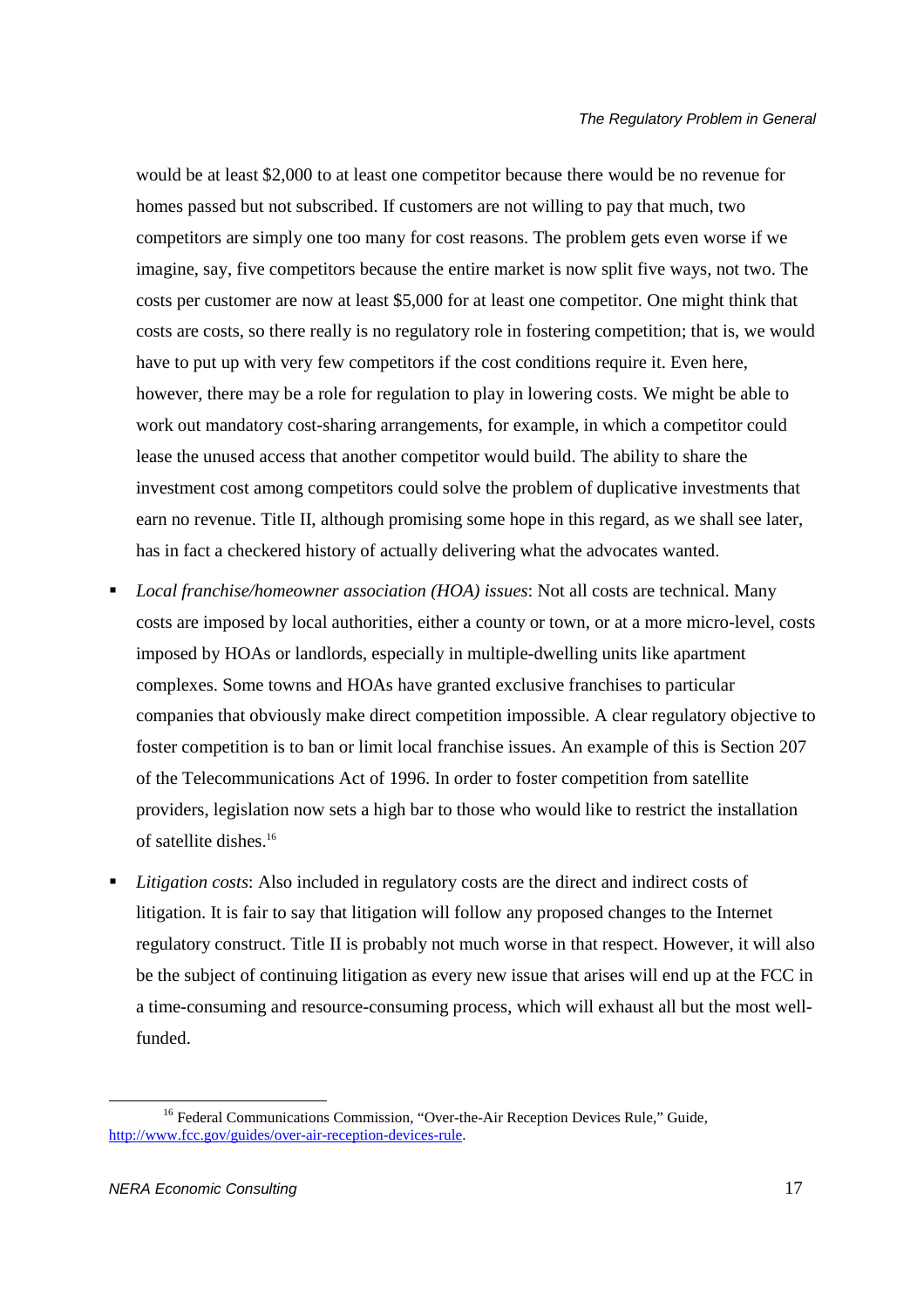*Regulatory uncertainty*: Uncertainty is the enemy of investment. The great majority of innovations fail, which means the costs of investing are already high. When we add the possibility that regulators will put a stop to the investment, costs rise more. Aereo's major cost was always regulatory: it had a proven technology, and the price advantage of bypassing retransmission costs would have provided a ready market. The real sticking point (possibly fatal, as it turned out) was regulators. Would regulators (who, in the case of the Copyright Act are the US court system, not the FCC) allow this competition? Regulatory uncertainty is one of Uber's, a car service mediator, largest costs as well.

Uber demonstrates how well regulation thwarts competition. In this case, the incumbents are local taxi services regulated by local regulators. Uber sends messages to car services to provide rides to Internet-connected end users; that is, Uber receives a request and finds a car service that will provide service. Taxi companies intervened with local taxi commissions to attempt to forestall competition. Why have they received such favorable treatment to date? The desire of the regulator to maintain a regulatory hold on the taxi industry is the simple reason.

Fortunately for Uber, its affiliated drivers and its customers, the company is in an unusually strong position to fight for its right to operate. It has savvy fans who will pressure city officials; in fact, more than 5,500 of them signed an online petition opposing the proposed regulations, and many more tweeted or emailed city officials in Uber's defense. And because Uber has more money than the average startup—it has received about \$45 million from investors—it can pay for costly lawyers and lobbyists. But what about the typical entrepreneur, who must devote all of his or her resources to ordinary business expenses and can't afford lawsuits or lobbyists?<sup>17</sup>

Regulators are actually *tasked* with stopping competition with incumbent firms. This stems from their obligation to keep the regulated company viable and is reinforced by the regulated company's ability to pull the levers of regulation in a way that the unregulated cannot, either through a lack of resources or experience with the specific regulator. This is the central problem

<u>.</u>

<sup>&</sup>lt;sup>17</sup> Jacob Huebert, "So, What Really Happened with the Government vs. Uber?" *Technori*, http://technori.com/2013/02/3289-startup-innovation-government-vs-uber/.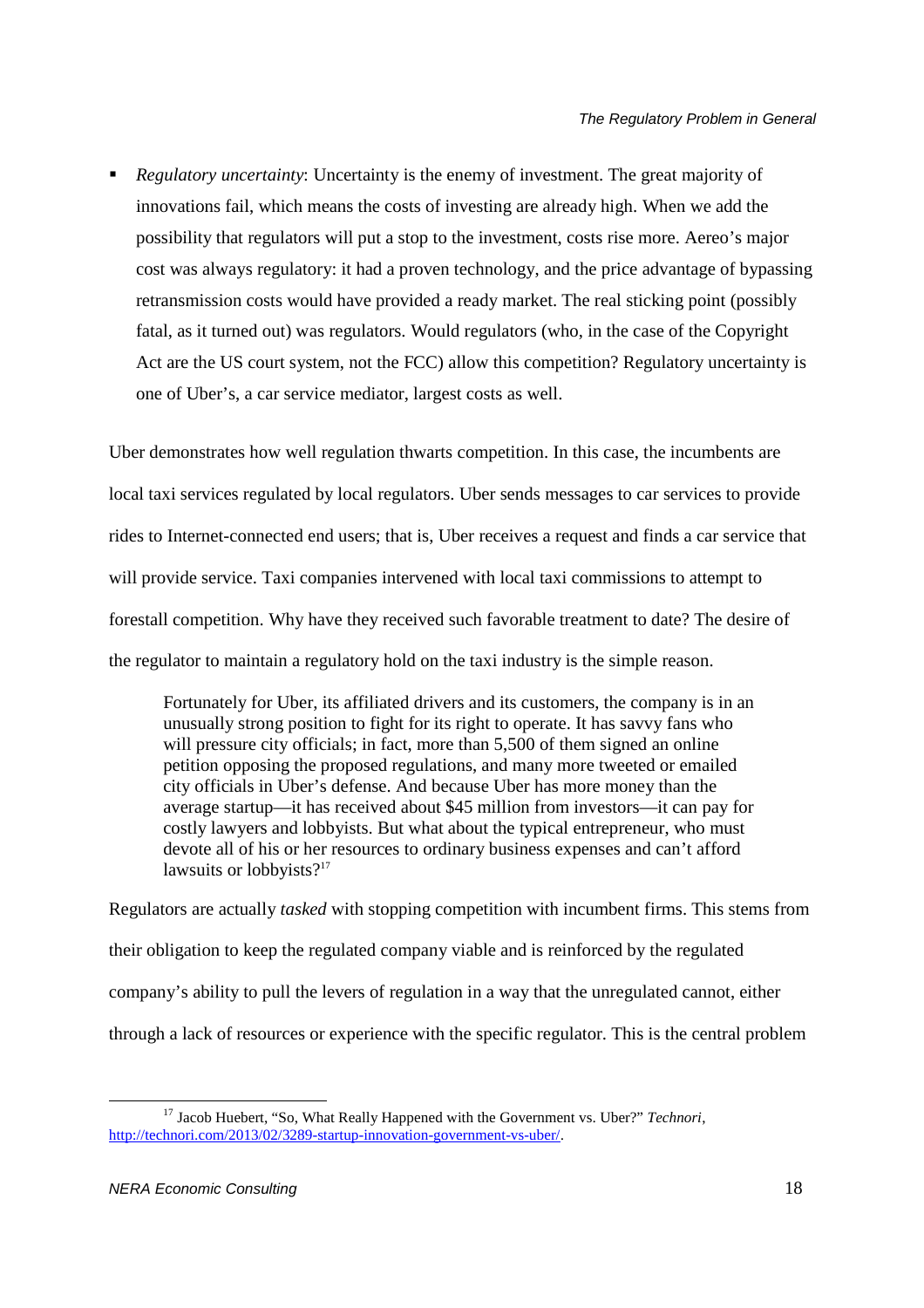with Title II reclassification: *when you make ISPs dependent on the regulator, you have to find a way to keep them in business, no matter what the cost in terms of lost efficiency and foregone innovation.* 

New competitors, in whatever form they take, must agree to the common carrier status of Title II to be allowed to even compete. So, the new entrants are doing what they can to avoid Title II. For example, "As a direct result of these regulations, where ever google fiber is deploying, it is not including voice service as an option because Google Fiber does not want to take the risk that it could be regulated under Title II!<sup>18</sup> Wireless telephony is already a broadband competitor for a number of services, even though some of this subset consumes too much aggregate throughput to be viable. New compression technologies or additional spectrum might relieve this bottleneck, but who would want to join the competitive fray under the conditions of being subject to Title II? There is, by definition, no upside: price regulation under Title II will do no more than allow the recovery of costs with a risk adjusted capital return.

## **D. Innovation and Its Fragility**

The rise of the Internet in the last 20 years has seen the largest outpouring of innovation in the modern age. Literally hundreds of services that were unimaginable in 1994 are commonplace today, and these innovations are universally acknowledged to give a mere hint of what might someday be available. Furthermore, the infrastructure that has developed to deliver those services has grown at a phenomenal rate.<sup>19</sup>

<sup>&</sup>lt;sup>18</sup> Cassandra Carroll, "Title II Bad For Business, Bad For Consumers," Internet Freedom Coalition, August 29, 2014, http://www.internetfreedomcoalition.com/?p=4050.

 $19$  We take the phenomenal growth in infrastructure and services to be unexceptional. Any doubters should refer to the Internet Society's 2014 Global Internet Report. One anecdote that demonstrates both of these phenomena is an update of an investigation Charles Jackson made in 2003: "An Internet search of the term *ftth [fiber to the*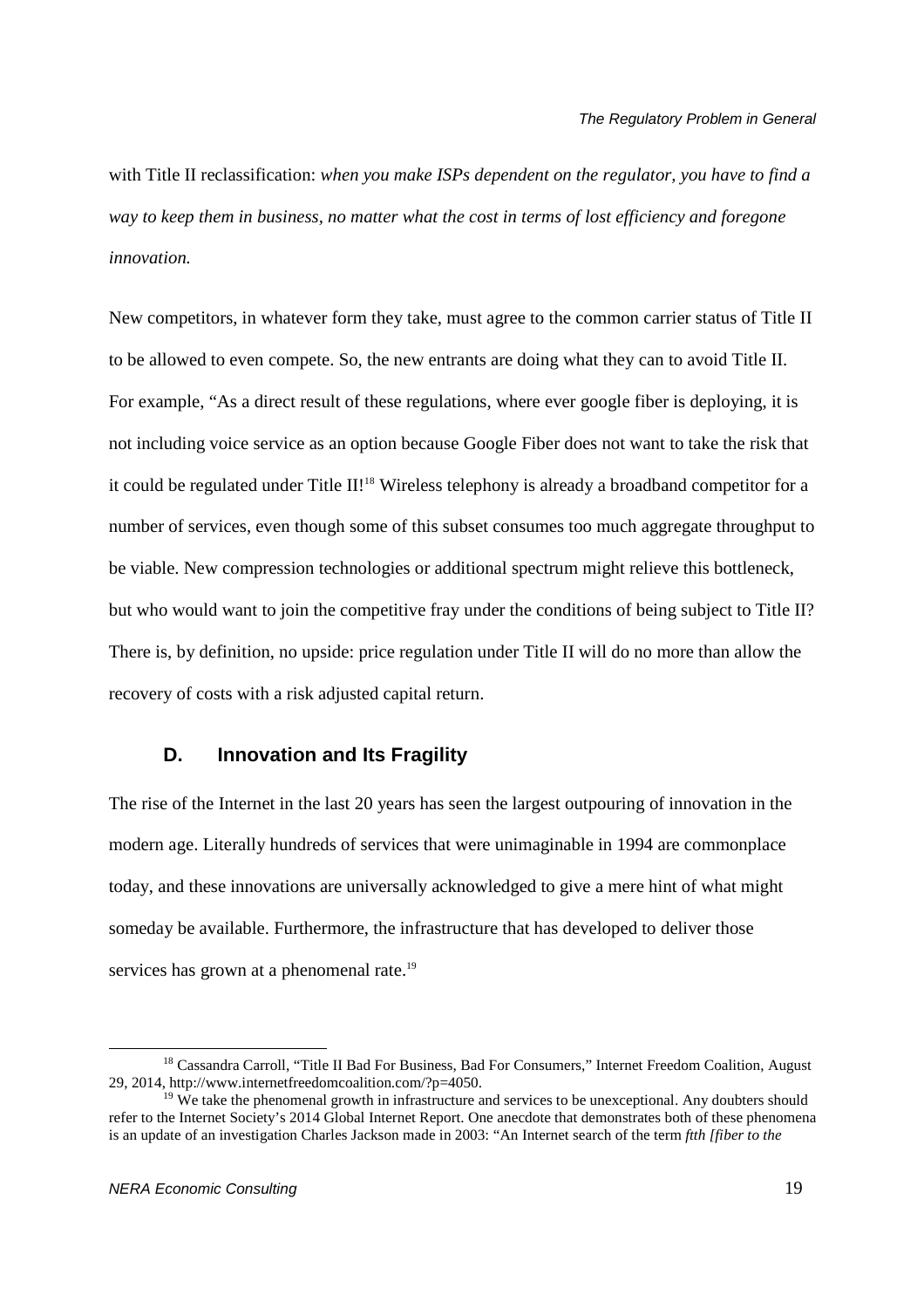Defenders of the regulatory status quo can point at this rich history of innovation and make sensible claims that the hands-off policy by the FCC in this period is no small cause of this efflorescence. Of course, even if true, it does not necessarily mean that Title II regulation is no longer necessary. It could be, for example, that the future threats to efficiency and consumer surplus are sufficiently high to warrant some action.

Innovation has been critical to the growth of the Internet. The Internet, like all network industries, sometimes has a "chicken-and-egg" problem in determining whether the base of customers cause innovators to develop or whether the services provided cause customers to sign up for broadband. In the case of the Internet, we have good evidence that innovation in new services has led to Internet growth. In 2003, economist Hal Varian estimated that even experienced computer users were not willing to pay for broadband services based on the services available in 1999.<sup>20</sup> Currently, there are over 100-million fixed-broadband connections. This dramatic increase in demand must come from the innovation in services provided because reductions in price cannot explain why anyone would subscribe to a service they are not interested in even at very low prices.

Of course, it is possible to freeze the Internet where it is today—to declare victory and lock the current set of edge providers into place and proceed to regulate the relationships thus locked in. We doubt anyone sees that as a serious alternative, but it is what Title II reclassification threatens. The lost social welfare from applications that are never developed would quickly swamp any

<u>.</u>

*home]* on Google yields about 10,000 hits." A search of that term in August 2014 yielded 6.7 million hits. [Robert] W. Crandall and James H. Alleman, *Broadband: Should We Regulate High-Speed Internet Access?* (AEI-Brookings, 2003), 92.]

<sup>20</sup> Hal Varian, "The Demand for Bandwidth: Evidence from the INDEX Project," in *Broadband: Should We Regulate High-Speed Internet Access?* ed. Robert W. Crandall and James H. Allman (AEI-Brookings, 2003), chap. 3.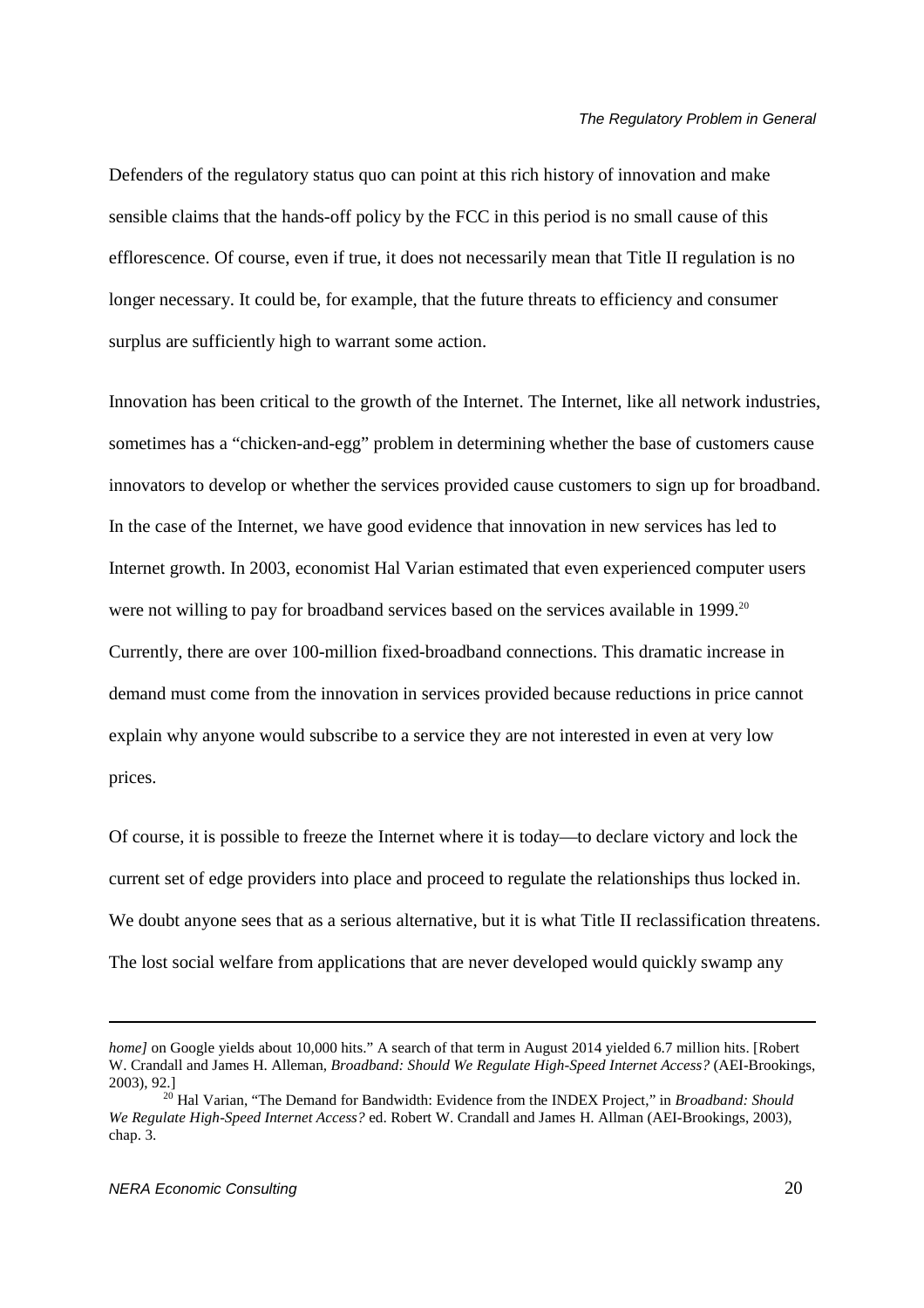possible gains from curbs on market power by ISPs, at least if the past 10 years are any guide to the future. For all the gains already made, few would argue that the biggest gains are yet to come.

However, what will those gains be? Today, no one knows. It is for that exact reason that raising barriers to innovative services would be the surest path to destroying social welfare. We know the typical innovator will fail; almost all do. Yet, the Internet ecosystem thrives on the few winners and the adaptation of the ecosystem to accommodate the winners.

What is needed to foster innovation is simple to state in theory but hard to provide in practice. There are really only three principles:

- (1) Entry into the ecosystem needs to be as free as possible. Licenses, requirements to show the necessity of a service, should be low to nonexistent, and interconnection of any size should be a matter of days and a few phone calls.
- (2) Capital barriers to entry should be as low as possible: entry barriers form one capital barrier, but so-called "fast lanes" may present another. Startups should not have to bear higher prices that are not reflective of the costs of what they intend to do.
- (3) Innovators need the opportunity to earn profits from successful innovations. Mere cost recovery is not enough unless it is paralleled with cost recovery for those innovations that turn out to be unprofitable. No one supposes that the latter system is viable. Only established services can be compensated on a cost basis.

None of these principles is controversial. If the goal of Title II reclassification is to foster innovation, then the rules of Title II should implement these goals. It is all too clear that it will not. We break innovation into two separate pieces: innovation that directly competes with the ISPs in the ISP function itself and innovation by new edge providers to enhance the usefulness of the Internet.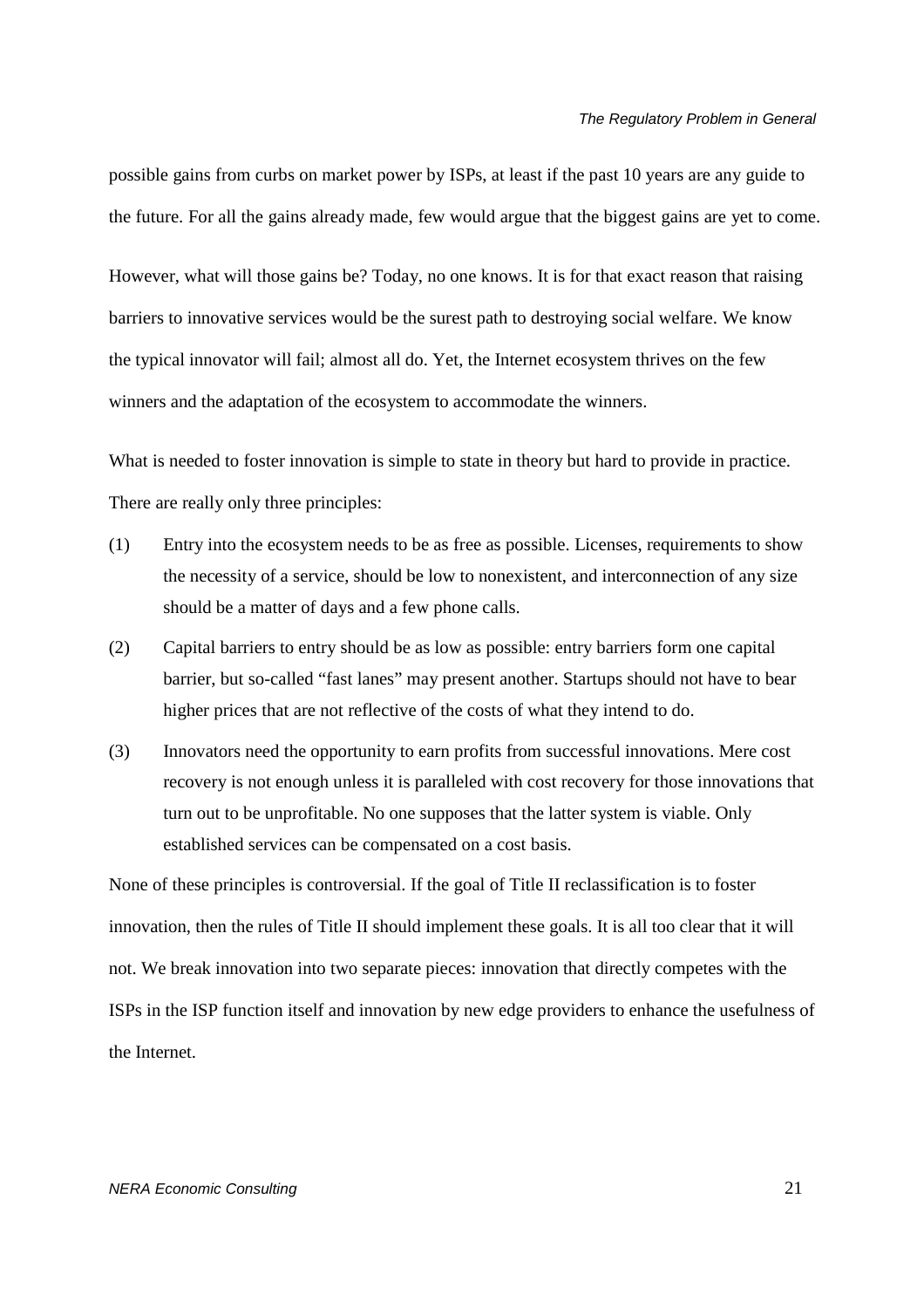#### **1. ISP innovation**

As we have shown above, Title II is inimical to allowing unregulated services to compete with regulated ones. It is in the business of setting prices to guarantee a return to the incumbent ISPs. Competition threatens those returns. The levers by which incumbent firms can forestall direct competition are both direct and indirect. Directly, they can simply put up roadblocks to competition through the regulatory process. Indirectly, they can configure their network in ways that make it hard for direct competitors to interconnect and hope that the regulatory protests by the putative entrant will take enough years of ligation and attorney time and effort to dissuade the effort altogether.

#### **2. Edge provider innovation**

The real losers from Title II reclassification will be the small edge providers, particularly new startups that may never see the light of day under Title II. Provision after provision of Title II reclassification will serve to increase capital costs for innovators both directly and indirectly as well as to foster the sort of regulatory uncertainty that deters investors from ever investing.

Currently, ISPs mostly want to accommodate new entrants because it is from the value of the services they provide that they maintain and increase ISP subscribers, the main source of ISP revenue.<sup>21</sup> Under Title II, the regulatory process allows for cost recovery and a reasonable profit; however, new edge providers and their accompanying traffic will simply represent costs to ISPs, not benefits. For instance, if an edge provider comes to an ISP with a proposal for a new service that requires additional network capacity, the ISP then must begin the regulatory process, which is time consuming, tedious, often contentious, and always costly. Additionally, edge providers

<sup>&</sup>lt;sup>21</sup> No one seriously believes than any ISP gets more revenue from either its own edge services or payments from edge providers than it gets from subscribers, whether now or in the future under Title II or even under the status quo. Luring and keeping subscribers will always trump ancillary revenue sources, however lucrative.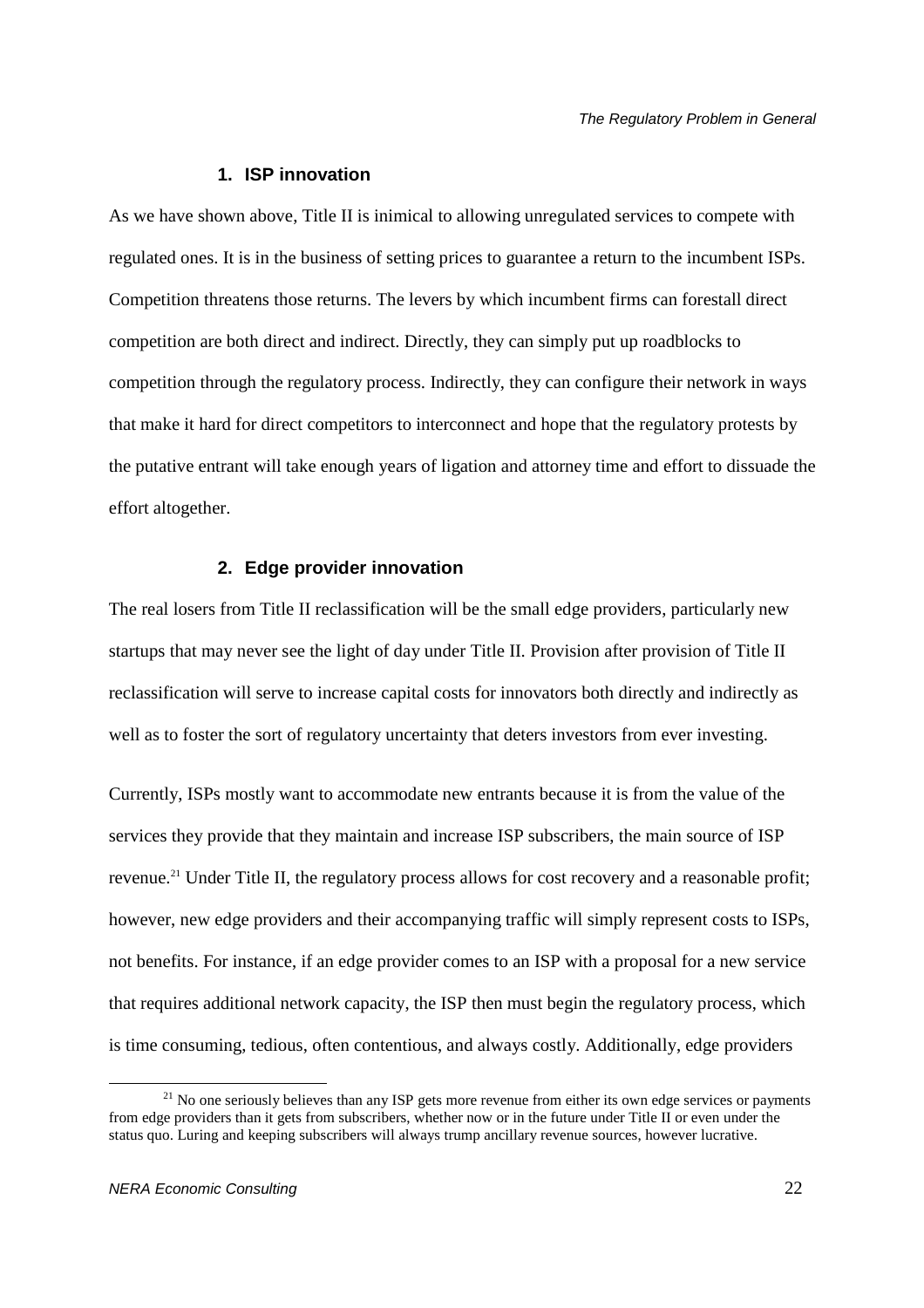may be subject to new administrative and/or reporting requirements that might require them to seek permission from the Commission prior to offering a new service or launching a new platform.

On the other hand, the edge provider asking for the new service has a new source of costs and a new source of regulatory uncertainty that compounds the uncertainty already present through the uncertainty of market acceptance for the application. This increases the edge provider's costs and is the reason why some innovations are never funded in the first place. The cost of the regulatory process is burdensome and the result uncertain. An ISP will likely want some type of commitment from the edge provider before it undergoes the regulatory process, which further increases the edge provider's risk. The entire process deters innovation. In today's environment, getting your product to the market quickly is critically important. Regulation is an impediment to this because it slows down the introduction of new and innovative services to the public.

Defenders of Title II reclassification may find this forecast excessively gloomy. If the point of Title II reclassification is to stop price discrimination and to foster and justify interconnection, then would barriers to service be lowered? Unfortunately, the answer is no. Even regulations drafted explicitly to provide some particular benefit have a checkered history, particularly under conditions of rapid technological change, of providing the desired result. We will see this below in our discussion of the Telecommunications Act of 1996.

## **E. Costs of Regulation**

Concurrent with regulation are new costs: the costs of regulation itself. Some of these costs are public costs, such as increased staff at the FCC and increased caseloads in litigation. However, the majority of the costs are the staffing costs at the regulated firm to comply with and manage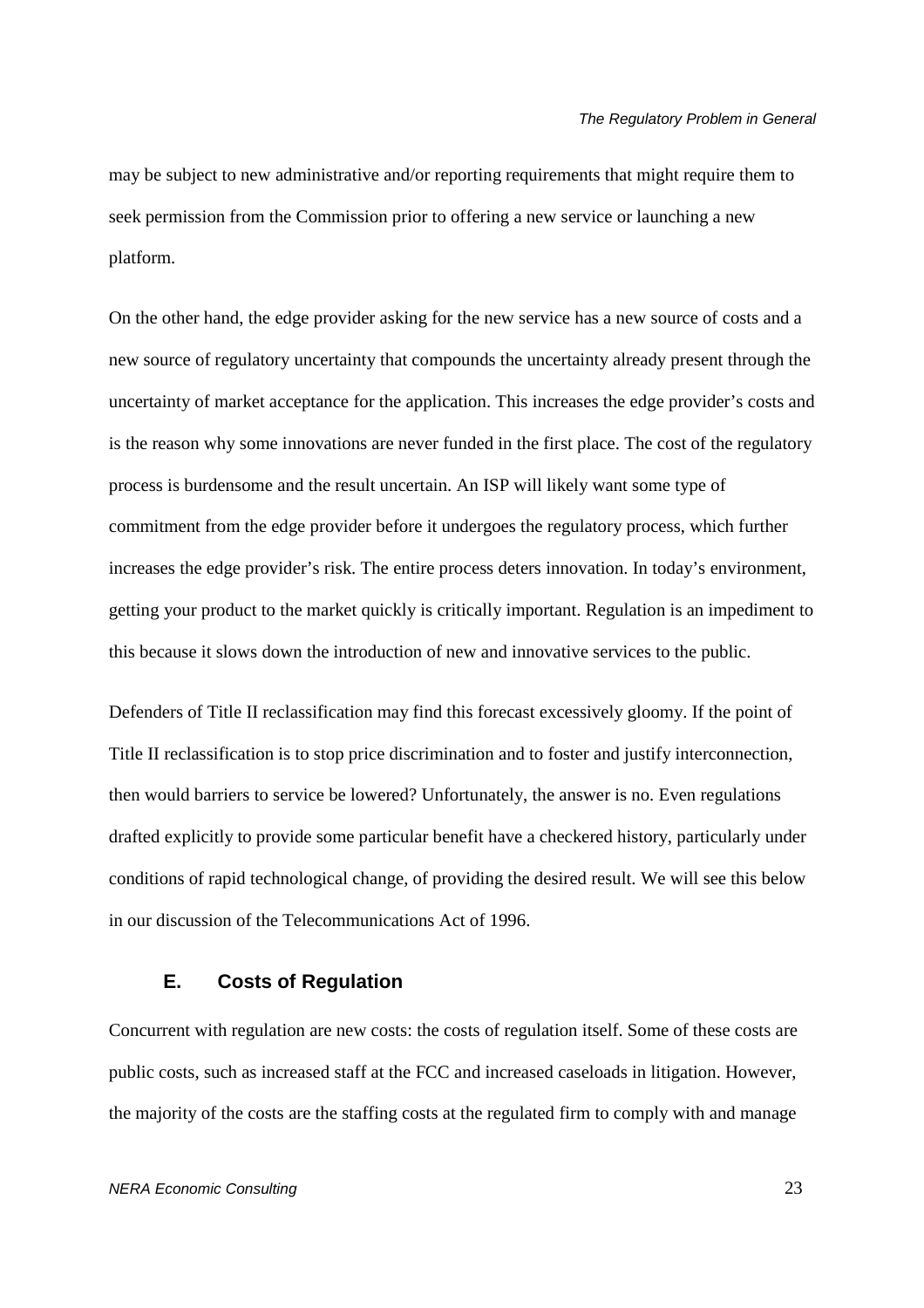the regulatory process. The incumbent telcos have some familiarity with this process because their provision of wireline telephony is under Title II regulation.

However, for the other major competitors (cable companies) and for the many smaller competitors establishing footholds today, an FCC regulatory staff related to this effort will represent a major expense. These costs, of course, will have to be recovered.

Furthermore, what often happens is that a regulatory agency, created to act in the public's interest, eventually acts in ways that benefit the industry it is supposed to be regulating, not the public. This is simply the recognition that:

- corporations will devote substantial attention to issues that affect their profits;
- this attention gives them a comparative advantage vis-à-vis regulatory staffs that are typically understaffed and face multiple competing objectives and that lack a profit incentive; and
- the clear result will be that the outcomes of the regulatory process are simply likely to be far closer to what the regulated firm wants than it is to what outside parties want—these outside parties will lack the resources and the knowledge of the process.

As David Farber and Gerald Faulhaber correctly pointed out the last time Title II reclassification was considered:

When the FCC asserts regulatory jurisdiction over an area of telecommunications, the dynamic of the industry changes. No longer are customer needs and desires at the forefront of firms' competitive strategies; rather firms take their competitive battles to the FCC, hoping for a favorable ruling that will translate into a marketplace advantage. Customer needs take second place; regulatory "rentseeking" becomes the rule of the day, and a previously innovative and vibrant industry becomes a creature of government rule-making. $^{22}$ 

<sup>&</sup>lt;sup>22</sup> David J. Farber and Gerald R. Faulhaber, "Net Neutrality: No One Will Be Satisfied, Everyone Will Complain," *The Atlantic*, December 21, 2010, http://www.theatlantic.com/technology/archive/2010/12/netneutrality-no-one-will-be-satisfied-everyone-will-complain/68326/.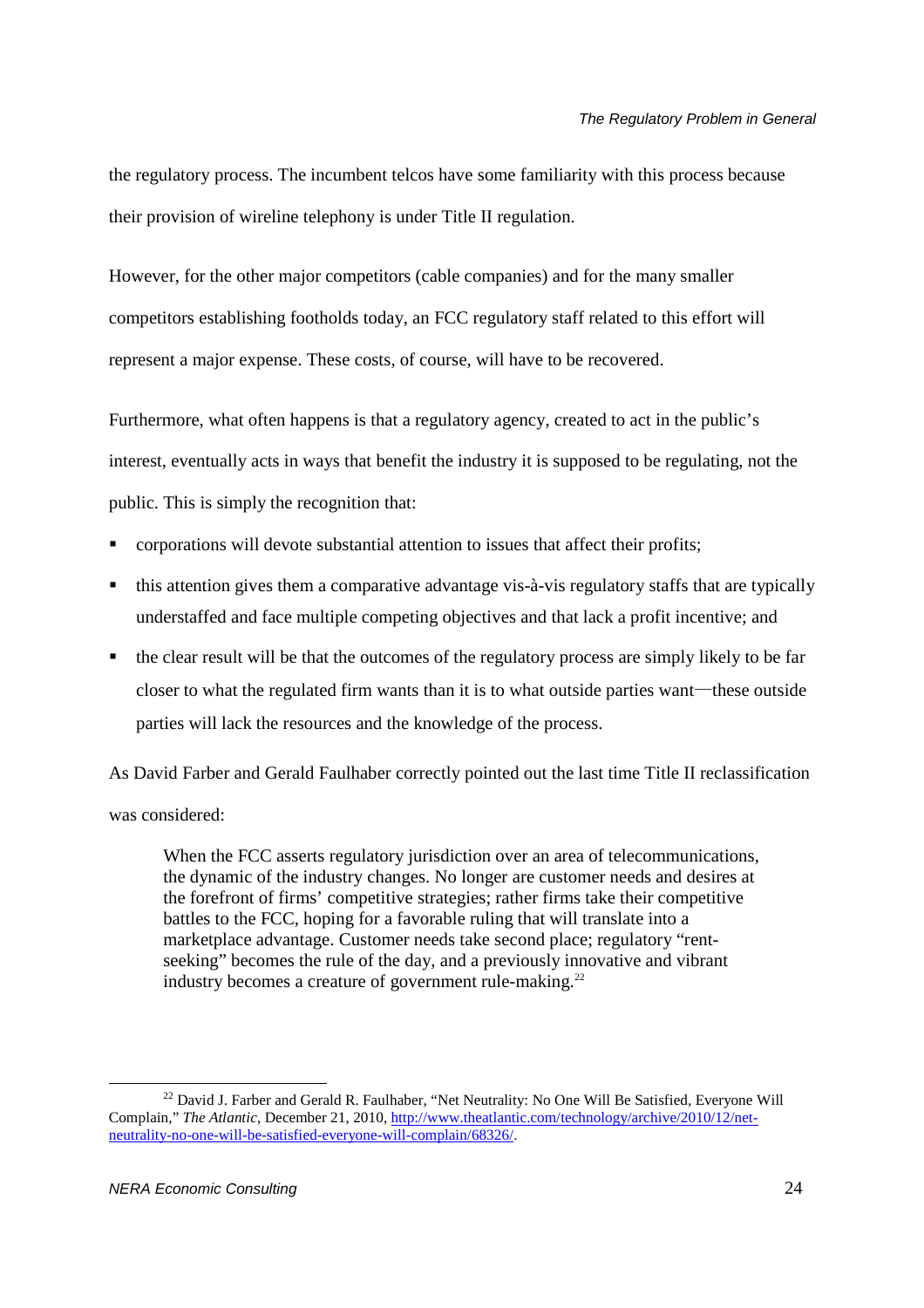## **IV. International Comparisons**

In many ways, Title II is unique. The specific rules of US regulation are unusual, and the regulatory culture in the United States, focusing as it does on the semi-litigation process of regulatory hearings, is unusual. Looking to Europe, however, it is noted that European regulation is more restrictive than current US regulation, and it is sometimes argued that Europe's results in providing service are better. Is not this a compelling argument for regulation in the United States?

Even if it were, it would not hold true for Title II. The United States has a long history with Title II, which ought to trump any comparison with a different regulatory scheme in a different country. International comparisons are very difficult to get right because they must transcend differences in culture, wealth, and legal systems.

Instructive in this regard is the comparison of two widely cited studies on international comparisons of next-generation broadband. The first, a 2010 study from Harvard's Berkman Center argues that the United States is, at best, in the middle of the pack and favorably cites unbundling-based competition implicitly (and at times explicitly) arguing that the United States would do better to adopt forced unbundling of incumbent wires.<sup>23</sup>

<sup>23</sup> *Next Generation Connectivity: A review of broadband Internet transitions and policy from around the world*," Final Report (The Berkman Center for Internet & Society at Harvard University, February 2010), http://cyber.law.harvard.edu/pubrelease/broadband/ (hereafter the Berkman Study).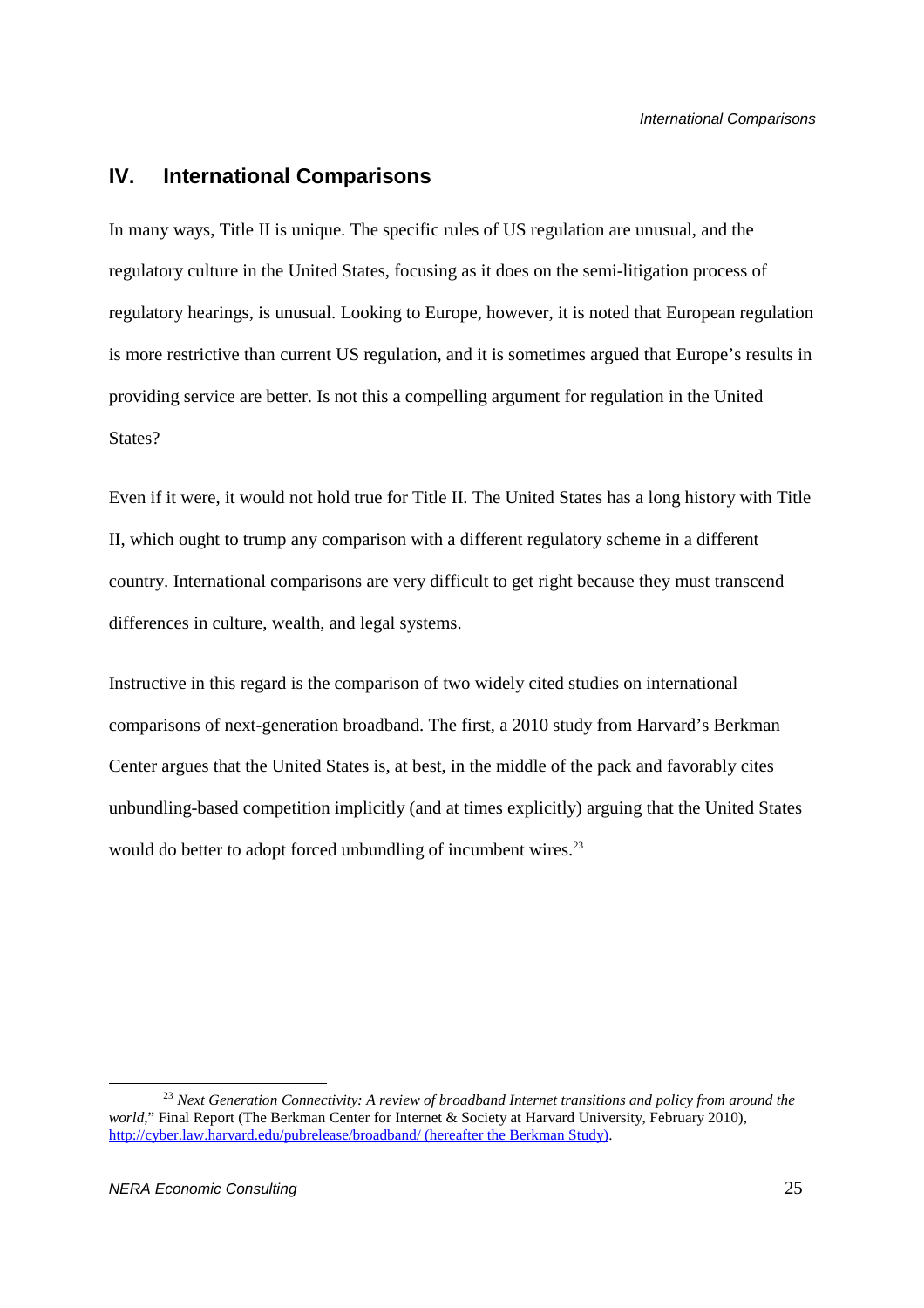In the second study, from June of this year, Christopher Yoo of the University of Pennsylvania published a study that argues quite forcefully that the United States is substantially ahead of Europe in the next generation of 25 Mbps and higher speeds for broadband.<sup>24</sup>

So who is right? We feel that the Yoo study has the better argument on two counts: first, the more recent data seem to demonstrate that whatever the US regulatory infirmities, they seem to have been surmounted. Undoubtedly, advocates of the previous study would argue that the specific metrics that Yoo uses amount to cherry picking. However, this seems to be less important than a second argument, which the Berkman Center study does not quite see the implications of. That is, the Berkman Center study compares various indices of Internet success across countries and finds that the United States ranks quite highly in measures of general success but is in the middle of the pack in those measures that focus narrowly on particular measures of broadband penetration. In particular, the study notes that the broader measures would rank the United States even higher, if not for

its relatively high burden of regulation and tax, the inefficacy of American law making, and the inefficiency of American dispute resolution and its low level of judicial independence (the U.S. ranks in the 20s on efficacy of lawmaking and on judicial independence in this index). Factors tending to support the relatively high ultimate standing of the U.S. on this index are the efficiency of its markets and venture capital activity, its well developed R&D clusters, including Silicon Valley and the Research Triangle, its large pool of scientists and engineers, and the high quality of its universities.<sup>25</sup>

The study then notes:

-

If one is interested more specifically in broadband policy—understood as policy aimed at supporting ubiquitous high capacity access to all Americans at affordable rates—the measures that influence standing in this index sweep too broadly to provide meaningful guidance. It would be odd to include in a National

<sup>24</sup> *U.S. vs. European Broadband Development: What do the Data Say* (Penn Law, June 2014), https://www.law.upenn.edu/live/files/3352-us-vs-european-broadband-deployment.

 $25$  Berkman Study, p. 29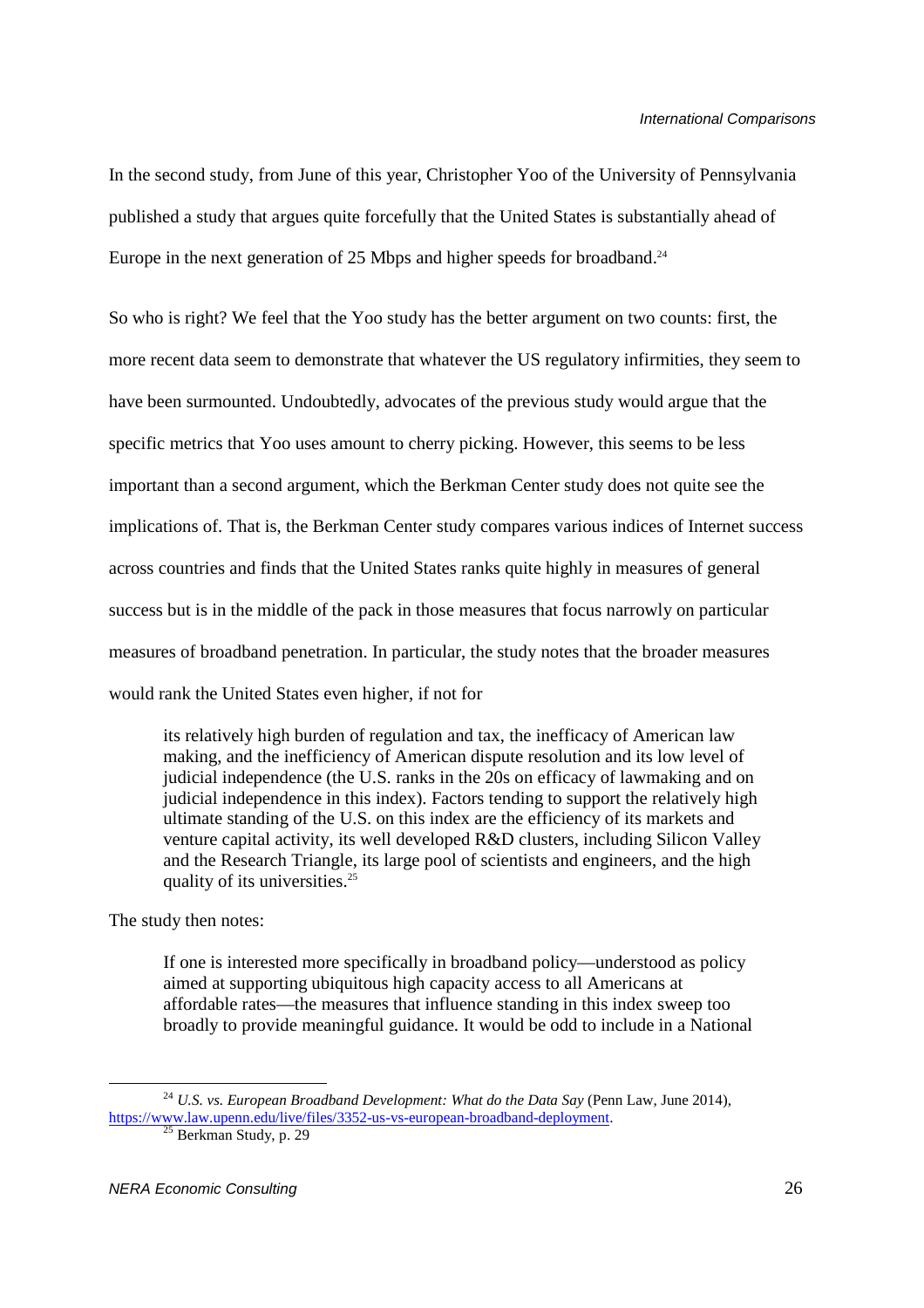Broadband Plan an effort to improve the efficacy of American law making or the independence of its judiciary.<sup>26</sup>

We profoundly disagree. It is not possible to mix and match bits and pieces of regulatory structure to establish "best practices" that are independent of the regulatory milieu. We must take the United States as we find it; even if forced unbundling created the perfect ground for ISP competition in Europe (and, again, Woo argues that it did not), we cannot simply take the US unbundling scheme, intended for a very different telecommunications structure, and apply it as if we were in Europe. The United States is not a country in Europe and Title II and the FCC are not British, Swedish, or Dutch regulators.

However, note also the focus on the efficiency of markets and venture capital activity. As valuable as the data in the Berkman Center result are (if now slightly outdated), the report's international regulatory suggestions for the United States are misguided. One cannot draw conclusions about regulatory impact without consideration of the regulatory milieu. This is even truer for Title II, which is encumbered by years of decision-making constraints.

The bottom line on international comparisons is:

- (1) International comparisons, although interesting, are difficult to do correctly. The Berkman Center study raises many of the data collection and standardization issues.
- (2) Internet technology and speeds are changing so rapidly that conclusions made in one year are liable to be reversed, or at least debatable, just a few years later (comparing the Berkman Center study with the Yoo study).
- (3) The lessons, whatever they are, cannot be simply moved to the United States without a careful consideration of how those policy recommendations would work in the United States in practice.

<sup>26</sup> Berkman Study, p. 30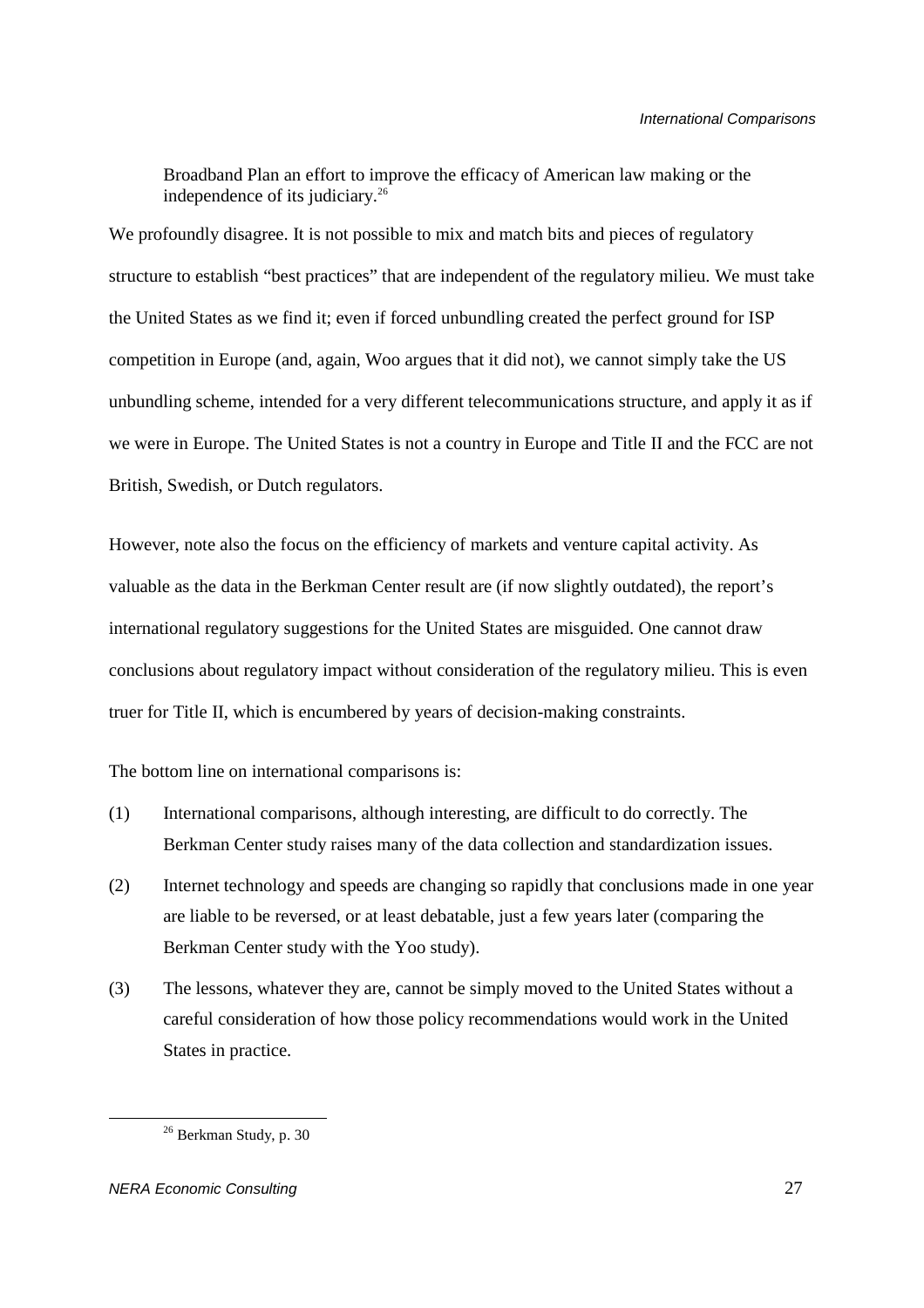Overall, there is no evidence that international experience supports Title II classification.

## **V. Title II History**

## **A. The Telecommunications Act of 1996**

Title II, in its current form, had a specific purpose. Fourteen years after the Bell System breakup, part of the Telecommunications Act of 1996 overhauled the regulation of telephony. The intent was, among other things, to foster competition for wireline telecommunications. Eighteen years later, we have substantial competition for wireline telecommunications, but not necessarily because of Title II.

Robert W. Crandall summarizes the situation well in his 2005 book on the topic. He contends that the Telecom Act, in particular in its changes to Title II, created "years of disputes, legal appeals, and general uncertainty, many of which remains unresolved."<sup>27</sup> Crandall further argues that although proceeding with "the best of intentions, regulators have not facilitated competition but likely delayed it."<sup>28</sup> He further states, "Instead, competition has developed in ways totally unanticipated by regulators, namely through unregulated wireless providers and cable broadband platforms."<sup>29</sup>

This summary of the effects of The Telecommunications Act of 1996 suggests that the effects for Title II reclassification of Internet services will fare even worse. Congress made the Title II changes to achieve a particular result in a particular industry. Now, advocates of reclassification are asking for Title II regulation, written for an entirely different purpose, to be redirected toward

<sup>27</sup> Robert W. Crandall, *Competition and Chaos: US Telecommunications since the 1996 Telecom Act*  (Brookings Institution Press, 2005), 9.

Ibid., p.  $6$ .

 $29$  Ibid., p. 157.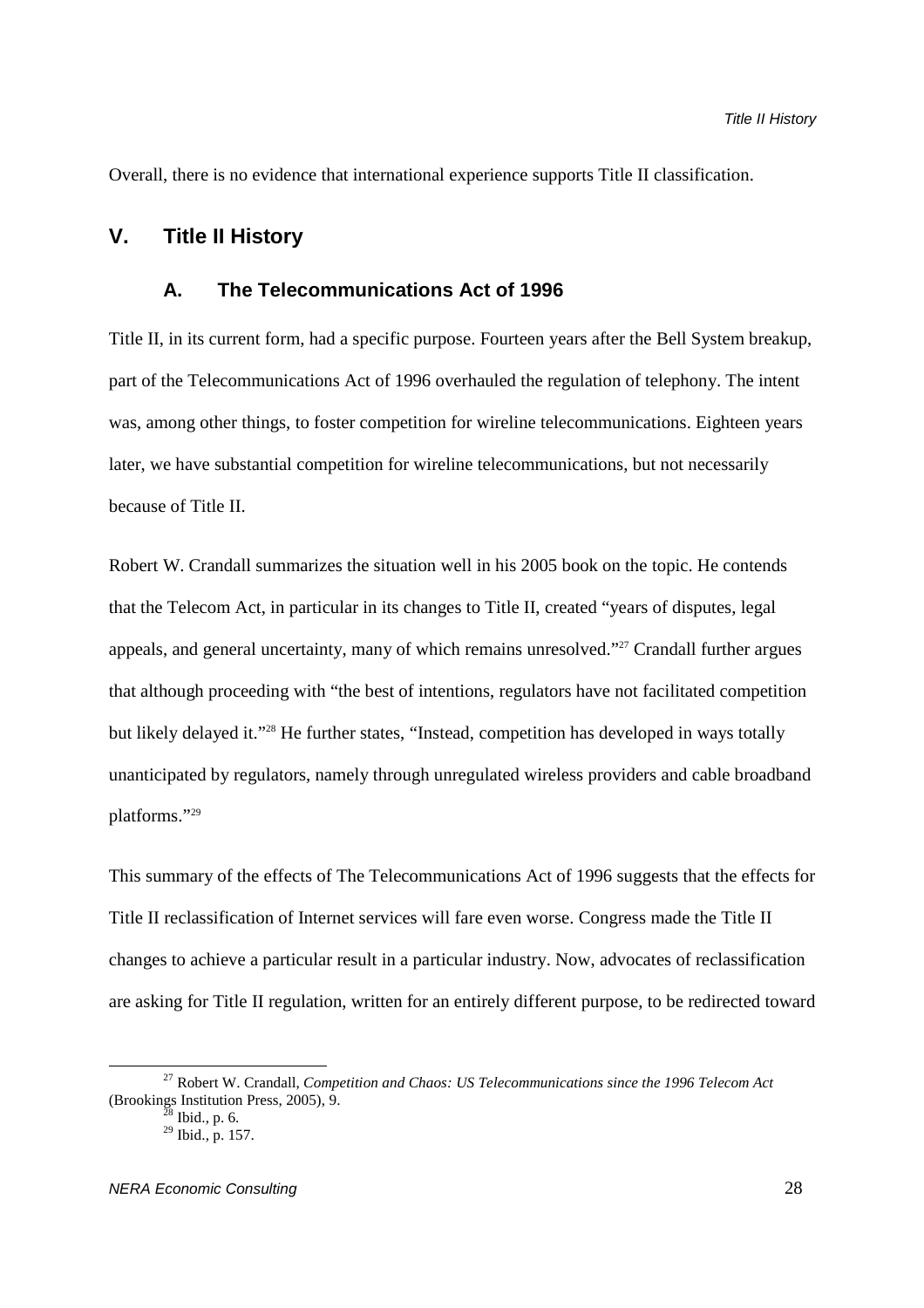ISPs. Even with the FCC's ability to forbear in completely applying Title II, the Commission is encumbered with language about "just and reasonable rates" and rules that allow "[a]ny construction, extension, or impairment of the service that does not follow the provisions in the section may be enjoined by any court of competent jurisdiction."<sup>30</sup> Clauses like this, deemed necessary by advocates to enforce their notions of net neutrality, are, in the hands of skilled litigators, simple mechanisms to delay innovation and useful change. Any party seeking to retard change can be expected to use the new levers they have been handed.

The proponents of the 1996 changes to Title II wanted to increase wireline telecommunication competition and felt that the changes to Title II were required to make it happen. Nevertheless, Title II proved to be wasteful and counterproductive; only the forbearance from application of Title II to cable companies and wireless companies gave the United States the highly competitive telecommunications landscape it has today. Applying Title II to Internet services and encompassing all the current competitors will delay competition until such time as an unregulated technology begins to make inroads.

#### **B. FCC's Declaratory Ruling in 2002**

The FCC has been down this path before. Twelve years ago, they rejected the exact path being recommended today. In the *Inquiry Concerning High-Speed Access to the Internet over Cable and Other Facilities*, the FCC rejected Title II classification for broadband Internet services, at least with respect to cable companies at which the ruling was directed. As the Declaratory Ruling states:

Since we issued the Notice, the cable modem service marketplace has changed significantly. As discussed above, the cable modem service business is still

<sup>&</sup>lt;sup>30</sup> Telecommunications Act of 1996, Section 214.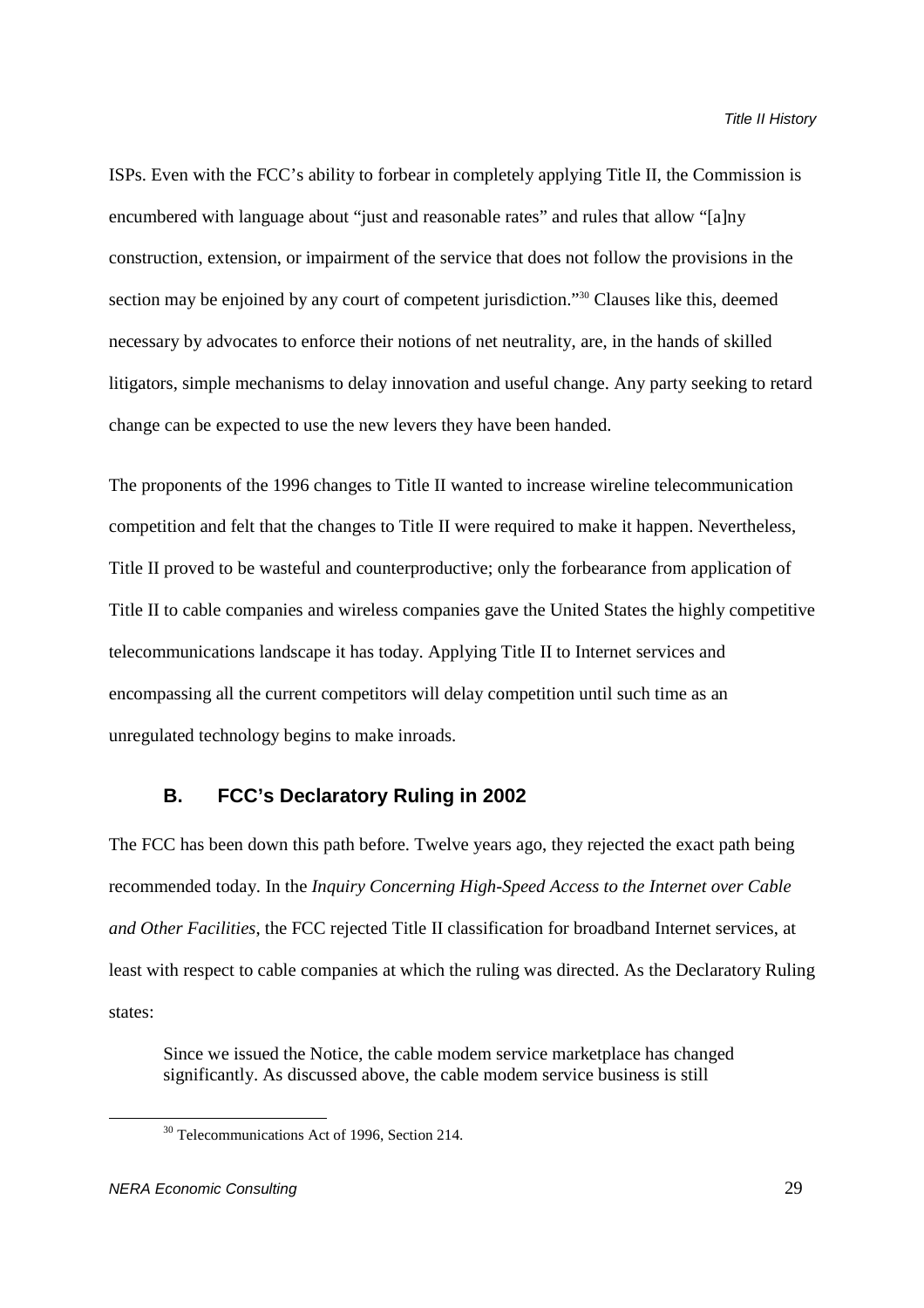nascent, and the shape of broadband deployment is not yet clear. Business relationships among cable operators and their service offerings are evolving….Given that cable modem service will be treated as an information service in most of the country, we tentatively conclude that the public interest would be served by the uniform national policy that would result from the exercise of forbearance to the extent cable modem service is classified as a telecommunications service. We also believe that forbearance would be in the public interest because cable modem service is still in its early stages; supply and demand are still evolving; and several rival networks providing residential highspeed Internet access are still developing. For these same reasons we tentatively conclude that enforcement of Title II provisions and common carrier regulation is not necessary for the protection of consumers or to ensure that rates are just and reasonable and not unjustly or unreasonably discriminatory. As such, we believe that forbearance from the requirements of Title II and common carrier regulation is appropriate in this circumstance.<sup>31</sup>

This analysis was correct in 2002, and there is nothing to alter its conclusion today. If anything, the nature of Internet relationships has become even more dynamic. The FCC in 2002 recognized the dangers of injecting Title II formality into a rapidly evolving industry already generating user benefits. It is no less true today.

## **VI. Harms of Regulation**

In 2014, Facebook (an edge provider) paid \$19 billion to acquire the mobile messaging platform WhatsApp and \$2 billion to acquire the virtual reality hardware and software company Oculus VR. Although high profile acquisitions like these make headlines, hundreds of other new edge providers create value every month. We will never know which ones would have secured funding or which ones might have run out of cash if regulatory compliance costs were in play under a Title II regulatory regime. However, we can confidently predict that raising the cost of innovation, in a probabilistic sense, must cost the industry successful firms. Further, the value

<sup>&</sup>lt;sup>31</sup> In the matter of Inquiry Concerning High-Speed Access to the Internet Over Cable and Other Facilities; Internet Over Cable Declaratory Ruling; Appropriate Regulatory Treatment for Broadband Access to the Internet Over Cable Facilities, *Declaratory Ruling and Notice of Proposed Rulemaking*, 17 FCC Rcd 4798 (2002), ¶ 95.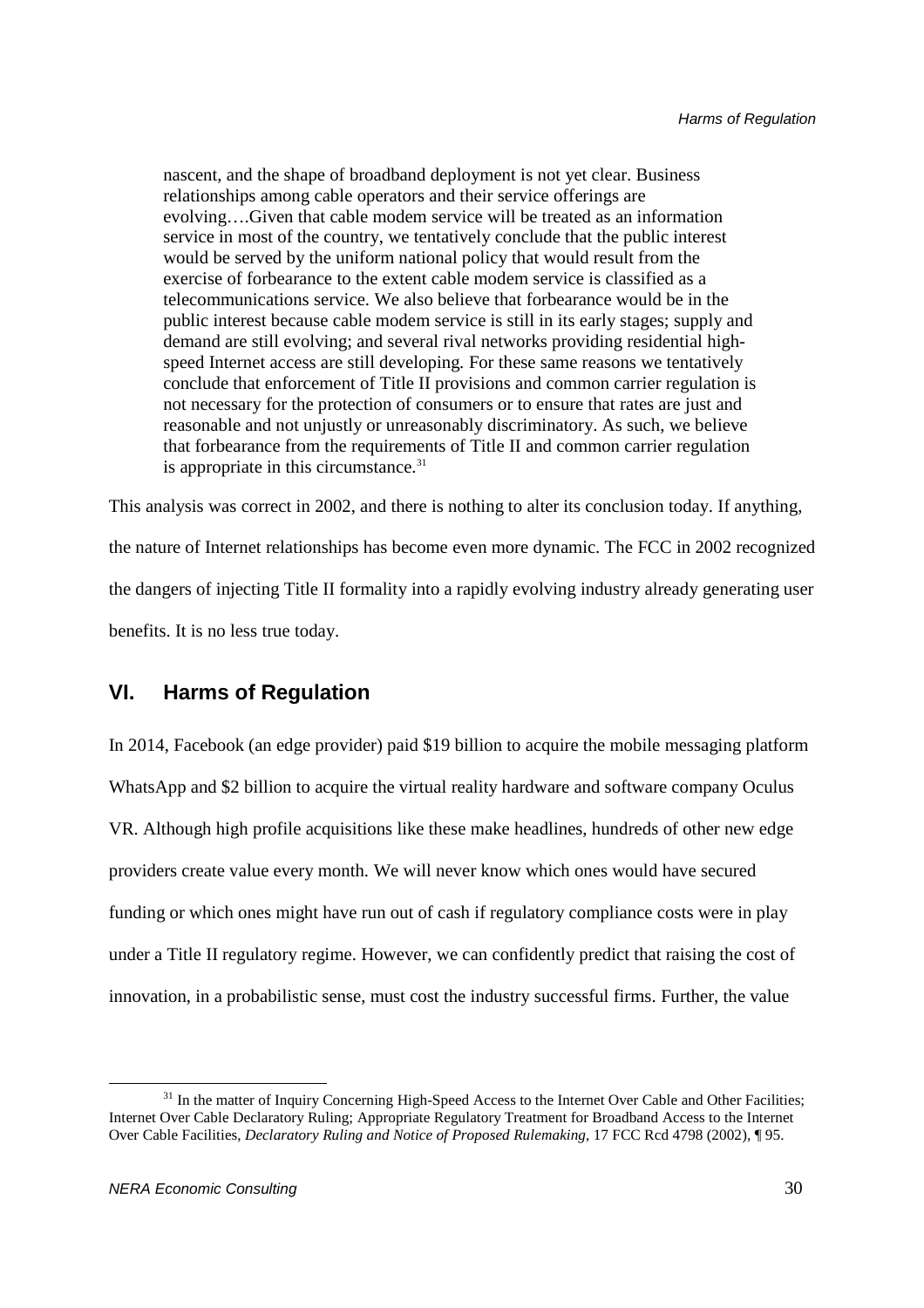that these firms can create (again, probabilistically) is so large relative to the costs of creation that it is easy to draw the inference that billions of dollars of social benefit are at risk.

Without presenting any definitive estimates, we think it is clear that Title II reclassification would at least slow the development of new broadband services through the mechanisms that we have discussed in this White Paper. Any slowing trajectory would have billions of dollars in lost social benefits and would cost the economy thousands of jobs. It is also likely to disproportionality affect certain geographic areas and demographic groups according to a report by the National Telecommunications and Information Administration and the Economics and Statistics Administration. Geographic location is associated with differing broadband adoption rates, with higher rates in urban locations than rural locations. The report found that only 58 percent of rural households had adopted broadband, compared to 72 percent for urban households.<sup>32</sup> Similarly, demographic adoption rates varied, where "[l]ow-income and less educated households experienced computer ownership and broadband adoption rates well below the national average." For example, compared to a national broadband adoption of 69 percent only 55 percent of African American and 56 percent of Hispanic households had adopted broadband.<sup>33</sup>

The best estimates that we have seen suggest that a one-percentage point increase in broadband penetration leads to a  $0.2-0.3$  percent increase in employment.<sup>34</sup> This is at best an incomplete

<sup>&</sup>lt;sup>32</sup> "Exploring the Digital Nation, America's Emerging Online Experience," prepared by National Telecommunications and Information Administration and the Economics and Statistics Administration in the U.S. Department of Commerce, June 2013, p. 27. The survey used by the NTIA/ESA asked each household which of the following technologies members utilized to connect to the Internet from home: dial-up service, DSL, cable modem, fiber, optics, satellite, mobile broadband, or some other Internet connection technology.

<sup>&</sup>lt;sup>33</sup>Ibid., pp. vii, 26–29.

<sup>&</sup>lt;sup>34</sup> Robert Crandall, William Lehr, and Robert Litan, "The Effects of Broadband Deployment on Output and Employment: A Cross-sectional Analysis of U.S. Data," *Issues in Economic Policy* (The Brookings Institution), No. 6, July 2002.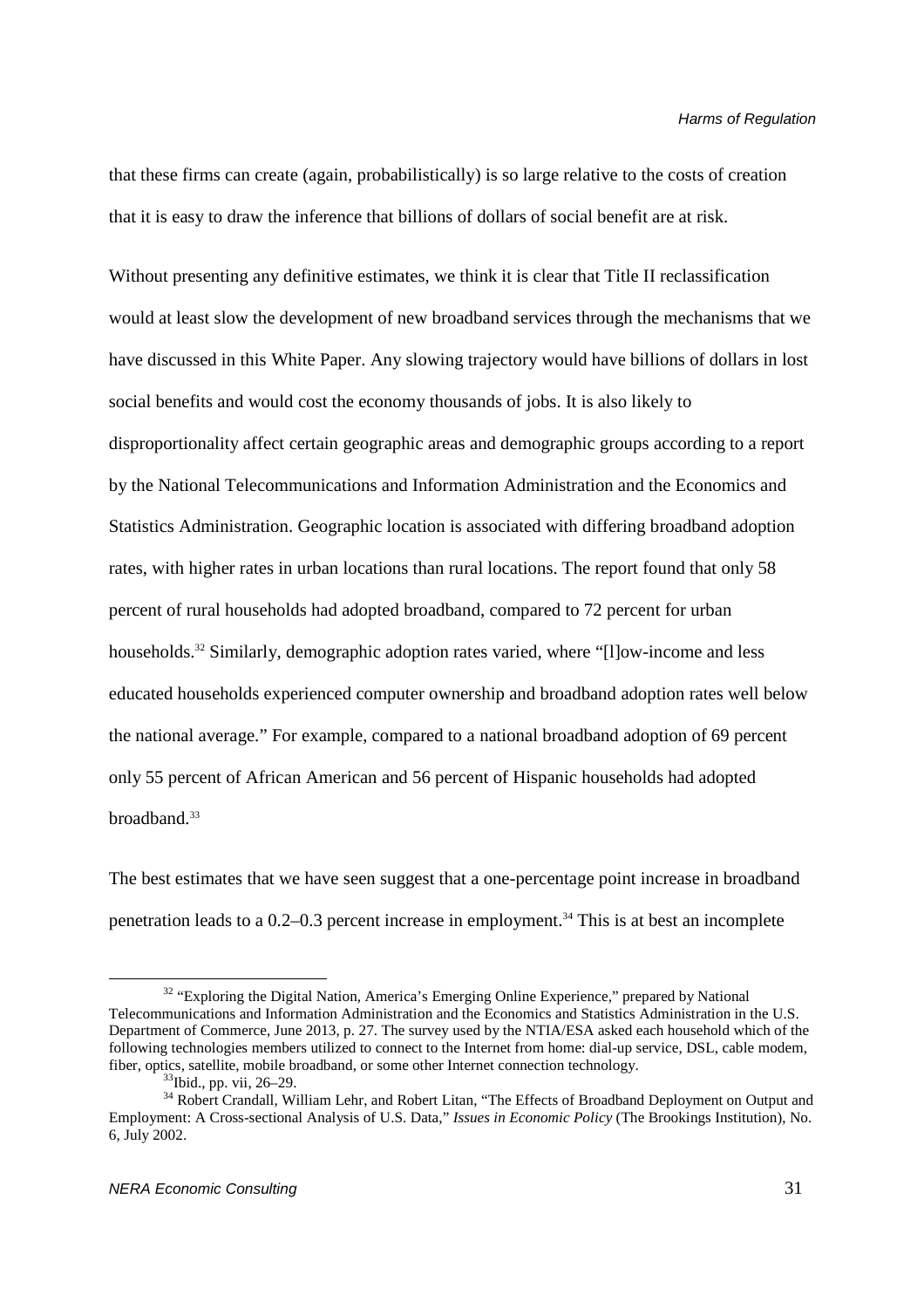measure because it would stop when broadband became ubiquitous, but that is not really the case: more services and heavier utilization would cause the minimum broadband speed to decrease, at which point the percentage of homes connected to true broadband would fall and the cycle would begin anew.

Residential broadband connections grew from 31 million in June 2009 to 65 million in June 2013, more than doubling in four years.<sup>35</sup> This is a brilliant success whose benefits are only now beginning to percolate through the economy. However, this is only 54 percent of US households.<sup>36</sup> Seventeen percent have slower connections.<sup>37</sup> Merely upgrading those connections could cut US unemployment significantly. It does so by making Americans fundamentally more productive. Households with 200 kbps connections that do not have broadband-speed connections are clearly interested in some level of Internet services. Current broadband services are simply not valuable enough to them to support upgrading.<sup>38</sup> Only innovations that they find worthwhile will induce them to subscribe. Investments in litigation, regulatory wrangling, and regulatory delay are productive investments only to those who make a living by their involvement in the regulatory process: lobbyists, lawyers, and expert witnesses.

So, opening the door to more competition and more innovation is our best hope for convincing an additional 17 percent of US households to subscribe to our current conception of broadband. Applying the employment multiplier above suggests as many as 7.5 million additional jobs could be created. Unfortunately, there is no good way to estimate how many of those jobs would be

<sup>35</sup> FCC Industry Analysis and Technology Division, Wireless Competition Bureau, *Internet Access Service: Status as of June 30, 2013* (June 2014), Table 4.

Ibid., Table 13.

<sup>&</sup>lt;sup>37</sup> Ibid. Calculated by subtracting 54 percent from the 71 percent having at least 200 kbps service in at least one direction in Table 13.

 $38$  There may be some for whom broadband speeds are unavailable. However, given the availability of broadband to 92 percent of census tracts (Figure 5a) this cannot be a large fraction of broadband nonsubscribers.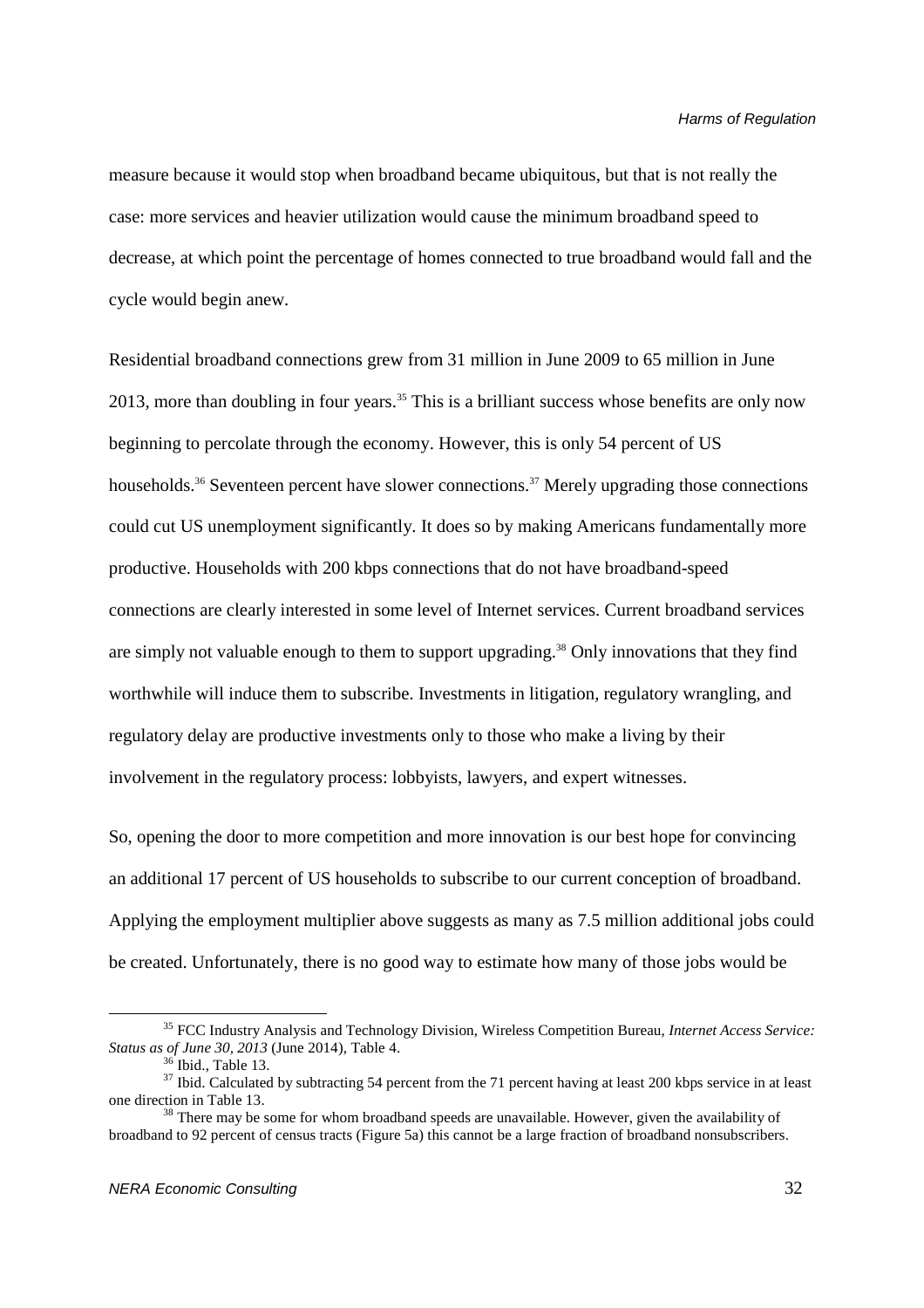lost through the inevitable slowdown in competition and innovation that Title II reclassification would cause. Indeed, if we proceed down the path of reclassification, we will not even know how many jobs we lost after the fact because the lost innovations will simply never be seen. However, history demonstrates that we will find ourselves on a slower innovation path as the Title II litigation path starts: regulatory costs and delays hamper the strengths of the US's innovative culture, efficient venture capital finance system, and an Internet of permission-less innovation.

## **VII. Alternatives to Title II Reclassification**

If Title II is not the answer, then what is? The most often cited alternative is Section 706 of the Telecommunications Act of 1996. In fact, the FCC itself has proposed to adopt the Commercially Reasonable Practices Rule under Section 706 of the 1996 Act, which the D.C. Circuit found grants the FCC the authority to adopt rules that promote broadband deployment and adoption.<sup>39</sup> As with Title II, we make no judgment as to whether Section 706 can achieve the net neutrality objectives, whatever they are, so we will assume they can for our purposes. One objection might be—is not Section 706 just more FCC regulation? Would not the same arguments apply?

In our opinion, Section 706 regulation is quite different. First, Section 706 is not a full set of regulatory instructions to the FCC. Consequently, it is (or can be made to be) far less intrusive on the competitive and innovative process. It does not, on its own, set up a tariffing scheme in which ISPs have to get regulatory approval to set prices in a dynamic industry, and it does not contain a requirement to assess "just and reasonable" prices.

<u>.</u>

<sup>39</sup> In the Matter of Protecting and Promoting the Open Internet, *Notice of Proposed Rulemaking*, GN Docket No. 14-28, rel. July 15, 2014.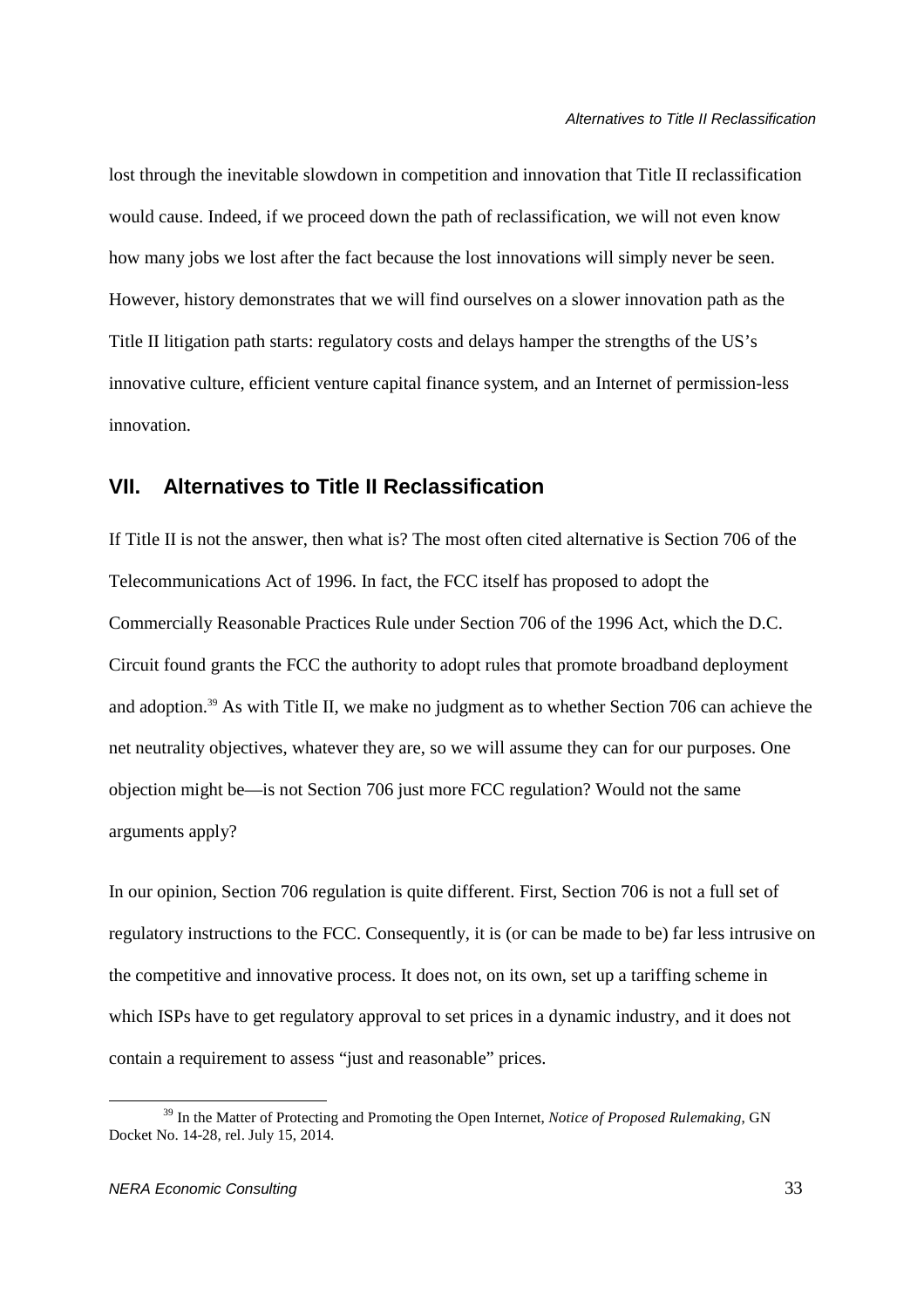On the one hand, Section 706's brevity gives hope that something rational might emerge. It is only its less onerous focus (simply making broadband services available to all) that gives us some confidence that combined with a broad set of principles sensible regulation might emerge.

Although many commentators have concluded that Title II and Section 706 are the only direct FCC mechanisms currently available, we note in passing that other possible mechanisms that might solve current issues are also available, although we have no opinion as to their political feasibility in the current climate. First among these is direct Congressional action that can change the FCC's mandate as Congress wishes. Second is existing (or altered) antitrust policy as administered by the Department of Justice. Third is a possible industry standard-setting arrangement, which could cede authority to the FCC for final rulemaking approval under Section 706.

We are always mindful that we should not let the best be the enemy of the good. In the case of Internet policy, however, we are equally mindful that the truly awful, that is, Title II reclassification, is the enemy of almost anything else.

## **VIII. Conclusion**

Kudzu is a vine native to Japan.<sup>40</sup> In the 1930s and 1940s, soil erosion was an issue in the American South, and kudzu was planted on about one million acres to stop the erosion. Famously, kudzu then became "the vine that ate the South." It has disrupted the natural ecology, is still growing at about 150,000 acres per year, and now covers 7.4 million acres. The negative economic impact has been estimated at over \$500 million.

<u>.</u>

<sup>&</sup>lt;sup>40</sup> All facts about kudzu from Forseth Jr. IN and Innis AF. 2004. Kudzu (pueraria montana): History, physiology, and ecology combine to make a major ecosystem threat. Crit Rev Plant Sci 23(5):401-13.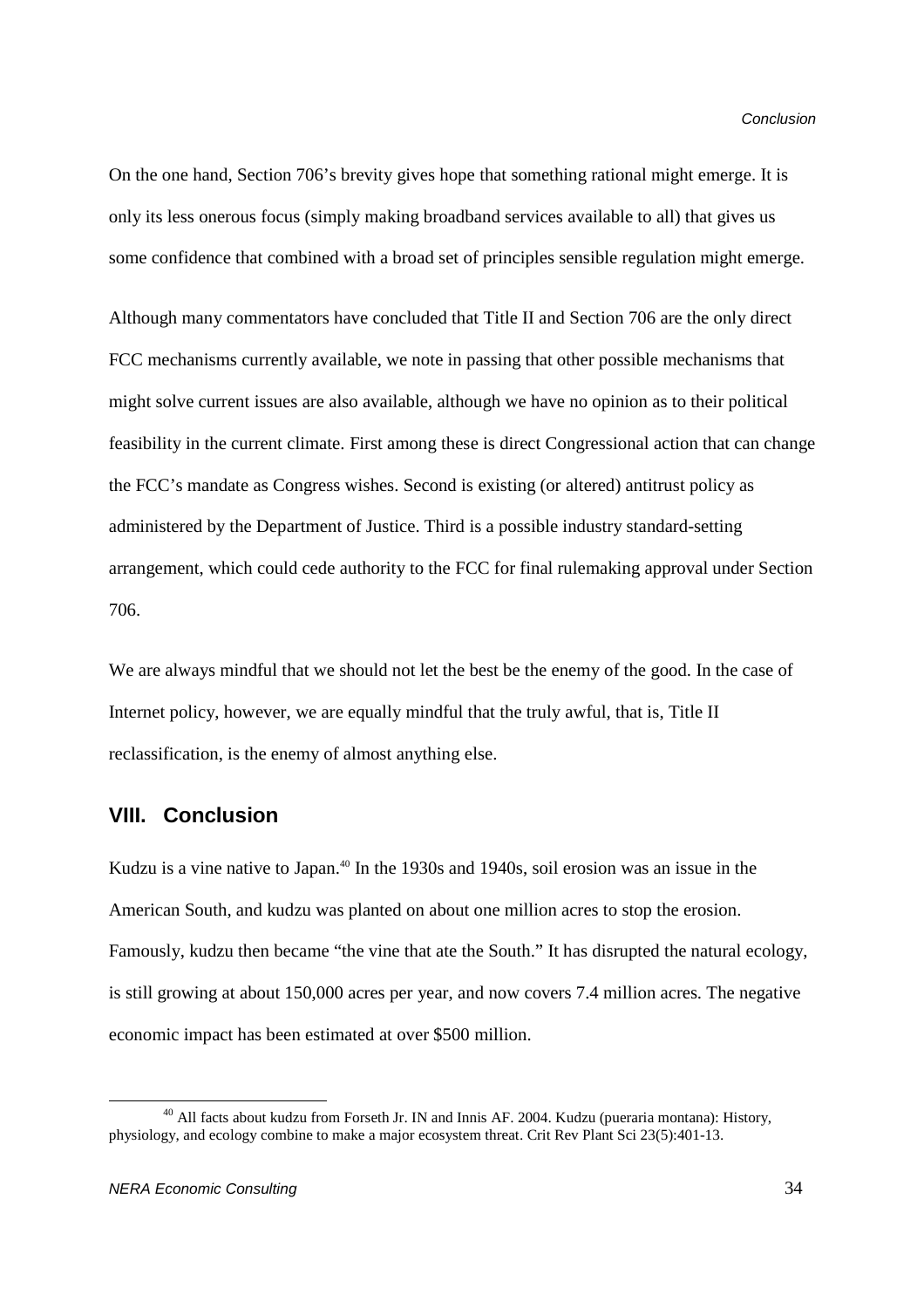Kudzu does what it was supposed to do—stop erosion. However, its introduction into an ecosystem so disrupted that ecosystem that it is clear that the cure was far worse than the problem. It was unclear prospectively that this would be the case because the interaction of kudzu with the very intricate mechanisms of Southern ecology were unknown and unknowable.

Title II reclassification is different. Here, the side effects on the Internet ecosystem are qualitatively foreseeable and therefore preventable, although the innovations we will lose will never be known. Regulation of broadband Internet services has advocates who see a problem and think that Title II reclassification will address the problem. We have no opinion on that issue. What we do know, however, is that the solution they propose will radically change the ecosystem they want to protect. This ecosystem is both dynamic and fragile. As much as one might think that Title II could be wielded to change only the components of the ecosystem that are thought to need change, experience has taught us that Title II will not solve any theoretical problems with the Internet, it will only create more.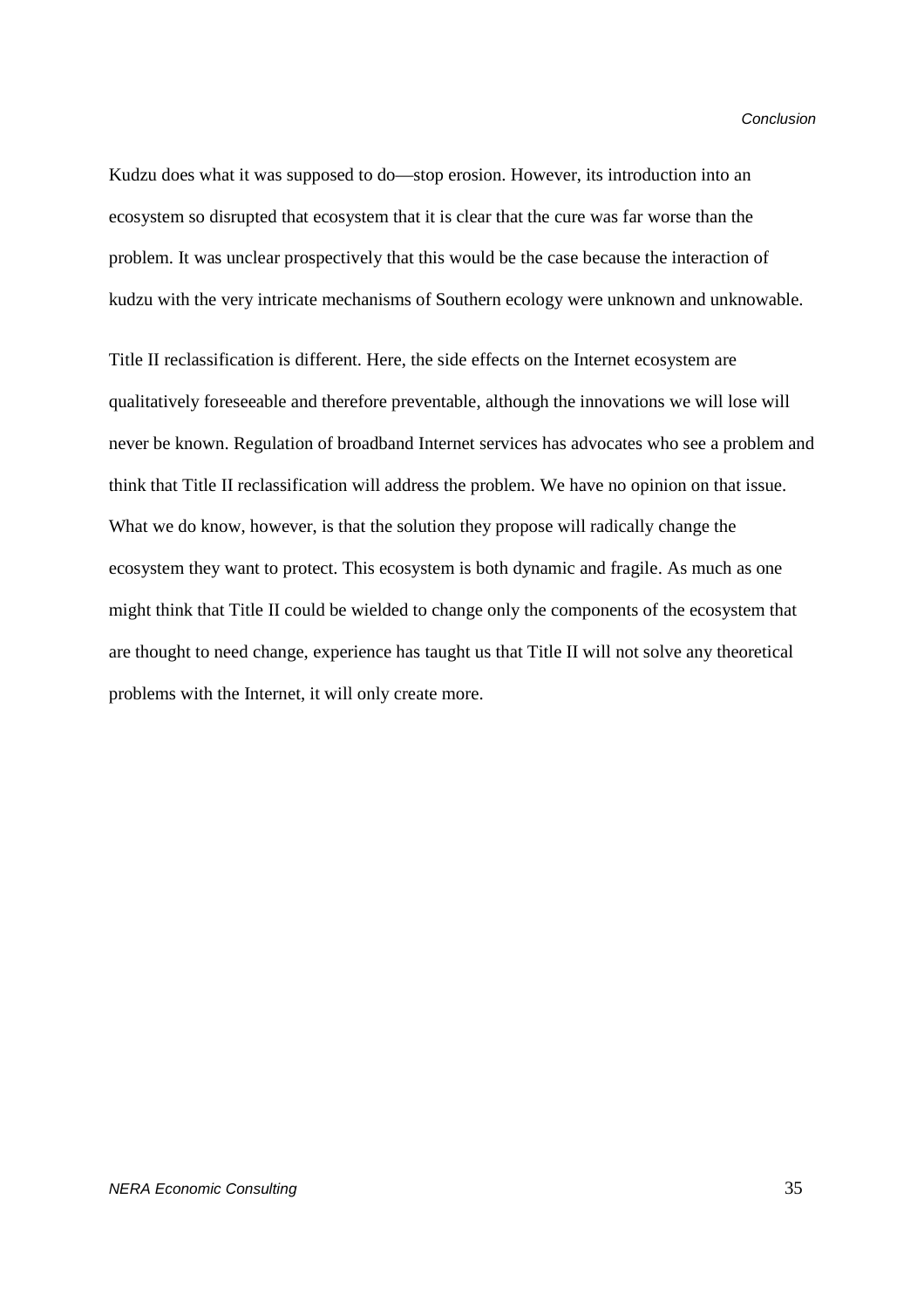## **The Authors**

**Dr. Christian Dippon, Senior Vice President**, is the Co-Chair of NERA's Communications, Media, and Internet Practice and the Co-Head of NERA's Washington, DC office. He specializes in the economics and business of the telecommunications and high-tech industries, advising his clients in complex litigation disputes, antitrust matters, regulatory and policy issues, and spectrum management challenges. Dr. Dippon has extensive testimonial experience, including depositions and expert testimonies before state and federal courts, the Federal Communications Commission, the International Trade Commission, numerous state commissions, and international regulatory, arbitration, and competition authorities.

With 18 years of experience, Dr. Dippon is an internationally renowned expert in telecommunications, specializing in wireless, wireline, cable, and emerging technologies. His clients call on him for his expertise with telecommunications markets and their participants, including local exchange carriers, mobile network operators (MNOs), mobile virtual network operators (MVNOs), long distance carriers, Internet service providers (ISPs), cable operators, satellite providers, voice over Internet protocol (VoIP) providers, and equipment manufacturers. Dr. Dippon has consulted to clients in countries around the world, including the United States, Australia, Brazil, Canada, China, the Dominican Republic, Hong Kong, Hungary, Indonesia, Ireland, Israel, Japan, Korea, Malaysia, New Zealand, Palestine, Qatar, Singapore, Spain, Thailand, Turkey, United Arab Emirates, and the United Kingdom.

Dr. Dippon has authored and edited several books as well as book chapters in anthologies, and has written numerous articles on telecommunications competition and strategies. He also frequently lectures in these areas at industry conferences, continuing education programs for lawyers, and at universities. National and international newspapers and magazines, including the *Financial Times*, *Business Week*, *Forbes*, the *Chicago Tribune*, and the *Sydney Morning Herald* have cited his work.

Dr. Dippon serves on the Board of Directors of the International Telecommunications Society (ITS) and on the Editorial Board of *Telecommunications Policy*. He is a member of the American Economic Association (AEA), the American Bar Association (ABA), and the Federal Communications Bar Association (FCBA).

Dr. Dippon holds a PhD and an MA in Economics and an undergraduate degree in Business Administration. He is bilingual in English and German and proficient in French and Thai. Prior to joining NERA, Dr. Dippon was an analyst at BMW in Bangkok, Thailand.

**Jonathan Falk, Vice President**, is involved in NERA's Global Energy, Environment, and Network Industries Practice. Mr. Falk has worked on a variety of issues involving the modeling of investment and industry structure. He has advised on the structure of market rules in both capacity and energy markets for various entities and has testified on those issues before numerous regulatory bodies. He has testified on the measurement, pricing, and environmental effects of demand response. He has been involved in the creation of novel insurance products to transfer price risk in electric markets. He has studied market power questions in emerging electricity markets and has estimated the social benefits of real-time pricing options for